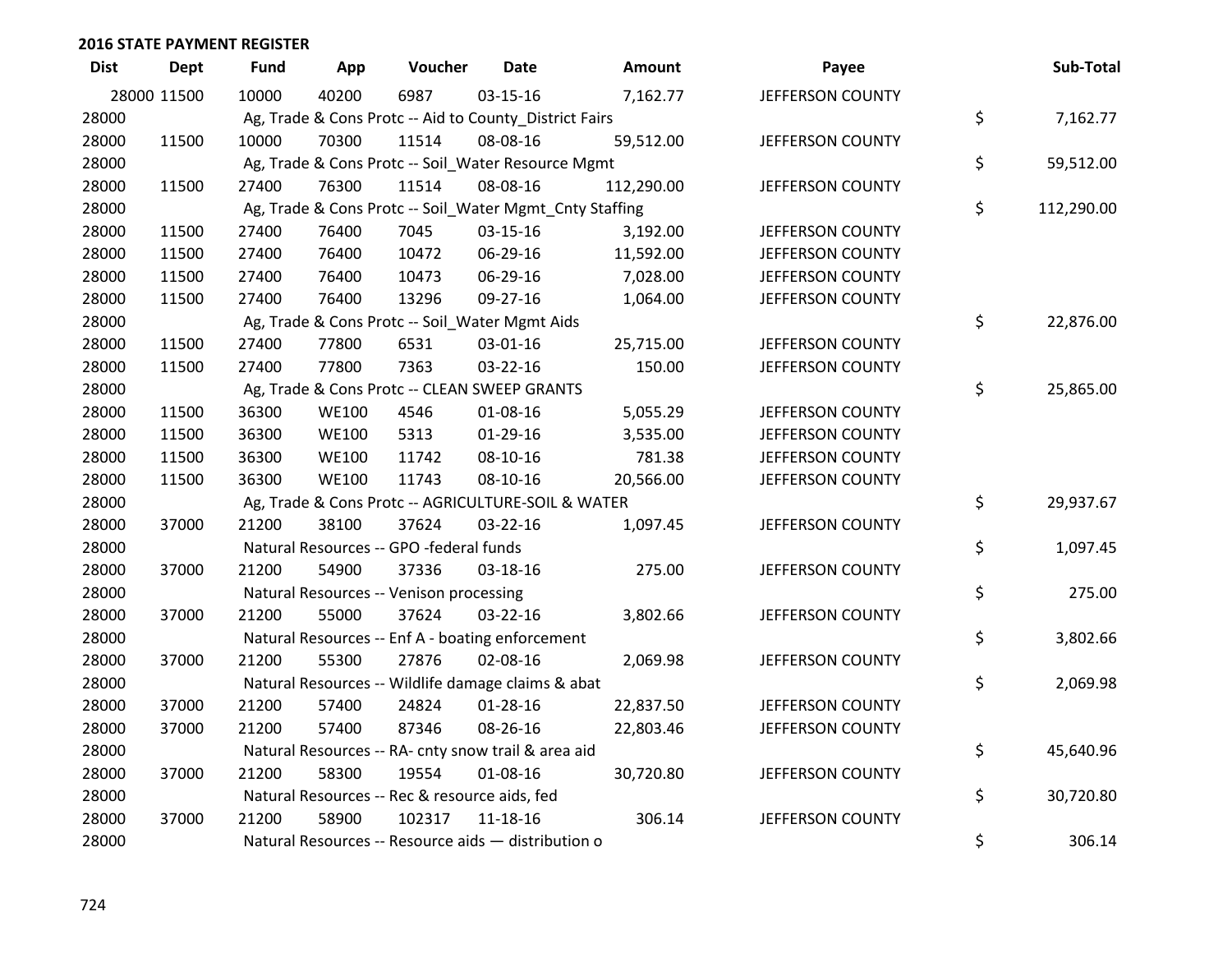| <b>Dist</b> | <b>Dept</b> | <b>Fund</b> | App          | Voucher                                            | <b>Date</b>    | Amount     | Payee                      | Sub-Total          |
|-------------|-------------|-------------|--------------|----------------------------------------------------|----------------|------------|----------------------------|--------------------|
| 28000       | 37000       | 21200       | 66300        | 25713                                              | $02 - 02 - 16$ | 3,997.03   | JEFFERSON COUNTY           |                    |
| 28000       |             |             |              | Natural Resources -- EA - lake protection          |                |            |                            | \$<br>3,997.03     |
| 28000       | 37000       | 36300       | <b>TA200</b> | 47511                                              | 04-26-16       | 89,403.00  | JEFFERSON COUNTY           |                    |
| 28000       |             |             |              | Natural Resources -- PROPERTY DEVELOP/LOCAL ASSIST |                |            |                            | \$<br>89,403.00    |
| 28000       | 39500       | 21100       | 18500        | 39634                                              | 10-19-16       | 3,952.10   | JEFFERSON COUNTY           |                    |
| 28000       | 39500       | 21100       | 18500        | 57061                                              | 12-01-16       | 734.16     | JEFFERSON COUNTY           |                    |
| 28000       | 39500       | 21100       | 18500        | 57102                                              | 12-01-16       | 14,793.82  | JEFFERSON COUNTY           |                    |
| 28000       | 39500       | 21100       | 18500        | 57103                                              | 12-01-16       | 15,827.60  | JEFFERSON COUNTY           |                    |
| 28000       | 39500       | 21100       | 18500        | 58773                                              | 12-05-16       | 1,219.64   | JEFFERSON COUNTY           |                    |
| 28000       | 39500       | 21100       | 18500        | 58862                                              | 12-05-16       | 15,829.11  | JEFFERSON COUNTY           |                    |
| 28000       | 39500       | 21100       | 18500        | 58879                                              | 12-05-16       | 1,778.32   | JEFFERSON COUNTY           |                    |
| 28000       | 39500       | 21100       | 18500        | 60522                                              | 12-13-16       | 4,955.58   | JEFFERSON COUNTY           |                    |
| 28000       |             |             |              | Transportation -- Hwy Sfty Loc Aid Ffd             |                |            |                            | \$<br>59,090.33    |
| 28000       | 39500       | 21100       | 19000        | 137                                                | 07-05-16       | 816,112.66 | JEFFERSON COUNTY           |                    |
| 28000       | 39500       | 21100       | 19000        | 29091                                              | 10-03-16       | 408,056.34 | JEFFERSON COUNTY           |                    |
| 28000       |             |             |              | Transportation -- Trans Aids To Co.-Sf             |                |            |                            | \$<br>1,224,169.00 |
| 28000       | 39500       | 21100       | 16800        | 88028                                              | 05-06-16       | 187,506.00 | <b>COUNTY OF JEFFERSON</b> |                    |
| 28000       |             |             |              | Transportation -- Eldly&Disa Co/Aid Sf             |                |            |                            | \$<br>187,506.00   |
| 28000       | 39500       | 21100       | 18500        | 73041                                              | 02-08-16       | 1,468.32   | TREAS JEFFERSON CO         |                    |
| 28000       | 39500       | 21100       | 18500        | 74790                                              | 02-25-16       | 734.16     | TREAS JEFFERSON CO         |                    |
| 28000       | 39500       | 21100       | 18500        | 76337                                              | 03-14-16       | 1,011.52   | TREAS JEFFERSON CO         |                    |
| 28000       | 39500       | 21100       | 18500        | 79412                                              | $04 - 18 - 16$ | 1,778.32   | TREAS JEFFERSON CO         |                    |
| 28000       | 39500       | 21100       | 18500        | 83473                                              | 06-03-16       | 815.28     | TREAS JEFFERSON CO         |                    |
| 28000       | 39500       | 21100       | 18500        | 83746                                              | 06-07-16       | 1,767.92   | JEFFERSON CO               |                    |
| 28000       | 39500       | 21100       | 18500        | 85367                                              | 06-22-16       | 1,778.32   | TREAS JEFFERSON CO         |                    |
| 28000       | 39500       | 21100       | 18500        | 85772                                              | 06-27-16       | 1,012.44   | JEFFERSON CO               |                    |
| 28000       | 39500       | 21100       | 18500        | 87240                                              | $07-14-16$     | 12,319.81  | JEFFERSON CO               |                    |
| 28000       | 39500       | 21100       | 18500        | 88115                                              | 07-19-16       | 1,762.00   | TREAS JEFFERSON CO         |                    |
| 28000       |             |             |              | Transportation -- Hwy Sfty Loc Aid Ffd             |                |            |                            | \$<br>24,448.09    |
| 28000       | 39500       | 21100       | 19000        | 74028                                              | $01 - 04 - 16$ | 408,056.33 | <b>COUNTY OF JEFFERSON</b> |                    |
| 28000       |             |             |              | Transportation -- Trans Aids To Co.-Sf             |                |            |                            | \$<br>408,056.33   |
| 28000       | 39500       | 21100       | 27800        | 78005                                              | 03-29-16       | 187,363.38 | TREAS JEFFERSON CO         |                    |
| 28000       | 39500       | 21100       | 27800        | 78005                                              | 03-29-16       | 300,000.00 | TREAS JEFFERSON CO         |                    |
| 28000       |             |             |              | Transportation -- Loc Rd Imp Prg St Fd             |                |            |                            | \$<br>487,363.38   |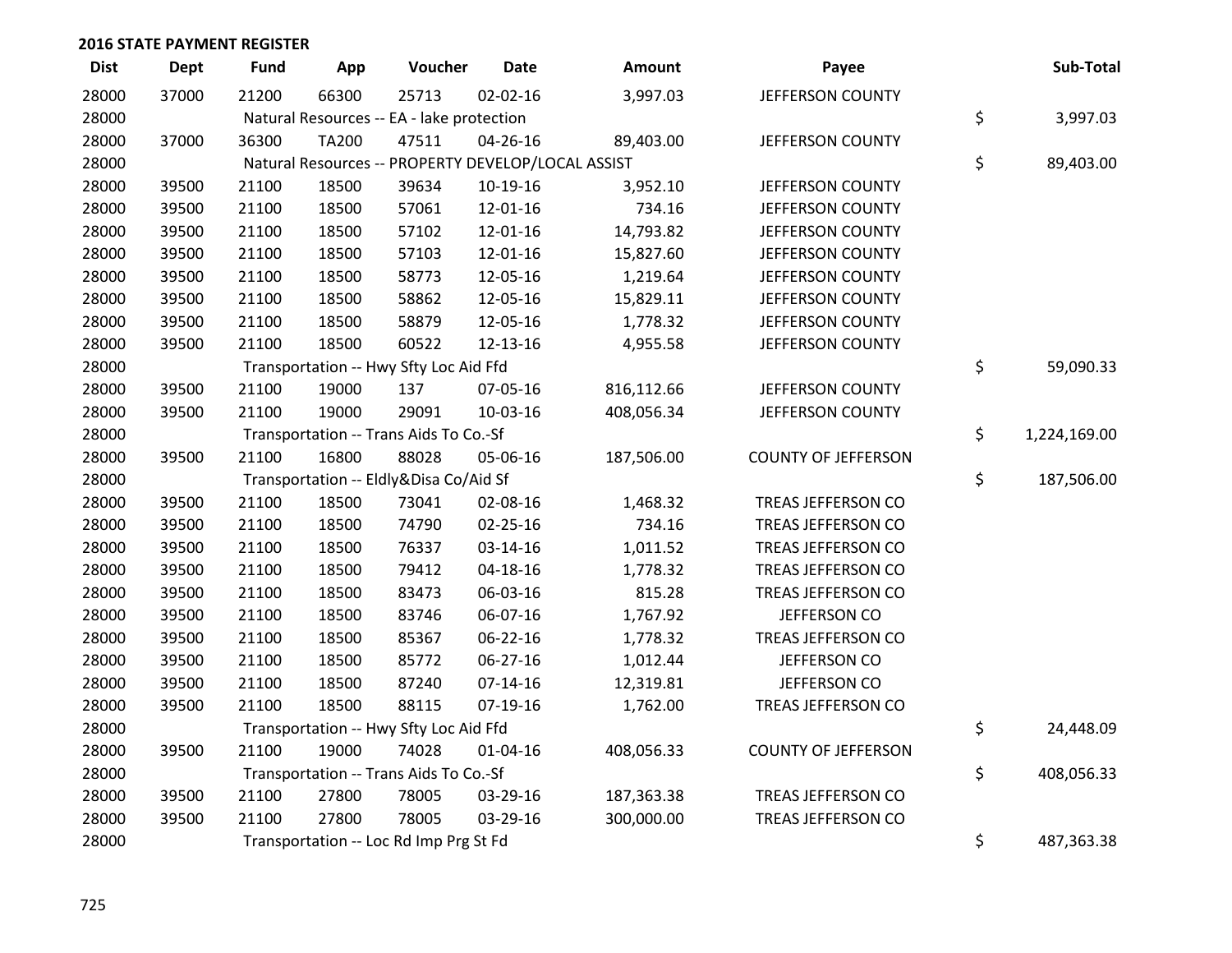| <b>Dist</b> | <b>Dept</b> | <b>Fund</b> | App   | Voucher                                           | <b>Date</b>    | Amount       | Payee                   | Sub-Total       |
|-------------|-------------|-------------|-------|---------------------------------------------------|----------------|--------------|-------------------------|-----------------|
| 28000       | 41000       | 10000       | 11600 | 92342                                             | 11-29-16       | 66,840.00    | JEFFERSON COUNTY        |                 |
| 28000       |             |             |       | Corrections -- Reimbursing counties for proba     |                |              |                         | \$<br>66,840.00 |
| 28000       | 41000       | 10000       | 31300 | 30362                                             | 02-22-16       | 50,067.00    | JEFFERSON COUNTY        |                 |
| 28000       | 41000       | 10000       | 31300 | 50889                                             | 05-20-16       | 0.09         | JEFFERSON COUNTY        |                 |
| 28000       |             |             |       | Corrections -- Community youth and family aid     |                |              |                         | \$<br>50,067.09 |
| 28000       | 43500       | 10000       | 10700 | 67520                                             | 08-24-16       | 66.04        | JEFFERSON COUNTY        |                 |
| 28000       | 43500       | 10000       | 10700 | 83428                                             | $10-27-16$     | 118.96       | JEFFERSON COUNTY        |                 |
| 28000       |             |             |       | Health Services -- Public health dispensaries and |                |              |                         | \$<br>185.00    |
| 28000       | 43500       | 10000       | 15000 | 36383                                             | 03-29-16       | 1,594.77     | JEFFERSON COUNTY        |                 |
| 28000       | 43500       | 10000       | 15000 | 38449                                             | 04-06-16       | 1,797.87     | JEFFERSON COUNTY        |                 |
| 28000       | 43500       | 10000       | 15000 | 42124                                             | 04-26-16       | 1,649.41     | JEFFERSON COUNTY        |                 |
| 28000       | 43500       | 10000       | 15000 | 54071                                             | 06-20-16       | 359.67       | <b>JEFFERSON COUNTY</b> |                 |
| 28000       | 43500       | 10000       | 15000 | 55225                                             | 06-23-16       | 721.21       | JEFFERSON COUNTY        |                 |
| 28000       | 43500       | 10000       | 15000 | 71935                                             | 08-31-16       | 181.95       | JEFFERSON COUNTY        |                 |
| 28000       | 43500       | 10000       | 15000 | 91431                                             | 11-29-16       | 177.66       | JEFFERSON COUNTY        |                 |
| 28000       | 43500       | 10000       | 15000 | 91861                                             | 11-29-16       | 276.13       | JEFFERSON COUNTY        |                 |
| 28000       |             |             |       | Health Services -- Federal project aids           |                |              |                         | \$<br>6,758.67  |
| 28000       | 43500       | 10000       | 97500 | 23293                                             | $02 - 12 - 16$ | 75.71        | JEFFERSON COUNTY        |                 |
| 28000       | 43500       | 10000       | 97500 | 28420                                             | $02 - 19 - 16$ | 90.86        | JEFFERSON COUNTY        |                 |
| 28000       | 43500       | 10000       | 97500 | 41564                                             | 04-25-16       | 103.91       | JEFFERSON COUNTY        |                 |
| 28000       | 43500       | 10000       | 97500 | 51765                                             | 07-05-16       | 124.26       | JEFFERSON COUNTY        |                 |
| 28000       | 43500       | 10000       | 97500 | 55709                                             | 06-24-16       | 280.98       | <b>JEFFERSON COUNTY</b> |                 |
| 28000       | 43500       | 10000       | 97500 | 59999                                             | $07-13-16$     | 218.76       | JEFFERSON COUNTY        |                 |
| 28000       | 43500       | 10000       | 97500 | 63056                                             | $07 - 22 - 16$ | 280.98       | JEFFERSON COUNTY        |                 |
| 28000       |             |             |       | Health Services -- 975- GENERAL RCPT/CLRING       |                |              |                         | \$<br>1,175.46  |
| 28000       | 43500       | 10000       | 00000 | 90613                                             | $01 - 02 - 16$ | 34,679.00    | JEFFERSON CO            |                 |
| 28000       | 43500       | 10000       | 00000 | 90614                                             | $01 - 04 - 16$ | 97,969.00    | JEFFERSON CO            |                 |
| 28000       | 43500       | 10000       | 00000 | 90616                                             | $02 - 01 - 16$ | 188,926.00   | JEFFERSON CO            |                 |
| 28000       | 43500       | 10000       | 00000 | 90618                                             | 03-01-16       | 357,023.00   | JEFFERSON CO            |                 |
| 28000       | 43500       | 10000       | 00000 | 90622                                             | $04 - 01 - 16$ | 110,468.00   | JEFFERSON CO            |                 |
| 28000       | 43500       | 10000       | 00000 | 90624                                             | 05-02-16       | 34,543.00    | JEFFERSON CO            |                 |
| 28000       | 43500       | 10000       | 00000 | 90627                                             | 06-01-16       | 229,687.00   | JEFFERSON CO            |                 |
| 28000       | 43500       | 10000       | 00000 | 90700                                             | $07 - 01 - 16$ | 246,055.00   | JEFFERSON CO            |                 |
| 28000       | 43500       | 10000       | 00000 | 90701                                             | 08-01-16       | 1,632,513.00 | JEFFERSON CO            |                 |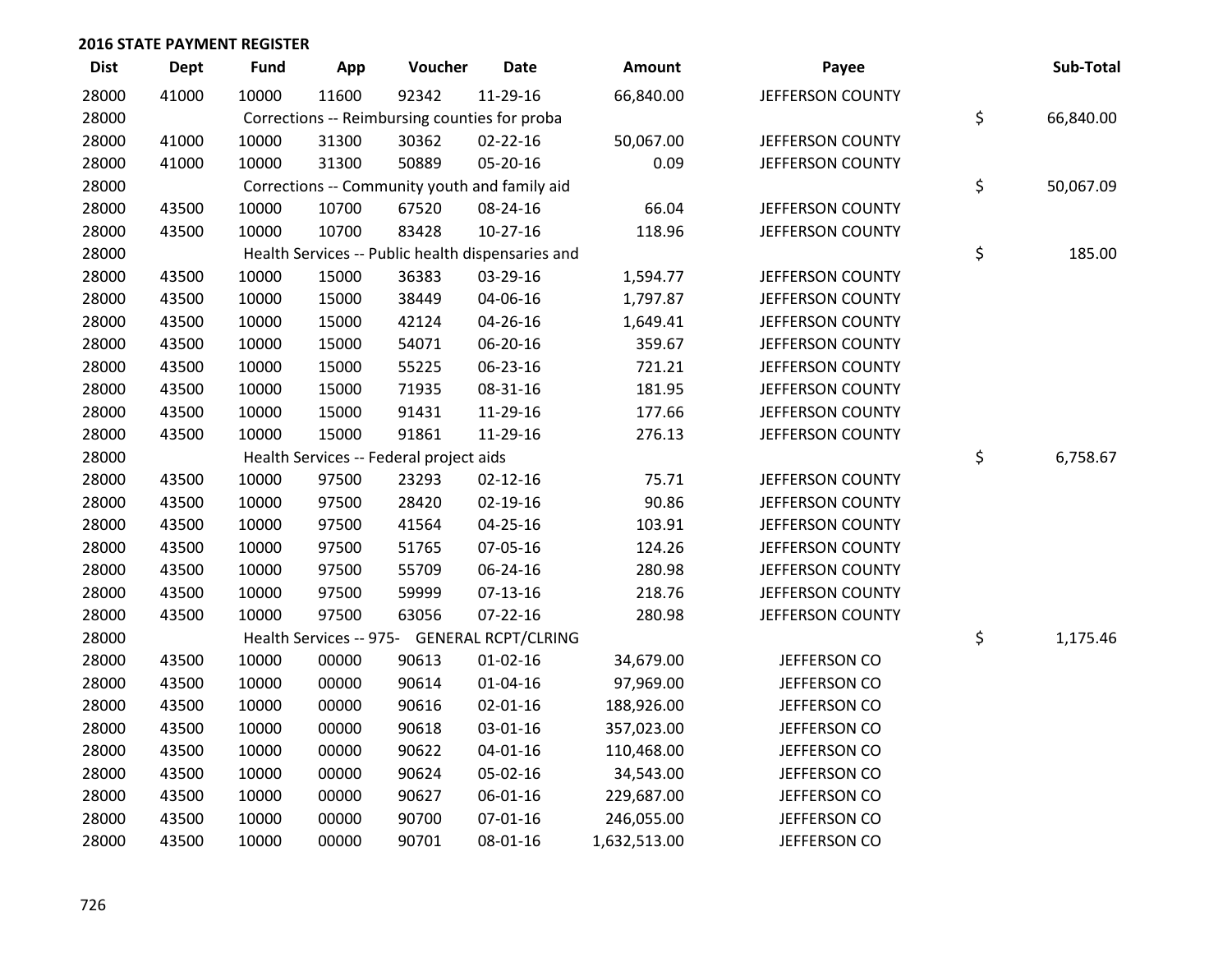| <b>Dist</b> | Dept  | <b>Fund</b> | App                    | Voucher                                           | <b>Date</b>    | Amount     | Payee            | Sub-Total          |
|-------------|-------|-------------|------------------------|---------------------------------------------------|----------------|------------|------------------|--------------------|
| 28000       | 43500 | 10000       | 00000                  | 90702                                             | 09-01-16       | 117,137.00 | JEFFERSON CO     |                    |
| 28000       | 43500 | 10000       | 00000                  | 90704                                             | $10-01-16$     | 114,131.00 | JEFFERSON CO     |                    |
| 28000       | 43500 | 10000       | 00000                  | 90705                                             | 11-01-16       | 123,365.00 | JEFFERSON CO     |                    |
| 28000       | 43500 | 10000       | 00000                  | 90706                                             | 12-01-16       | 102,073.00 | JEFFERSON CO     |                    |
| 28000       |       |             |                        | Health Services -- State/Fed Aids                 |                |            |                  | \$<br>3,388,569.00 |
| 28000       | 45500 | 10000       | 21700                  | 6721                                              | 02-23-16       | 31,768.00  | JEFFERSON COUNTY |                    |
| 28000       | 45500 | 10000       | 21700                  | 10482                                             | 05-31-16       | 26,982.00  | JEFFERSON COUNTY |                    |
| 28000       | 45500 | 10000       | 21700                  | 15103                                             | 08-10-16       | 26,982.00  | JEFFERSON COUNTY |                    |
| 28000       | 45500 | 10000       | 21700                  | 19137                                             | 11-09-16       | 26,982.00  | JEFFERSON COUNTY |                    |
| 28000       |       |             | Justice -- Drug courts |                                                   |                |            |                  | \$<br>112,714.00   |
| 28000       | 45500 | 10000       | 22100                  | 14319                                             | $07 - 22 - 16$ | 4,320.00   | JEFFERSON COUNTY |                    |
| 28000       |       |             |                        | Justice -- Crime laboratories, DNA                |                |            |                  | \$<br>4,320.00     |
| 28000       | 45500 | 10000       | 23100                  | 20577                                             | 12-09-16       | 14,080.00  | JEFFERSON COUNTY |                    |
| 28000       |       |             |                        | Justice -- Law enforcement train, local           |                |            |                  | \$<br>14,080.00    |
| 28000       | 45500 | 10000       | 24100                  | 17338                                             | 09-30-16       | 434.14     | JEFFERSON COUNTY |                    |
| 28000       | 45500 | 10000       | 24100                  | 17599                                             | 10-06-16       | 58.15      | JEFFERSON COUNTY |                    |
| 28000       |       |             |                        | Justice -- Federal aid, state operations          |                |            |                  | \$<br>492.29       |
| 28000       | 45500 | 10000       | 53200                  | 7603                                              | 03-14-16       | 22,120.03  | JEFFERSON COUNTY |                    |
| 28000       | 45500 | 10000       | 53200                  | 14433                                             | $07 - 22 - 16$ | 21,791.80  | JEFFERSON COUNTY |                    |
| 28000       |       |             |                        | Justice -- Crime victim witness assist            |                |            |                  | \$<br>43,911.83    |
| 28000       | 46500 | 10000       | 30500                  | 5937                                              | 02-05-16       | 3,858.75   | JEFFERSON COUNTY |                    |
| 28000       |       |             |                        | Military Affairs -- Disaster recovery aid         |                |            |                  | \$<br>3,858.75     |
| 28000       | 46500 | 10000       | 30800                  | 18757                                             | 12-06-16       | 7,113.73   | JEFFERSON COUNTY |                    |
| 28000       |       |             |                        | Military Affairs -- Emergency response equipment  |                |            |                  | \$<br>7,113.73     |
| 28000       | 46500 | 10000       | 33700                  | 12931                                             | $07 - 20 - 16$ | 20,608.00  | JEFFERSON COUNTY |                    |
| 28000       | 46500 | 10000       | 33700                  | 18607                                             | 12-06-16       | 20,608.00  | JEFFERSON COUNTY |                    |
| 28000       |       |             |                        | Military Affairs -- Local emer planning grants    |                |            |                  | \$<br>41,216.00    |
| 28000       | 46500 | 10000       | 34200                  | 5042                                              | $01-27-16$     | 28,165.91  | JEFFERSON COUNTY |                    |
| 28000       | 46500 | 10000       | 34200                  | 5592                                              | 02-04-16       | 20,664.50  | JEFFERSON COUNTY |                    |
| 28000       | 46500 | 10000       | 34200                  | 5937                                              | 02-05-16       | 24,552.50  | JEFFERSON COUNTY |                    |
| 28000       | 46500 | 10000       | 34200                  | 13870                                             | 08-16-16       | 28,059.04  | JEFFERSON COUNTY |                    |
| 28000       | 46500 | 10000       | 34200                  | 15537                                             | 09-26-16       | 3,919.99   | JEFFERSON COUNTY |                    |
| 28000       | 46500 | 10000       | 34200                  | 18677                                             | 12-06-16       | 28,059.03  | JEFFERSON COUNTY |                    |
| 28000       |       |             |                        | Military Affairs -- Federal aid, local assistance |                |            |                  | \$<br>133,420.97   |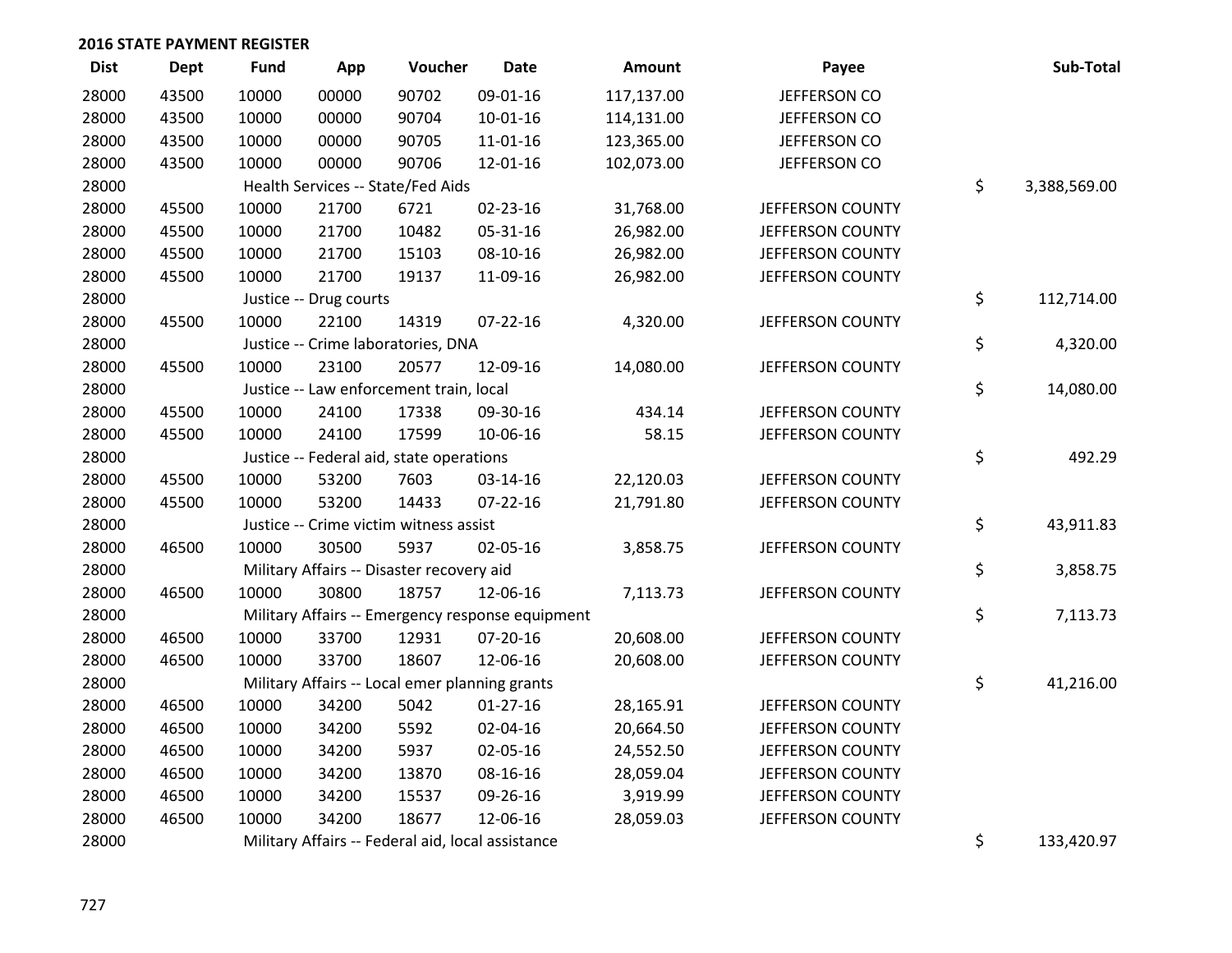| <b>Dist</b> | <b>Dept</b> | <b>Fund</b> | App   | Voucher                                         | <b>Date</b>                                        | Amount    | Payee            | Sub-Total        |
|-------------|-------------|-------------|-------|-------------------------------------------------|----------------------------------------------------|-----------|------------------|------------------|
| 28000       | 46500       | 10000       | 35000 | 3438                                            | 01-08-16                                           | 5,241.31  | JEFFERSON COUNTY |                  |
| 28000       | 46500       | 10000       | 35000 | 5866                                            | 02-04-16                                           | 15,352.82 | JEFFERSON COUNTY |                  |
| 28000       | 46500       | 10000       | 35000 | 16406                                           | $10 - 11 - 16$                                     | 2,419.96  | JEFFERSON COUNTY |                  |
| 28000       |             |             |       |                                                 | Military Affairs -- Federal aid, homeland security |           |                  | \$<br>23,014.09  |
| 28000       | 48500       | 15200       | 12700 | 7774                                            | 03-04-16                                           | 650.00    | JEFFERSON COUNTY |                  |
| 28000       | 48500       | 15200       | 12700 | 13972                                           | 06-30-16                                           | 650.00    | JEFFERSON COUNTY |                  |
| 28000       |             |             |       | Veterans Affairs -- Grants to counties          |                                                    |           |                  | \$<br>1,300.00   |
| 28000       | 48500       | 58200       | 26700 | 7774                                            | 03-04-16                                           | 2,925.00  | JEFFERSON COUNTY |                  |
| 28000       | 48500       | 58200       | 26700 | 13972                                           | 06-30-16                                           | 2,925.00  | JEFFERSON COUNTY |                  |
| 28000       |             |             |       | Veterans Affairs -- County grants               |                                                    |           |                  | \$<br>5,850.00   |
| 28000       | 48500       | 58200       | 28000 | 21155                                           | 11-23-16                                           | 8,416.17  | JEFFERSON COUNTY |                  |
| 28000       |             |             |       |                                                 | Veterans Affairs -- Veterans transportation grant  |           |                  | \$<br>8,416.17   |
| 28000       | 48500       | 58300       | 37000 | 7774                                            | 03-04-16                                           | 2,925.00  | JEFFERSON COUNTY |                  |
| 28000       | 48500       | 58300       | 37000 | 13972                                           | 06-30-16                                           | 2,925.00  | JEFFERSON COUNTY |                  |
| 28000       |             |             |       | Veterans Affairs -- County grants               |                                                    |           |                  | \$<br>5,850.00   |
| 28000       | 50500       | 10000       | 15500 | 8176                                            | $01 - 14 - 16$                                     | 17,544.95 | JEFFERSON COUNTY |                  |
| 28000       | 50500       | 10000       | 15500 | 9575                                            | 01-28-16                                           | 7,158.93  | JEFFERSON COUNTY |                  |
| 28000       | 50500       | 10000       | 15500 | 11488                                           | $02 - 16 - 16$                                     | 7,902.24  | JEFFERSON COUNTY |                  |
| 28000       | 50500       | 10000       | 15500 | 15450                                           | 03-31-16                                           | 6,750.93  | JEFFERSON COUNTY |                  |
| 28000       | 50500       | 10000       | 15500 | 17652                                           | 04-28-16                                           | 7,402.03  | JEFFERSON COUNTY |                  |
| 28000       | 50500       | 10000       | 15500 | 20738                                           | 05-31-16                                           | 6,261.09  | JEFFERSON COUNTY |                  |
| 28000       | 50500       | 10000       | 15500 | 23207                                           | 06-29-16                                           | 9,525.57  | JEFFERSON COUNTY |                  |
| 28000       | 50500       | 10000       | 15500 | 26067                                           | 07-29-16                                           | 15,806.44 | JEFFERSON COUNTY |                  |
| 28000       | 50500       | 10000       | 15500 | 29941                                           | 09-14-16                                           | 8,803.73  | JEFFERSON COUNTY |                  |
| 28000       | 50500       | 10000       | 15500 | 31020                                           | 09-28-16                                           | 7,301.50  | JEFFERSON COUNTY |                  |
| 28000       | 50500       | 10000       | 15500 | 35175                                           | $11 - 15 - 16$                                     | 3,055.99  | JEFFERSON COUNTY |                  |
| 28000       | 50500       | 10000       | 15500 | 36190                                           | 11-29-16                                           | 11,263.59 | JEFFERSON COUNTY |                  |
| 28000       | 50500       | 10000       | 15500 | 37647                                           | 12-14-16                                           | 10,263.53 | JEFFERSON COUNTY |                  |
| 28000       |             |             |       | Administration -- Federal aid, local assistance |                                                    |           |                  | \$<br>119,040.52 |
| 28000       | 50500       | 23500       | 37100 | 8176                                            | $01 - 14 - 16$                                     | 14,373.30 | JEFFERSON COUNTY |                  |
| 28000       | 50500       | 23500       | 37100 | 9575                                            | 01-28-16                                           | 6,111.19  | JEFFERSON COUNTY |                  |
| 28000       | 50500       | 23500       | 37100 | 11488                                           | $02 - 16 - 16$                                     | 6,009.70  | JEFFERSON COUNTY |                  |
| 28000       | 50500       | 23500       | 37100 | 15450                                           | 03-31-16                                           | 5,161.21  | JEFFERSON COUNTY |                  |
| 28000       | 50500       | 23500       | 37100 | 17652                                           | 04-28-16                                           | 5,497.72  | JEFFERSON COUNTY |                  |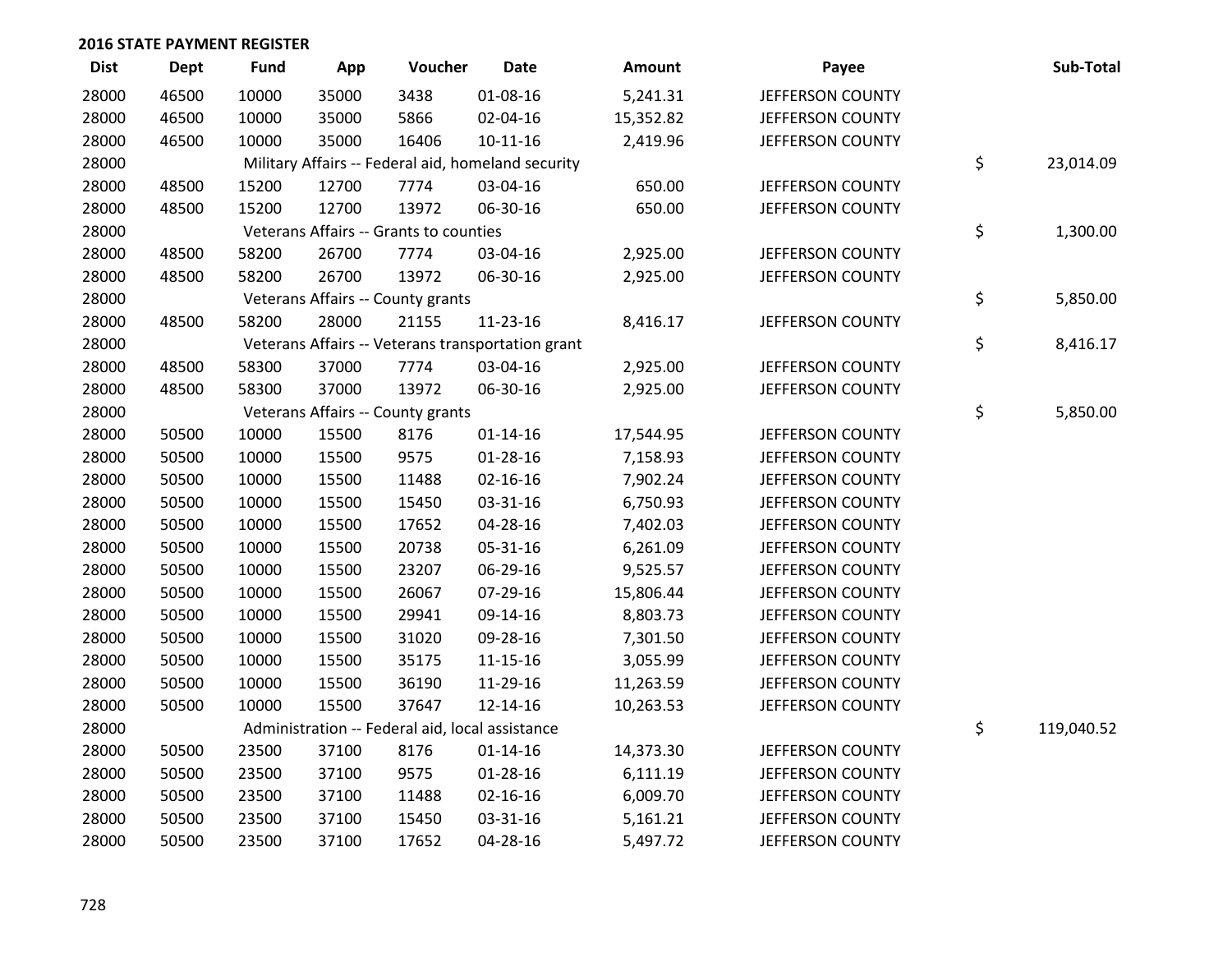| <b>Dist</b> | <b>Dept</b> | <b>Fund</b> | App                                  | Voucher                                             | <b>Date</b>    | <b>Amount</b> | Payee            | Sub-Total           |
|-------------|-------------|-------------|--------------------------------------|-----------------------------------------------------|----------------|---------------|------------------|---------------------|
| 28000       | 50500       | 23500       | 37100                                | 20738                                               | 05-31-16       | 2,237.40      | JEFFERSON COUNTY |                     |
| 28000       | 50500       | 23500       | 37100                                | 23207                                               | 06-29-16       | 609.10        | JEFFERSON COUNTY |                     |
| 28000       | 50500       | 23500       | 37100                                | 26067                                               | 07-29-16       | 8,525.94      | JEFFERSON COUNTY |                     |
| 28000       | 50500       | 23500       | 37100                                | 29941                                               | 09-14-16       | 1,817.68      | JEFFERSON COUNTY |                     |
| 28000       | 50500       | 23500       | 37100                                | 31020                                               | 09-28-16       | 5,452.04      | JEFFERSON COUNTY |                     |
| 28000       | 50500       | 23500       | 37100                                | 35175                                               | 11-15-16       | 16,503.72     | JEFFERSON COUNTY |                     |
| 28000       | 50500       | 23500       | 37100                                | 36190                                               | 11-29-16       | 7,856.83      | JEFFERSON COUNTY |                     |
| 28000       | 50500       | 23500       | 37100                                | 37647                                               | 12-14-16       | 7,086.32      | JEFFERSON COUNTY |                     |
| 28000       |             |             |                                      | Administration -- Low-income assistance grants      |                |               |                  | \$<br>87,242.15     |
| 28000       | 50500       | 26900       | 16600                                | 13220                                               | $04 - 21 - 16$ | 1,000.00      | JEFFERSON COUNTY |                     |
| 28000       | 50500       | 26900       | 16600                                | 13428                                               | 04-04-16       | 1,288.00      | JEFFERSON COUNTY |                     |
| 28000       | 50500       | 26900       | 16600                                | 22455                                               | $07 - 25 - 16$ | 25,000.00     | JEFFERSON COUNTY |                     |
| 28000       |             |             | Administration -- Land               |                                                     |                |               |                  | \$<br>27,288.00     |
| 28000       | 83500       | 10000       | 10500                                | 6044                                                | $07 - 25 - 16$ | 311,802.68    | JEFFERSON COUNTY |                     |
| 28000       | 83500       | 10000       | 10500                                | 13565                                               | $11 - 21 - 16$ | 1,000,674.38  | JEFFERSON COUNTY |                     |
| 28000       |             |             |                                      | Revenue -- County and Municipal Aid                 |                |               |                  | \$<br>1,312,477.06  |
| 28000       | 83500       | 10000       | 10900                                | 7220                                                | $07 - 25 - 16$ | 71,743.00     | JEFFERSON COUNTY |                     |
| 28000       |             |             |                                      | Revenue -- State Aid, Tax Exempt Proprty            |                |               |                  | \$<br>71,743.00     |
| 28000       | 83500       | 10000       | 11000                                | 13565                                               | $11 - 21 - 16$ | 789,802.33    | JEFFERSON COUNTY |                     |
| 28000       |             |             |                                      | Revenue -- Public Utility Distribution              |                |               |                  | \$<br>789,802.33    |
| 28000       | 83500       | 10000       | 30200                                | 5031                                                | $07 - 25 - 16$ | 1,800,145.66  | JEFFERSON COUNTY |                     |
| 28000       | 83500       | 10000       | 30200                                | 5175                                                | $07 - 25 - 16$ | 10,372,601.01 | JEFFERSON COUNTY |                     |
| 28000       |             |             |                                      | Revenue -- School Lvy Tx/First Dollar Cr            |                |               |                  | \$<br>12,172,746.67 |
| 28000       | 83500       | 52100       | 36300                                | 3434                                                | 03-28-16       | 1,985,846.91  | JEFFERSON COUNTY |                     |
| 28000       |             |             |                                      | Revenue -- Lottery & Gaming Credit                  |                |               |                  | \$<br>1,985,846.91  |
| 28000       |             |             | <b>District Total Appropriations</b> |                                                     |                |               |                  | \$<br>23,310,929.28 |
| 28002       | 16500       | 10000       | 22500                                | 4034                                                | 06-27-16       | 4,998.12      | TOWN OF AZTALAN  |                     |
| 28002       |             |             |                                      | Safety & Prof Services -- Fire dues distribution    |                |               |                  | \$<br>4,998.12      |
| 28002       | 37000       | 10000       | 50300                                | 30727                                               | $02 - 17 - 16$ | 4,082.13      | TOWN OF AZTALAN  |                     |
| 28002       | 37000       | 10000       | 50300                                | 46294                                               | $04 - 21 - 16$ | 177.83        | TOWN OF AZTALAN  |                     |
| 28002       |             |             |                                      | Natural Resources -- Aids in lieu of taxes - gener  |                |               |                  | \$<br>4,259.96      |
| 28002       | 37000       | 21200       | 16600                                | 63426                                               | 06-20-16       | 84.12         | TOWN OF AZTALAN  |                     |
| 28002       |             |             |                                      | Natural Resources -- Gen program ops-state funds-FR |                |               |                  | \$<br>84.12         |
| 28002       | 37000       | 21200       | 57100                                | 63426                                               | 06-20-16       | 37.80         | TOWN OF AZTALAN  |                     |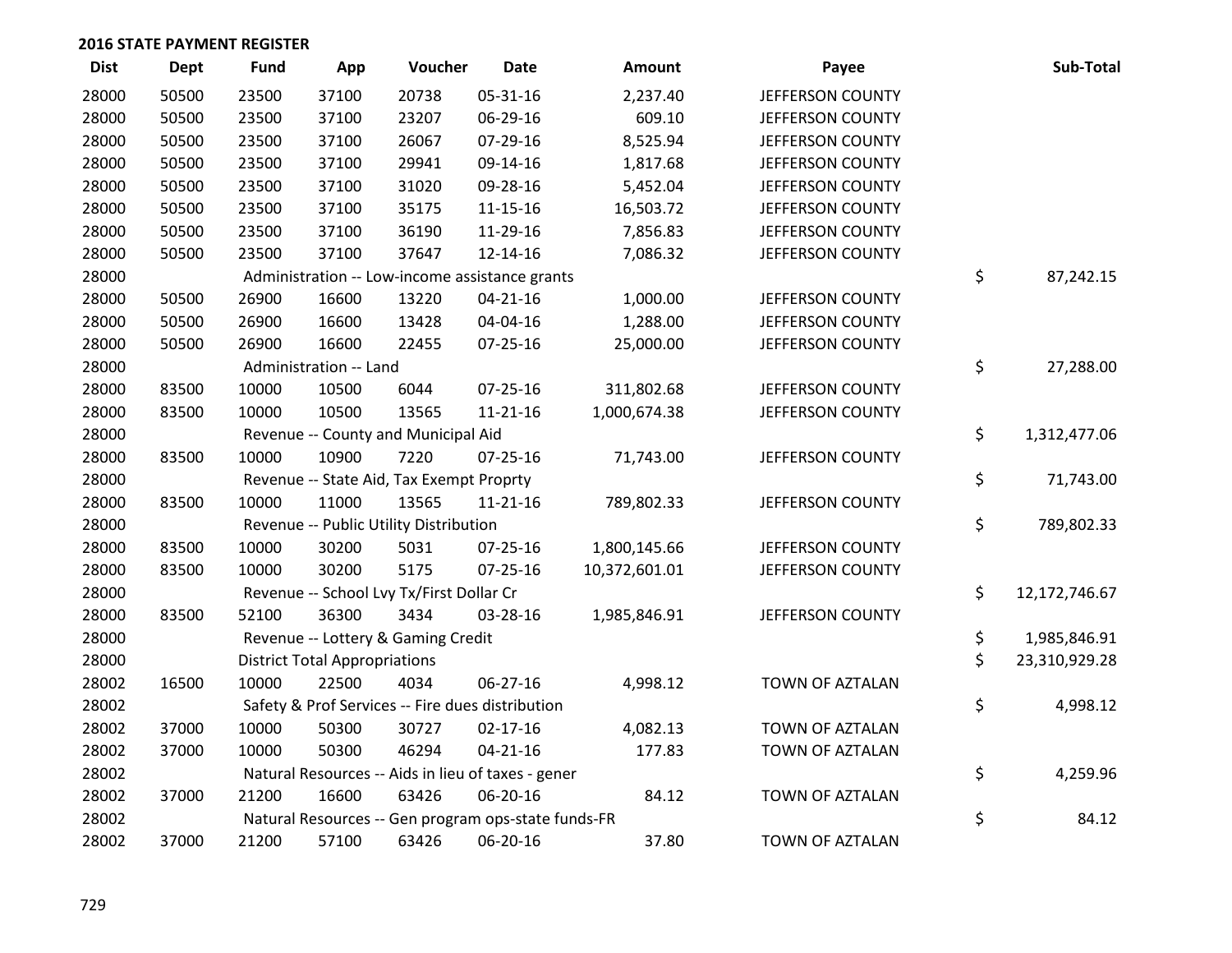| <b>Dist</b> | <b>Dept</b> | Fund  | App                                  | Voucher                                             | Date           | <b>Amount</b> | Payee               | Sub-Total        |
|-------------|-------------|-------|--------------------------------------|-----------------------------------------------------|----------------|---------------|---------------------|------------------|
| 28002       |             |       |                                      | Natural Resources -- ResAids - cnty forst, cl & mfl |                |               |                     | \$<br>37.80      |
| 28002       | 37000       | 21200 | 57900                                | 46293                                               | $04 - 21 - 16$ | 109.97        | TOWN OF AZTALAN     |                  |
| 28002       |             |       |                                      | Natural Resources -- Aids in lieu of taxes - sum s  |                |               |                     | \$<br>109.97     |
| 28002       | 37000       | 27400 | 67000                                | 56309                                               | 05-27-16       | 4,802.84      | TOWN OF AZTALAN     |                  |
| 28002       |             |       |                                      | Natural Resources -- Fin asst for responsible units |                |               |                     | \$<br>4,802.84   |
| 28002       | 39500       | 21100 | 19100                                | 897                                                 | 07-05-16       | 19,300.53     | TOWN OF AZTALAN     |                  |
| 28002       | 39500       | 21100 | 19100                                | 29969                                               | 10-03-16       | 19,300.53     | TOWN OF AZTALAN     |                  |
| 28002       | 39500       | 21100 | 19100                                | 76716                                               | $01 - 04 - 16$ | 19,300.53     | TOWN OF AZTALAN     |                  |
| 28002       | 39500       | 21100 | 19100                                | 84716                                               | 04-04-16       | 19,300.53     | TOWN OF AZTALAN     |                  |
| 28002       |             |       |                                      | Transportation -- Trns Aids To Mnc.-Sf              |                |               |                     | \$<br>77,202.12  |
| 28002       | 83500       | 10000 | 10500                                | 6020                                                | $07 - 25 - 16$ | 4,521.96      | TOWN OF AZTALAN     |                  |
| 28002       | 83500       | 10000 | 10500                                | 13541                                               | $11 - 21 - 16$ | 25,606.13     | TOWN OF AZTALAN     |                  |
| 28002       |             |       |                                      | Revenue -- County and Municipal Aid                 |                |               |                     | \$<br>30,128.09  |
| 28002       | 83500       | 10000 | 10900                                | 7936                                                | $07 - 25 - 16$ | 157.00        | TOWN OF AZTALAN     |                  |
| 28002       |             |       |                                      | Revenue -- State Aid, Tax Exempt Proprty            |                |               |                     | \$<br>157.00     |
| 28002       | 83500       | 10000 | 50100                                | 2543                                                | $01-29-16$     | 171.88        | TOWN OF AZTALAN     |                  |
| 28002       |             |       |                                      | Revenue -- Payments for municipal svcs              |                |               |                     | \$<br>171.88     |
| 28002       |             |       | <b>District Total Appropriations</b> |                                                     |                |               |                     | \$<br>121,951.90 |
| 28004       | 16500       | 10000 | 22500                                | 4035                                                | 06-27-16       | 2,559.37      | TOWN OF COLD SPRING |                  |
| 28004       |             |       |                                      | Safety & Prof Services -- Fire dues distribution    |                |               |                     | \$<br>2,559.37   |
| 28004       | 37000       | 10000 | 50300                                | 28899                                               | $02 - 12 - 16$ | 1,987.77      | TOWN OF COLD SPRING |                  |
| 28004       | 37000       | 10000 | 50300                                | 45678                                               | $04 - 21 - 16$ | 16.00         | TOWN OF COLD SPRING |                  |
| 28004       |             |       |                                      | Natural Resources -- Aids in lieu of taxes - gener  |                |               |                     | \$<br>2,003.77   |
| 28004       | 37000       | 21200 | 16600                                | 63427                                               | 06-20-16       | 14.24         | TOWN OF COLD SPRING |                  |
| 28004       |             |       |                                      | Natural Resources -- Gen program ops-state funds-FR |                |               |                     | \$<br>14.24      |
| 28004       | 37000       | 21200 | 57100                                | 63427                                               | 06-20-16       | 6.40          | TOWN OF COLD SPRING |                  |
| 28004       |             |       |                                      | Natural Resources -- ResAids - cnty forst, cl & mfl |                |               |                     | \$<br>6.40       |
| 28004       | 37000       | 21200 | 57900                                | 45677                                               | $04 - 21 - 16$ | 296.62        | TOWN OF COLD SPRING |                  |
| 28004       |             |       |                                      | Natural Resources -- Aids in lieu of taxes - sum s  |                |               |                     | \$<br>296.62     |
| 28004       | 37000       | 27400 | 67000                                | 56352                                               | $05 - 27 - 16$ | 2,500.21      | TOWN OF COLD SPRING |                  |
| 28004       |             |       |                                      | Natural Resources -- Fin asst for responsible units |                |               |                     | \$<br>2,500.21   |
| 28004       | 39500       | 21100 | 19100                                | 898                                                 | 07-05-16       | 13,470.73     | TOWN OF COLD SPRING |                  |
| 28004       | 39500       | 21100 | 19100                                | 29970                                               | 10-03-16       | 13,470.75     | TOWN OF COLD SPRING |                  |
| 28004       | 39500       | 21100 | 19100                                | 76717                                               | $01 - 04 - 16$ | 13,470.73     | TOWN OF COLD SPRING |                  |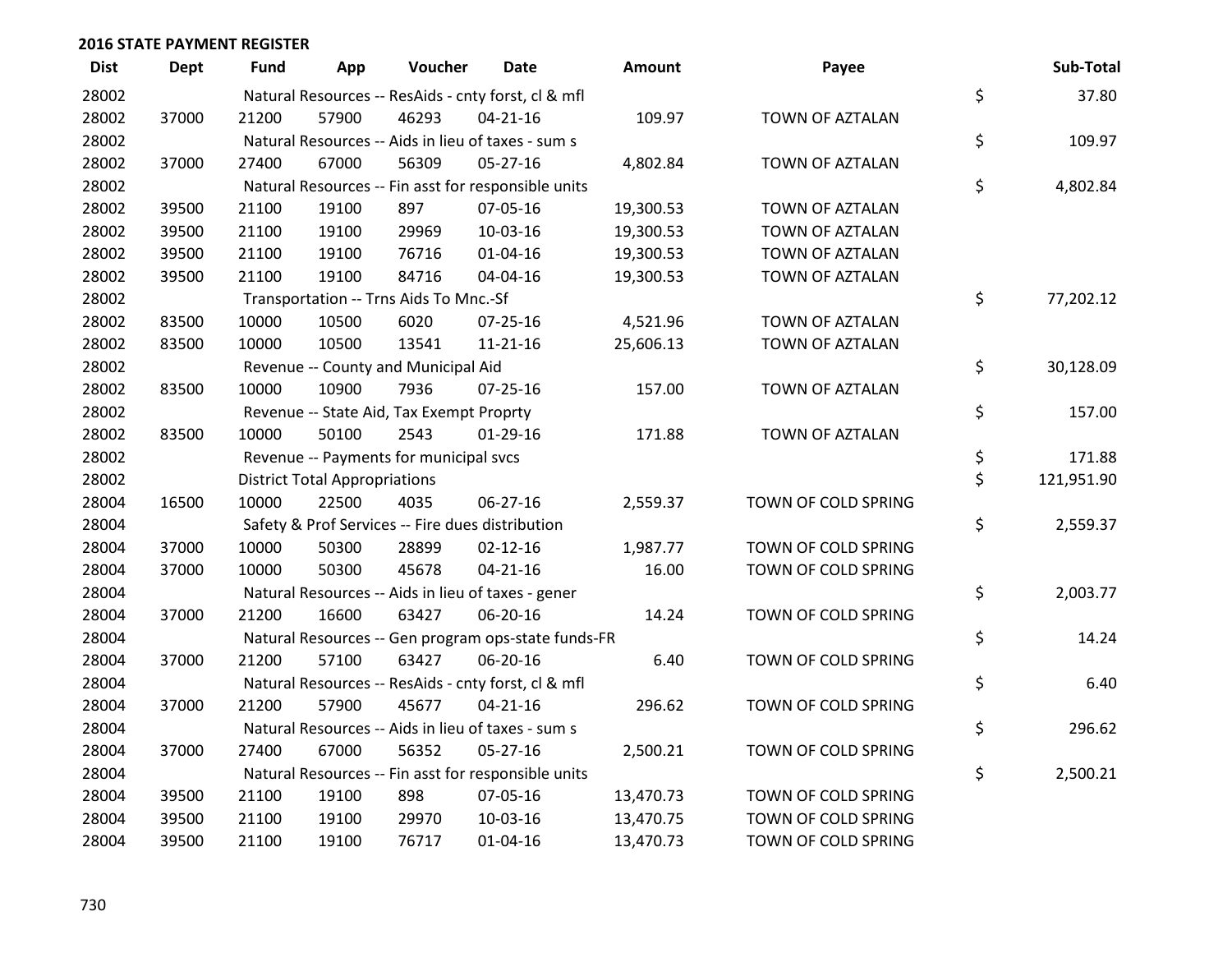| <b>Dist</b> | <b>Dept</b> | <b>Fund</b> | App                                  | Voucher                                          | <b>Date</b>                                         | Amount    | Payee                  | Sub-Total        |
|-------------|-------------|-------------|--------------------------------------|--------------------------------------------------|-----------------------------------------------------|-----------|------------------------|------------------|
| 28004       | 39500       | 21100       | 19100                                | 84717                                            | 04-04-16                                            | 13,470.73 | TOWN OF COLD SPRING    |                  |
| 28004       |             |             |                                      | Transportation -- Trns Aids To Mnc.-Sf           |                                                     |           |                        | \$<br>53,882.94  |
| 28004       | 83500       | 10000       | 10500                                | 6021                                             | $07 - 25 - 16$                                      | 1,567.54  | TOWN OF COLD SPRING    |                  |
| 28004       | 83500       | 10000       | 10500                                | 13542                                            | $11 - 21 - 16$                                      | 8,882.72  | TOWN OF COLD SPRING    |                  |
| 28004       |             |             |                                      | Revenue -- County and Municipal Aid              |                                                     |           |                        | \$<br>10,450.26  |
| 28004       | 83500       | 10000       | 10900                                | 7937                                             | $07 - 25 - 16$                                      | 6.00      | TOWN OF COLD SPRING    |                  |
| 28004       |             |             |                                      | Revenue -- State Aid, Tax Exempt Proprty         |                                                     |           |                        | \$<br>6.00       |
| 28004       |             |             | <b>District Total Appropriations</b> |                                                  |                                                     |           |                        | \$<br>71,719.81  |
| 28006       | 16500       | 10000       | 22500                                | 4036                                             | 06-27-16                                            | 6,421.36  | TOWN OF CONCORD        |                  |
| 28006       |             |             |                                      | Safety & Prof Services -- Fire dues distribution |                                                     |           |                        | \$<br>6,421.36   |
| 28006       | 37000       | 10000       | 50300                                | 45404                                            | $04 - 21 - 16$                                      | 347.60    | <b>TOWN OF CONCORD</b> |                  |
| 28006       | 37000       | 10000       | 50300                                | 45406                                            | $04 - 21 - 16$                                      | 26.80     | TOWN OF CONCORD        |                  |
| 28006       |             |             |                                      |                                                  | Natural Resources -- Aids in lieu of taxes - gener  |           |                        | \$<br>374.40     |
| 28006       | 37000       | 21200       | 16600                                | 63428                                            | 06-20-16                                            | 61.87     | TOWN OF CONCORD        |                  |
| 28006       |             |             |                                      |                                                  | Natural Resources -- Gen program ops-state funds-FR |           |                        | \$<br>61.87      |
| 28006       | 37000       | 21200       | 57100                                | 63428                                            | 06-20-16                                            | 27.80     | <b>TOWN OF CONCORD</b> |                  |
| 28006       |             |             |                                      |                                                  | Natural Resources -- ResAids - cnty forst, cl & mfl |           |                        | \$<br>27.80      |
| 28006       | 37000       | 21200       | 57900                                | 45405                                            | $04 - 21 - 16$                                      | 119.14    | <b>TOWN OF CONCORD</b> |                  |
| 28006       | 37000       | 21200       | 57900                                | 45407                                            | $04 - 21 - 16$                                      | 2.68      | TOWN OF CONCORD        |                  |
| 28006       |             |             |                                      |                                                  | Natural Resources -- Aids in lieu of taxes - sum s  |           |                        | \$<br>121.82     |
| 28006       | 39500       | 21100       | 19100                                | 899                                              | 07-05-16                                            | 27,899.34 | <b>TOWN OF CONCORD</b> |                  |
| 28006       | 39500       | 21100       | 19100                                | 29971                                            | 10-03-16                                            | 27,899.34 | <b>TOWN OF CONCORD</b> |                  |
| 28006       | 39500       | 21100       | 19100                                | 76718                                            | $01 - 04 - 16$                                      | 27,899.34 | TOWN OF CONCORD        |                  |
| 28006       | 39500       | 21100       | 19100                                | 84718                                            | 04-04-16                                            | 27,899.34 | TOWN OF CONCORD        |                  |
| 28006       |             |             |                                      | Transportation -- Trns Aids To Mnc.-Sf           |                                                     |           |                        | \$<br>111,597.36 |
| 28006       | 83500       | 10000       | 10500                                | 6022                                             | $07 - 25 - 16$                                      | 5,088.88  | <b>TOWN OF CONCORD</b> |                  |
| 28006       | 83500       | 10000       | 10500                                | 13543                                            | $11 - 21 - 16$                                      | 28,836.97 | TOWN OF CONCORD        |                  |
| 28006       |             |             |                                      | Revenue -- County and Municipal Aid              |                                                     |           |                        | \$<br>33,925.85  |
| 28006       | 83500       | 10000       | 10900                                | 7938                                             | $07 - 25 - 16$                                      | 27.00     | TOWN OF CONCORD        |                  |
| 28006       |             |             |                                      | Revenue -- State Aid, Tax Exempt Proprty         |                                                     |           |                        | \$<br>27.00      |
| 28006       | 83500       | 52100       | 36300                                | 3099                                             | 03-29-16                                            | 13,328.33 | TOWN OF CONCORD        |                  |
| 28006       |             |             |                                      | Revenue -- Lottery & Gaming Credit               |                                                     |           |                        | \$<br>13,328.33  |
| 28006       |             |             | <b>District Total Appropriations</b> |                                                  |                                                     |           |                        | \$<br>165,885.79 |
| 28008       | 16500       | 10000       | 22500                                | 4037                                             | $06 - 27 - 16$                                      | 4,796.41  | TOWN OF FARMINGTON     |                  |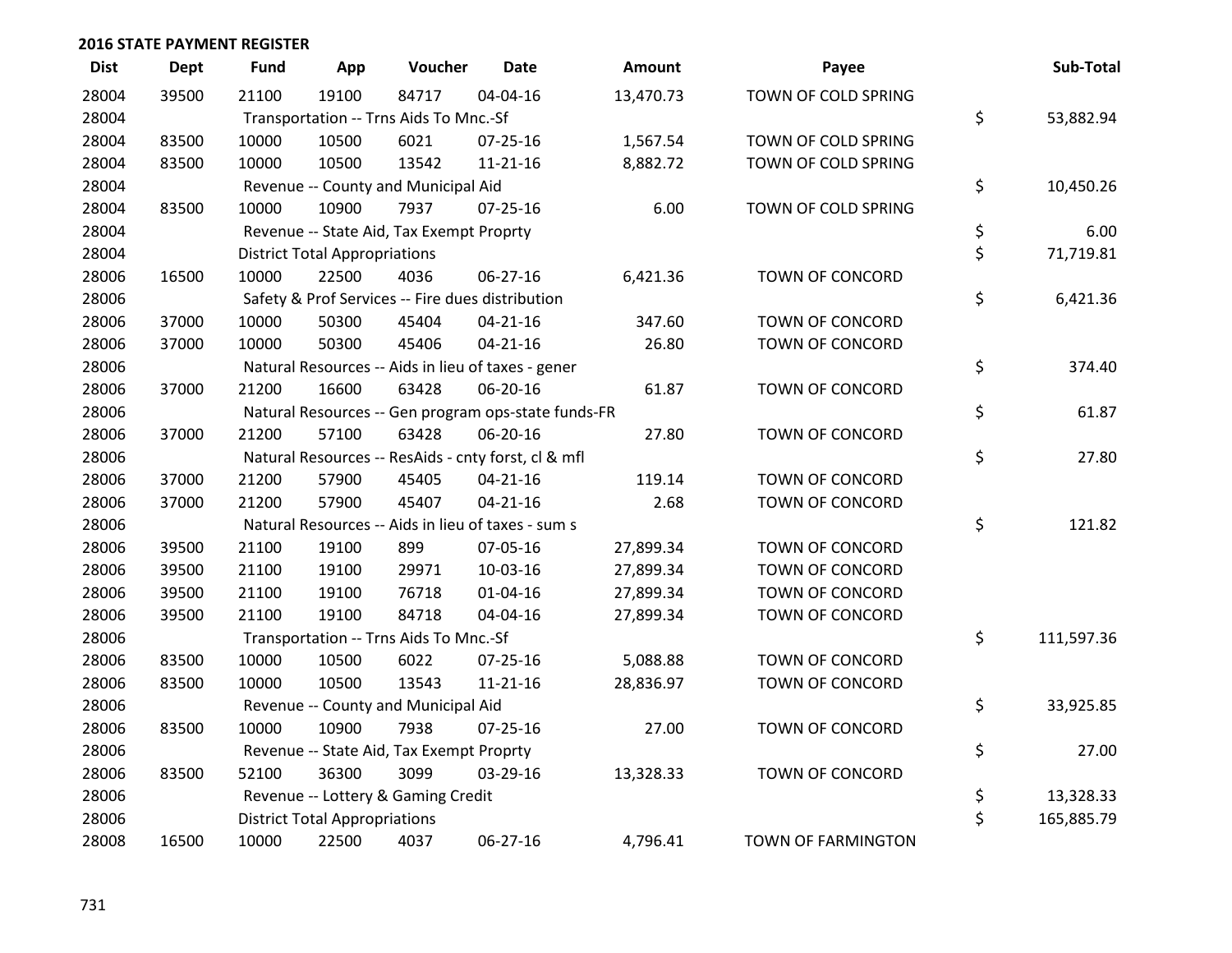| <b>Dist</b> | <b>Dept</b> | Fund  | App                                  | Voucher                                | <b>Date</b>                                         | <b>Amount</b> | Payee                     | Sub-Total        |
|-------------|-------------|-------|--------------------------------------|----------------------------------------|-----------------------------------------------------|---------------|---------------------------|------------------|
| 28008       |             |       |                                      |                                        | Safety & Prof Services -- Fire dues distribution    |               |                           | \$<br>4,796.41   |
| 28008       | 37000       | 10000 | 50300                                | 45702                                  | $04 - 21 - 16$                                      | 16.51         | TOWN OF FARMINGTON        |                  |
| 28008       | 37000       | 10000 | 50300                                | 45703                                  | $04 - 21 - 16$                                      | 459.46        | TOWN OF FARMINGTON        |                  |
| 28008       | 37000       | 10000 | 50300                                | 53508                                  | 05-18-16                                            | 345.31        | TOWN OF FARMINGTON        |                  |
| 28008       |             |       |                                      |                                        | Natural Resources -- Aids in lieu of taxes - gener  |               |                           | \$<br>821.28     |
| 28008       | 37000       | 21200 | 16600                                | 63429                                  | 06-20-16                                            | 146.41        | TOWN OF FARMINGTON        |                  |
| 28008       |             |       |                                      |                                        | Natural Resources -- Gen program ops-state funds-FR |               |                           | \$<br>146.41     |
| 28008       | 37000       | 21200 | 57100                                | 63429                                  | 06-20-16                                            | 65.79         | TOWN OF FARMINGTON        |                  |
| 28008       |             |       |                                      |                                        | Natural Resources -- ResAids - cnty forst, cl & mfl |               |                           | \$<br>65.79      |
| 28008       | 37000       | 21200 | 57900                                | 45704                                  | $04 - 21 - 16$                                      | 152.15        | TOWN OF FARMINGTON        |                  |
| 28008       |             |       |                                      |                                        | Natural Resources -- Aids in lieu of taxes - sum s  |               |                           | \$<br>152.15     |
| 28008       | 39500       | 21100 | 19100                                | 900                                    | 07-05-16                                            | 30,073.81     | TOWN OF FARMINGTON        |                  |
| 28008       | 39500       | 21100 | 19100                                | 29972                                  | 10-03-16                                            | 30,073.83     | <b>TOWN OF FARMINGTON</b> |                  |
| 28008       | 39500       | 21100 | 19100                                | 76719                                  | $01 - 04 - 16$                                      | 30,073.81     | TOWN OF FARMINGTON        |                  |
| 28008       | 39500       | 21100 | 19100                                | 84719                                  | 04-04-16                                            | 30,073.81     | TOWN OF FARMINGTON        |                  |
| 28008       |             |       |                                      | Transportation -- Trns Aids To Mnc.-Sf |                                                     |               |                           | \$<br>120,295.26 |
| 28008       | 39500       | 21100 | 27800                                | 71012                                  | $01 - 12 - 16$                                      | 25,923.19     | TREAS TN FARMINGTON       |                  |
| 28008       |             |       |                                      | Transportation -- Loc Rd Imp Prg St Fd |                                                     |               |                           | \$<br>25,923.19  |
| 28008       | 83500       | 10000 | 10500                                | 6023                                   | $07 - 25 - 16$                                      | 3,362.66      | TOWN OF FARMINGTON        |                  |
| 28008       | 83500       | 10000 | 10500                                | 13544                                  | $11 - 21 - 16$                                      | 19,055.05     | TOWN OF FARMINGTON        |                  |
| 28008       |             |       |                                      | Revenue -- County and Municipal Aid    |                                                     |               |                           | \$<br>22,417.71  |
| 28008       |             |       | <b>District Total Appropriations</b> |                                        |                                                     |               |                           | \$<br>174,618.20 |
| 28010       | 16500       | 10000 | 22500                                | 4038                                   | 06-27-16                                            | 3,266.88      | TOWN OF HEBRON            |                  |
| 28010       |             |       |                                      |                                        | Safety & Prof Services -- Fire dues distribution    |               |                           | \$<br>3,266.88   |
| 28010       | 37000       | 10000 | 50300                                | 30600                                  | $02 - 17 - 16$                                      | 38,452.80     | <b>TOWN OF HEBRON</b>     |                  |
| 28010       | 37000       | 10000 | 50300                                | 45781                                  | $04 - 21 - 16$                                      | 509.97        | <b>TOWN OF HEBRON</b>     |                  |
| 28010       |             |       |                                      |                                        | Natural Resources -- Aids in lieu of taxes - gener  |               |                           | \$<br>38,962.77  |
| 28010       | 37000       | 21200 | 16600                                | 63430                                  | 06-20-16                                            | 281.29        | <b>TOWN OF HEBRON</b>     |                  |
| 28010       |             |       |                                      |                                        | Natural Resources -- Gen program ops-state funds-FR |               |                           | \$<br>281.29     |
| 28010       | 37000       | 21200 | 57100                                | 63430                                  | 06-20-16                                            | 126.40        | <b>TOWN OF HEBRON</b>     |                  |
| 28010       |             |       |                                      |                                        | Natural Resources -- ResAids - cnty forst, cl & mfl |               |                           | \$<br>126.40     |
| 28010       | 37000       | 21200 | 57900                                | 45782                                  | $04 - 21 - 16$                                      | 428.39        | <b>TOWN OF HEBRON</b>     |                  |
| 28010       |             |       |                                      |                                        | Natural Resources -- Aids in lieu of taxes - sum s  |               |                           | \$<br>428.39     |
| 28010       | 37000       | 27400 | 67000                                | 56097                                  | 05-27-16                                            | 3,466.34      | <b>TOWN OF HEBRON</b>     |                  |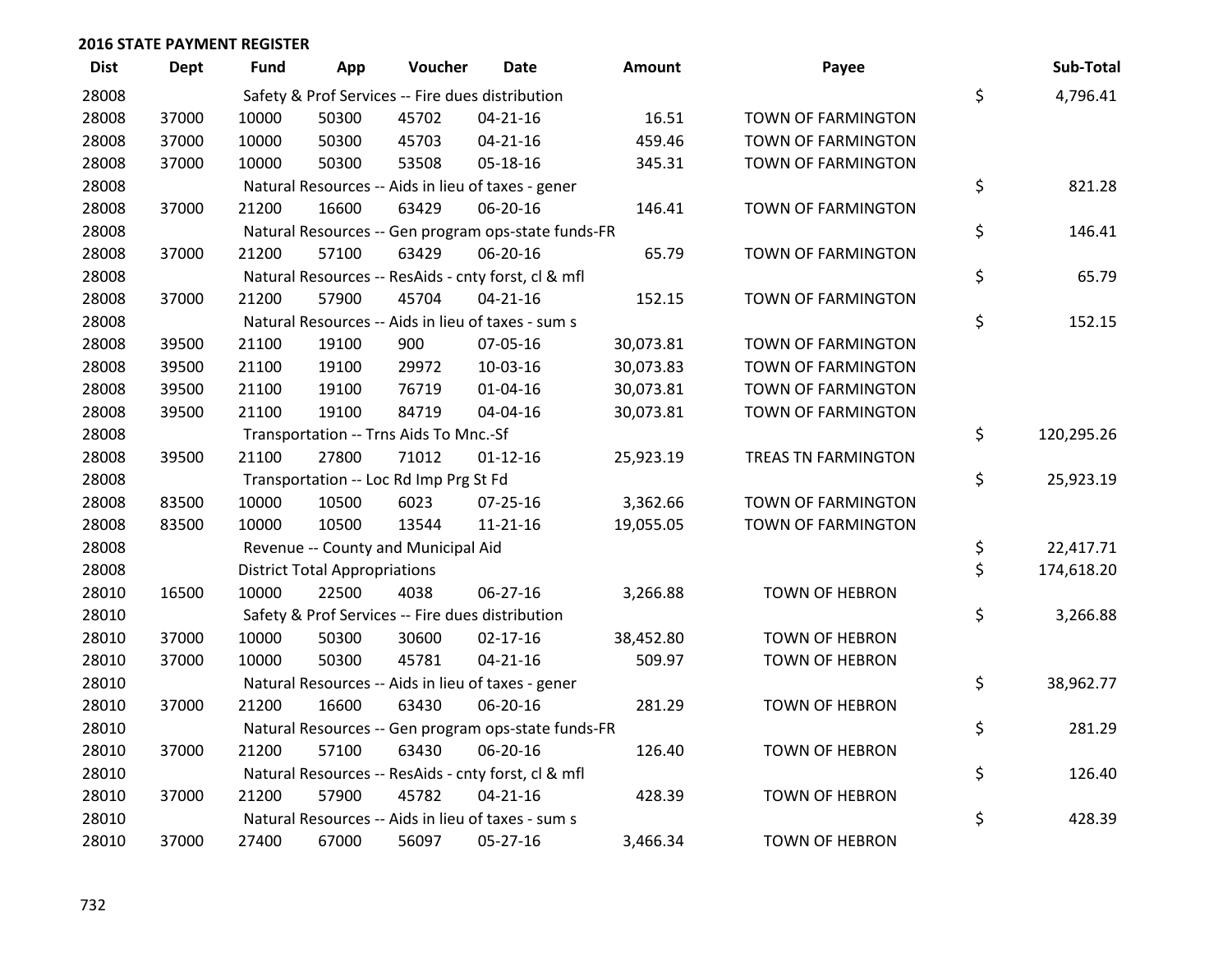| <b>Dist</b> | Dept  | <b>Fund</b> | App                                  | Voucher                                  | <b>Date</b>                                         | <b>Amount</b> | Payee                  | Sub-Total        |
|-------------|-------|-------------|--------------------------------------|------------------------------------------|-----------------------------------------------------|---------------|------------------------|------------------|
| 28010       |       |             |                                      |                                          | Natural Resources -- Fin asst for responsible units |               |                        | \$<br>3,466.34   |
| 28010       | 39500 | 21100       | 19100                                | 901                                      | 07-05-16                                            | 20,385.01     | <b>TOWN OF HEBRON</b>  |                  |
| 28010       | 39500 | 21100       | 19100                                | 29973                                    | 10-03-16                                            | 20,385.03     | <b>TOWN OF HEBRON</b>  |                  |
| 28010       | 39500 | 21100       | 19100                                | 76720                                    | $01 - 04 - 16$                                      | 20,385.01     | <b>TOWN OF HEBRON</b>  |                  |
| 28010       | 39500 | 21100       | 19100                                | 84720                                    | 04-04-16                                            | 20,385.01     | <b>TOWN OF HEBRON</b>  |                  |
| 28010       |       |             |                                      | Transportation -- Trns Aids To Mnc.-Sf   |                                                     |               |                        | \$<br>81,540.06  |
| 28010       | 39500 | 21100       | 27800                                | 70537                                    | 01-06-16                                            | 25,923.38     | <b>TREAS TN HEBRON</b> |                  |
| 28010       |       |             |                                      | Transportation -- Loc Rd Imp Prg St Fd   |                                                     |               |                        | \$<br>25,923.38  |
| 28010       | 83500 | 10000       | 10500                                | 6024                                     | $07 - 25 - 16$                                      | 2,304.64      | <b>TOWN OF HEBRON</b>  |                  |
| 28010       | 83500 | 10000       | 10500                                | 13545                                    | 11-21-16                                            | 13,059.62     | <b>TOWN OF HEBRON</b>  |                  |
| 28010       |       |             |                                      | Revenue -- County and Municipal Aid      |                                                     |               |                        | \$<br>15,364.26  |
| 28010       | 83500 | 10000       | 10900                                | 7939                                     | $07 - 25 - 16$                                      | 4.00          | <b>TOWN OF HEBRON</b>  |                  |
| 28010       |       |             |                                      | Revenue -- State Aid, Tax Exempt Proprty |                                                     |               |                        | \$<br>4.00       |
| 28010       | 83500 | 10000       | 50100                                | 2544                                     | $01-29-16$                                          | 285.76        | <b>TOWN OF HEBRON</b>  |                  |
| 28010       |       |             |                                      | Revenue -- Payments for municipal svcs   |                                                     |               |                        | \$<br>285.76     |
| 28010       |       |             | <b>District Total Appropriations</b> |                                          |                                                     |               |                        | \$<br>169,649.53 |
| 28012       | 16500 | 10000       | 22500                                | 4039                                     | $06 - 27 - 16$                                      | 16,491.86     | <b>TOWN OF IXONIA</b>  |                  |
| 28012       |       |             |                                      |                                          | Safety & Prof Services -- Fire dues distribution    |               |                        | \$<br>16,491.86  |
| 28012       | 37000 | 21200       | 16600                                | 63431                                    | 06-20-16                                            | 184.30        | <b>TOWN OF IXONIA</b>  |                  |
| 28012       |       |             |                                      |                                          | Natural Resources -- Gen program ops-state funds-FR |               |                        | \$<br>184.30     |
| 28012       | 37000 | 21200       | 57100                                | 63431                                    | 06-20-16                                            | 82.82         | TOWN OF IXONIA         |                  |
| 28012       |       |             |                                      |                                          | Natural Resources -- ResAids - cnty forst, cl & mfl |               |                        | \$<br>82.82      |
| 28012       | 37000 | 27400       | 67000                                | 56209                                    | $05-27-16$                                          | 7,332.55      | <b>TOWN OF IXONIA</b>  |                  |
| 28012       |       |             |                                      |                                          | Natural Resources -- Fin asst for responsible units |               |                        | \$<br>7,332.55   |
| 28012       | 37000 | 27400       | 67300                                | 56209                                    | 05-27-16                                            | 1,769.39      | TOWN OF IXONIA         |                  |
| 28012       |       |             |                                      |                                          | Natural Resources -- Recycling consolidation grants |               |                        | \$<br>1,769.39   |
| 28012       | 39500 | 21100       | 19100                                | 902                                      | 07-05-16                                            | 39,234.13     | <b>TOWN OF IXONIA</b>  |                  |
| 28012       | 39500 | 21100       | 19100                                | 29974                                    | 10-03-16                                            | 39,234.15     | TOWN OF IXONIA         |                  |
| 28012       | 39500 | 21100       | 19100                                | 76721                                    | 01-04-16                                            | 39,234.13     | TOWN OF IXONIA         |                  |
| 28012       | 39500 | 21100       | 19100                                | 84721                                    | 04-04-16                                            | 39,234.13     | TOWN OF IXONIA         |                  |
| 28012       |       |             |                                      | Transportation -- Trns Aids To Mnc.-Sf   |                                                     |               |                        | \$<br>156,936.54 |
| 28012       | 39500 | 21100       | 27800                                | 71106                                    | $01 - 12 - 16$                                      | 25,923.19     | <b>TREAS TN IXONIA</b> |                  |
| 28012       |       |             |                                      | Transportation -- Loc Rd Imp Prg St Fd   |                                                     |               |                        | \$<br>25,923.19  |
| 28012       | 43500 | 10000       | 11900                                | 72474                                    | 09-02-16                                            | 5,496.16      | <b>TOWN OF IXONIA</b>  |                  |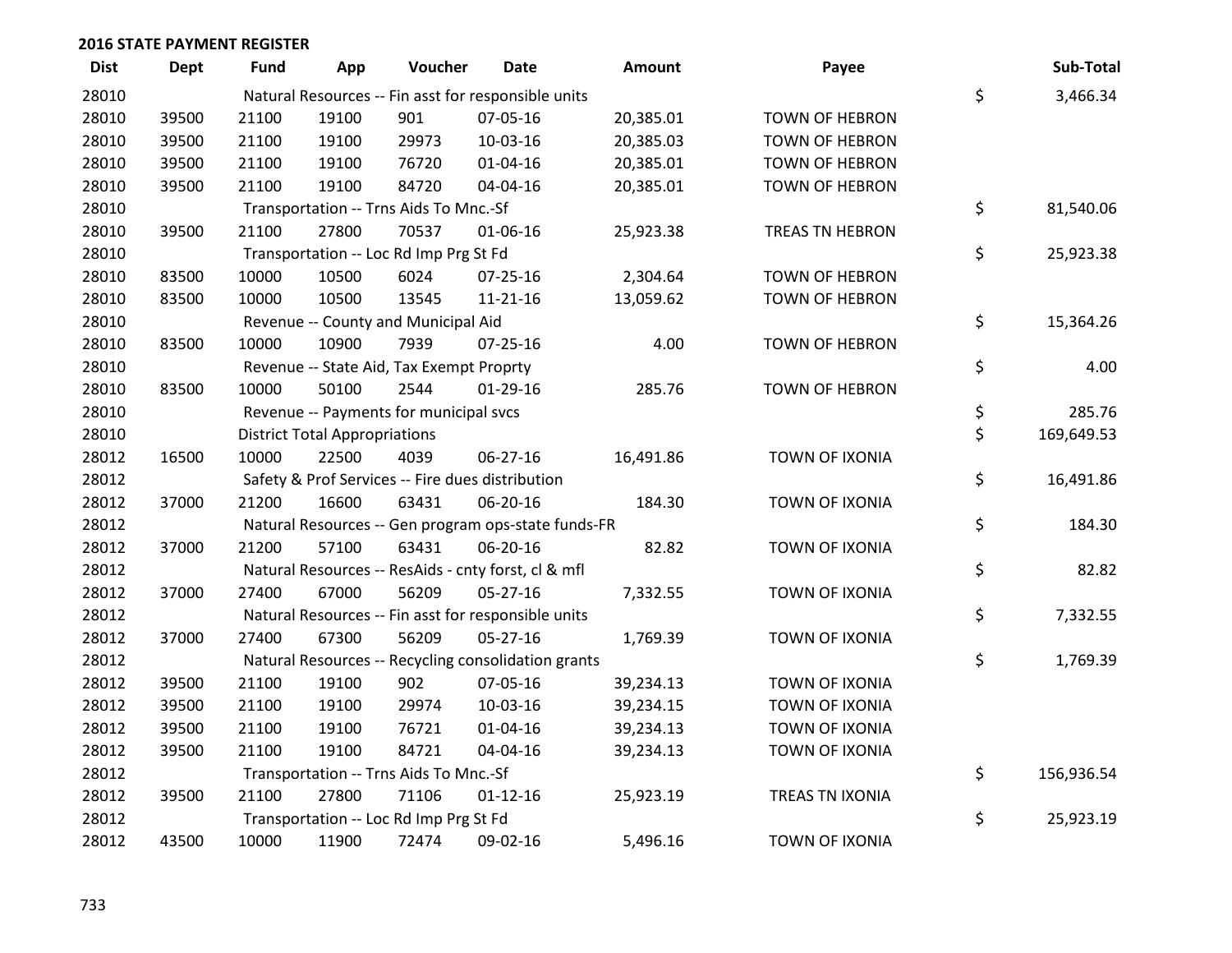| <b>Dist</b> | Dept  | <b>Fund</b> | App                                  | Voucher                                  | <b>Date</b>                                         | <b>Amount</b> | Payee                 | Sub-Total        |
|-------------|-------|-------------|--------------------------------------|------------------------------------------|-----------------------------------------------------|---------------|-----------------------|------------------|
| 28012       |       |             |                                      |                                          | Health Services -- Emergency medical services, ai   |               |                       | \$<br>5,496.16   |
| 28012       | 83500 | 10000       | 10500                                | 6025                                     | $07 - 25 - 16$                                      | 10,661.55     | TOWN OF IXONIA        |                  |
| 28012       | 83500 | 10000       | 10500                                | 13546                                    | $11 - 21 - 16$                                      | 53,129.24     | <b>TOWN OF IXONIA</b> |                  |
| 28012       |       |             |                                      | Revenue -- County and Municipal Aid      |                                                     |               |                       | \$<br>63,790.79  |
| 28012       | 83500 | 10000       | 10900                                | 7940                                     | $07 - 25 - 16$                                      | 1,474.00      | TOWN OF IXONIA        |                  |
| 28012       |       |             |                                      | Revenue -- State Aid, Tax Exempt Proprty |                                                     |               |                       | \$<br>1,474.00   |
| 28012       | 83500 | 10000       | 11000                                | 13546                                    | $11 - 21 - 16$                                      | 4,792.80      | <b>TOWN OF IXONIA</b> |                  |
| 28012       |       |             |                                      | Revenue -- Public Utility Distribution   |                                                     |               |                       | \$<br>4,792.80   |
| 28012       |       |             | <b>District Total Appropriations</b> |                                          |                                                     |               |                       | \$<br>284,274.40 |
| 28014       | 16500 | 10000       | 22500                                | 4040                                     | 06-27-16                                            | 7,081.82      | TOWN OF JEFFERSON     |                  |
| 28014       |       |             |                                      |                                          | Safety & Prof Services -- Fire dues distribution    |               |                       | \$<br>7,081.82   |
| 28014       | 37000 | 10000       | 50300                                | 29065                                    | $02 - 12 - 16$                                      | 54,900.17     | TOWN OF JEFFERSON     |                  |
| 28014       | 37000 | 10000       | 50300                                | 46095                                    | $04 - 21 - 16$                                      | 38.21         | TOWN OF JEFFERSON     |                  |
| 28014       | 37000 | 10000       | 50300                                | 46097                                    | $04 - 21 - 16$                                      | 425.68        | TOWN OF JEFFERSON     |                  |
| 28014       |       |             |                                      |                                          | Natural Resources -- Aids in lieu of taxes - gener  |               |                       | \$<br>55,364.06  |
| 28014       | 37000 | 21200       | 16600                                | 63432                                    | 06-20-16                                            | 116.17        | TOWN OF JEFFERSON     |                  |
| 28014       |       |             |                                      |                                          | Natural Resources -- Gen program ops-state funds-FR |               |                       | \$<br>116.17     |
| 28014       | 37000 | 21200       | 57100                                | 63432                                    | 06-20-16                                            | 52.20         | TOWN OF JEFFERSON     |                  |
| 28014       |       |             |                                      |                                          | Natural Resources -- ResAids - cnty forst, cl & mfl |               |                       | \$<br>52.20      |
| 28014       | 37000 | 21200       | 57900                                | 46096                                    | $04 - 21 - 16$                                      | 44.80         | TOWN OF JEFFERSON     |                  |
| 28014       |       |             |                                      |                                          | Natural Resources -- Aids in lieu of taxes - sum s  |               |                       | \$<br>44.80      |
| 28014       | 37000 | 21200       | 58900                                | 102318                                   | $11 - 18 - 16$                                      | 17.06         | TOWN OF JEFFERSON     |                  |
| 28014       |       |             |                                      |                                          | Natural Resources -- Resource aids - distribution o |               |                       | \$<br>17.06      |
| 28014       | 37000 | 27400       | 67000                                | 55912                                    | $05 - 27 - 16$                                      | 5,088.32      | TOWN OF JEFFERSON     |                  |
| 28014       |       |             |                                      |                                          | Natural Resources -- Fin asst for responsible units |               |                       | \$<br>5,088.32   |
| 28014       | 39500 | 21100       | 19100                                | 903                                      | 07-05-16                                            | 26,187.28     | TOWN OF JEFFERSON     |                  |
| 28014       | 39500 | 21100       | 19100                                | 29975                                    | 10-03-16                                            | 26,187.30     | TOWN OF JEFFERSON     |                  |
| 28014       | 39500 | 21100       | 19100                                | 76722                                    | $01 - 04 - 16$                                      | 26,187.28     | TOWN OF JEFFERSON     |                  |
| 28014       | 39500 | 21100       | 19100                                | 84722                                    | 04-04-16                                            | 26,187.28     | TOWN OF JEFFERSON     |                  |
| 28014       |       |             |                                      | Transportation -- Trns Aids To Mnc.-Sf   |                                                     |               |                       | \$<br>104,749.14 |
| 28014       | 83500 | 10000       | 10500                                | 6026                                     | $07 - 25 - 16$                                      | 10,177.13     | TOWN OF JEFFERSON     |                  |
| 28014       | 83500 | 10000       | 10500                                | 13547                                    | 11-21-16                                            | 46,741.94     | TOWN OF JEFFERSON     |                  |
| 28014       |       |             |                                      | Revenue -- County and Municipal Aid      |                                                     |               |                       | \$<br>56,919.07  |
| 28014       | 83500 | 10000       | 10900                                | 7941                                     | $07 - 25 - 16$                                      | 475.00        | TOWN OF JEFFERSON     |                  |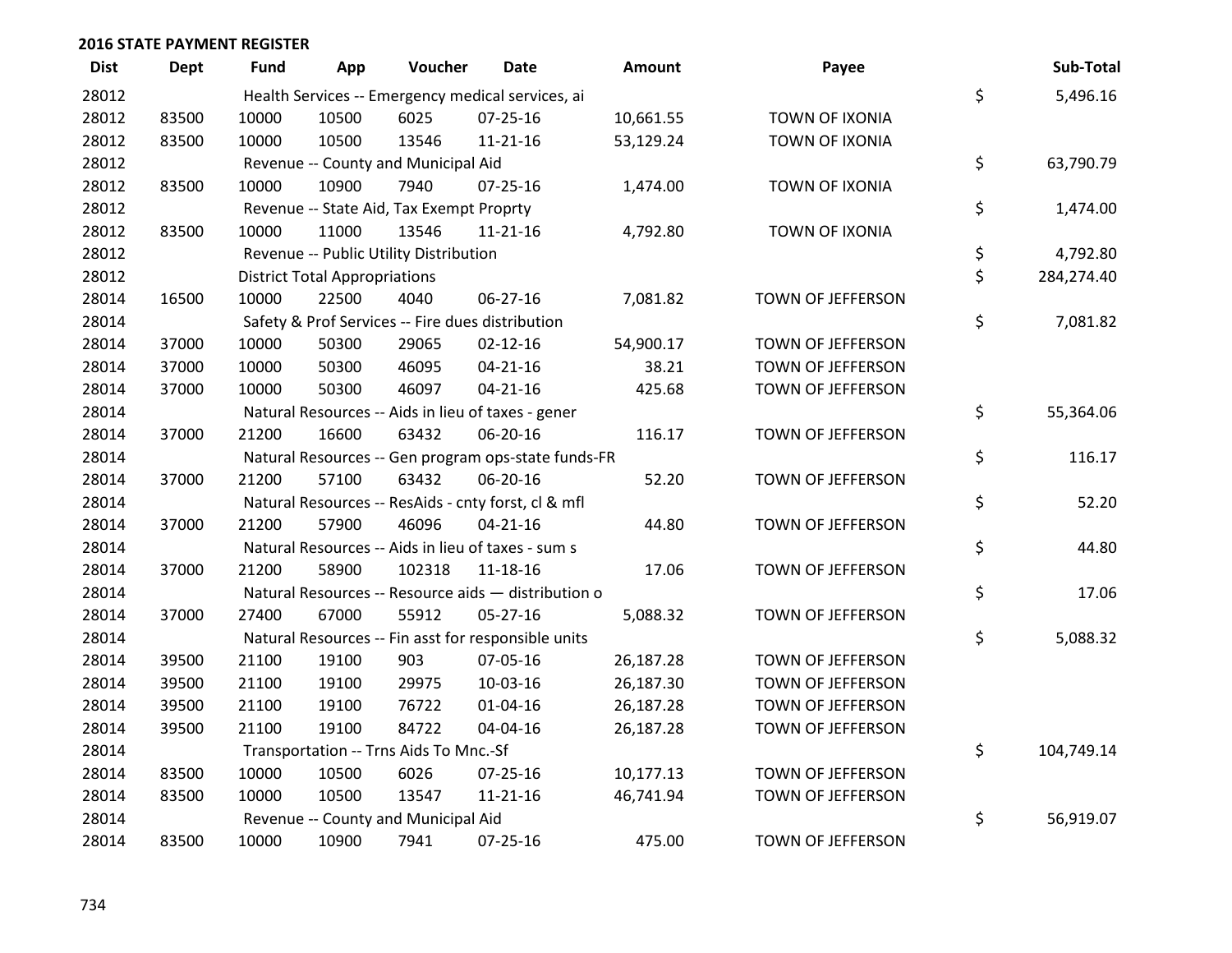| <b>Dist</b> | <b>Dept</b> | Fund  | App                                  | Voucher                                  | Date                                                | Amount    | Payee                     | Sub-Total        |
|-------------|-------------|-------|--------------------------------------|------------------------------------------|-----------------------------------------------------|-----------|---------------------------|------------------|
| 28014       |             |       |                                      | Revenue -- State Aid, Tax Exempt Proprty |                                                     |           |                           | \$<br>475.00     |
| 28014       | 83500       | 10000 | 11000                                | 13547                                    | $11 - 21 - 16$                                      | 12,788.09 | TOWN OF JEFFERSON         |                  |
| 28014       |             |       |                                      | Revenue -- Public Utility Distribution   |                                                     |           |                           | \$<br>12,788.09  |
| 28014       | 83500       | 10000 | 50100                                | 2545                                     | $01-29-16$                                          | 62.32     | TOWN OF JEFFERSON         |                  |
| 28014       |             |       |                                      | Revenue -- Payments for municipal svcs   |                                                     |           |                           | \$<br>62.32      |
| 28014       |             |       | <b>District Total Appropriations</b> |                                          |                                                     |           |                           | \$<br>242,758.05 |
| 28016       | 16500       | 10000 | 22500                                | 4041                                     | $06 - 27 - 16$                                      | 13,600.51 | TOWN OF KOSHKONONG        |                  |
| 28016       |             |       |                                      |                                          | Safety & Prof Services -- Fire dues distribution    |           |                           | \$<br>13,600.51  |
| 28016       | 37000       | 10000 | 50300                                | 30630                                    | $02 - 17 - 16$                                      | 1,076.47  | <b>TOWN OF KOSHKONONG</b> |                  |
| 28016       | 37000       | 10000 | 50300                                | 30631                                    | $02 - 17 - 16$                                      | 1,279.97  | <b>TOWN OF KOSHKONONG</b> |                  |
| 28016       | 37000       | 10000 | 50300                                | 45949                                    | $04 - 21 - 16$                                      | 804.53    | TOWN OF KOSHKONONG        |                  |
| 28016       | 37000       | 10000 | 50300                                | 45952                                    | $04 - 21 - 16$                                      | 11.72     | TOWN OF KOSHKONONG        |                  |
| 28016       |             |       |                                      |                                          | Natural Resources -- Aids in lieu of taxes - gener  |           |                           | \$<br>3,172.69   |
| 28016       | 37000       | 21200 | 16600                                | 63433                                    | 06-20-16                                            | 144.34    | TOWN OF KOSHKONONG        |                  |
| 28016       |             |       |                                      |                                          | Natural Resources -- Gen program ops-state funds-FR |           |                           | \$<br>144.34     |
| 28016       | 37000       | 21200 | 57100                                | 63433                                    | 06-20-16                                            | 64.86     | TOWN OF KOSHKONONG        |                  |
| 28016       |             |       |                                      |                                          | Natural Resources -- ResAids - cnty forst, cl & mfl |           |                           | \$<br>64.86      |
| 28016       | 37000       | 21200 | 57900                                | 45950                                    | $04 - 21 - 16$                                      | 83.29     | TOWN OF KOSHKONONG        |                  |
| 28016       | 37000       | 21200 | 57900                                | 45951                                    | $04 - 21 - 16$                                      | 0.33      | TOWN OF KOSHKONONG        |                  |
| 28016       |             |       |                                      |                                          | Natural Resources -- Aids in lieu of taxes - sum s  |           |                           | \$<br>83.62      |
| 28016       | 37000       | 27400 | 67000                                | 56219                                    | $05 - 27 - 16$                                      | 7,659.90  | TOWN OF KOSHKONONG        |                  |
| 28016       |             |       |                                      |                                          | Natural Resources -- Fin asst for responsible units |           |                           | \$<br>7,659.90   |
| 28016       | 37000       | 27400 | 67300                                | 56219                                    | $05 - 27 - 16$                                      | 967.45    | TOWN OF KOSHKONONG        |                  |
| 28016       |             |       |                                      |                                          | Natural Resources -- Recycling consolidation grants |           |                           | \$<br>967.45     |
| 28016       | 39500       | 21100 | 19100                                | 904                                      | 07-05-16                                            | 38,892.82 | TOWN OF KOSHKONONG        |                  |
| 28016       | 39500       | 21100 | 19100                                | 29976                                    | 10-03-16                                            | 38,892.84 | TOWN OF KOSHKONONG        |                  |
| 28016       | 39500       | 21100 | 19100                                | 76723                                    | 01-04-16                                            | 38,892.82 | <b>TOWN OF KOSHKONONG</b> |                  |
| 28016       | 39500       | 21100 | 19100                                | 84723                                    | 04-04-16                                            | 38,892.82 | TOWN OF KOSHKONONG        |                  |
| 28016       |             |       |                                      | Transportation -- Trns Aids To Mnc.-Sf   |                                                     |           |                           | \$<br>155,571.30 |
| 28016       | 83500       | 10000 | 10500                                | 6027                                     | $07 - 25 - 16$                                      | 6,835.91  | <b>TOWN OF KOSHKONONG</b> |                  |
| 28016       | 83500       | 10000 | 10500                                | 13548                                    | $11 - 21 - 16$                                      | 34,827.22 | TOWN OF KOSHKONONG        |                  |
| 28016       |             |       |                                      | Revenue -- County and Municipal Aid      |                                                     |           |                           | \$<br>41,663.13  |
| 28016       | 83500       | 10000 | 10900                                | 7942                                     | $07 - 25 - 16$                                      | 134.00    | TOWN OF KOSHKONONG        |                  |
| 28016       |             |       |                                      | Revenue -- State Aid, Tax Exempt Proprty |                                                     |           |                           | \$<br>134.00     |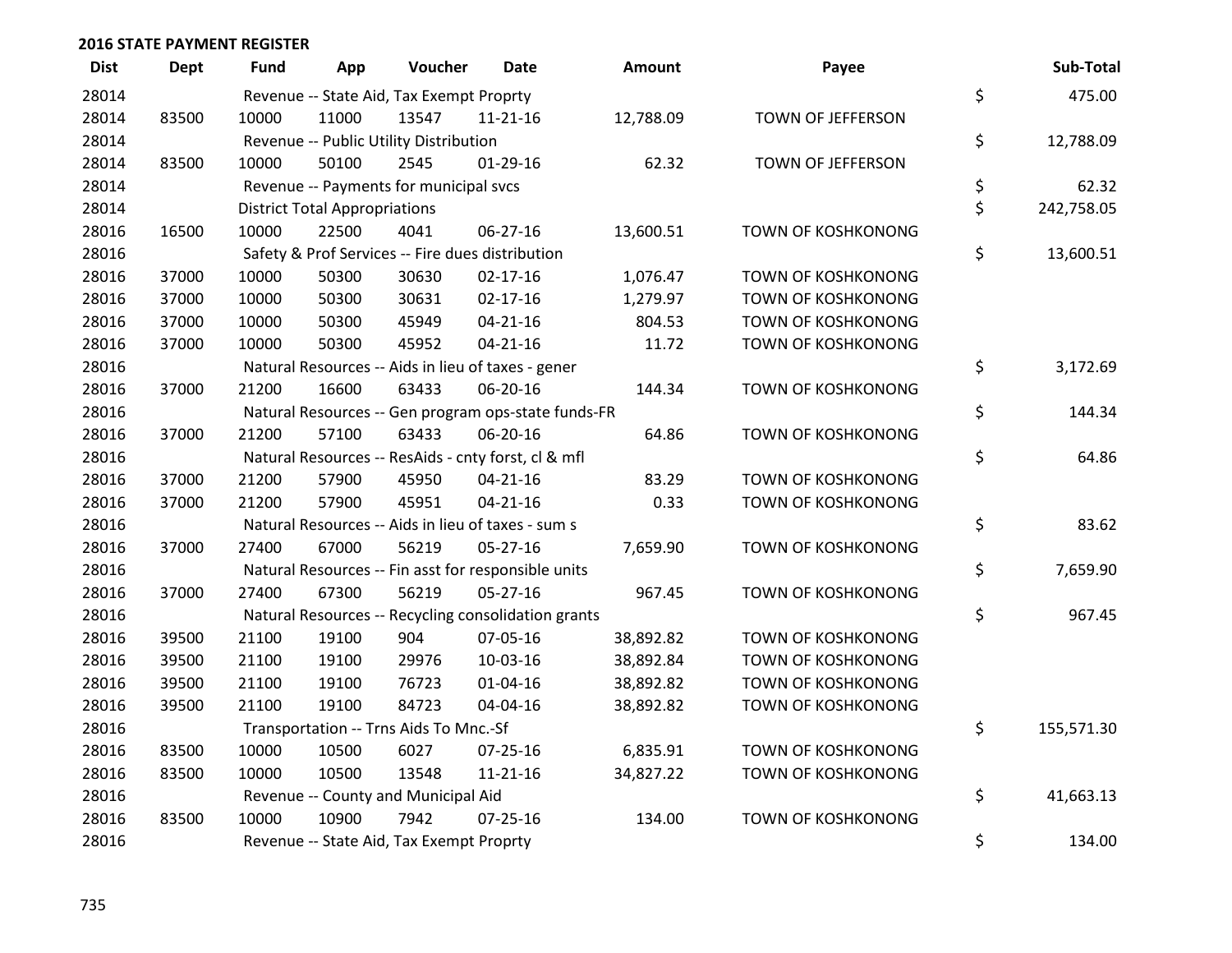| <b>Dist</b> | <b>Dept</b> | <b>Fund</b> | App                                  | Voucher                                 | <b>Date</b>                                         | Amount    | Payee                     | Sub-Total        |
|-------------|-------------|-------------|--------------------------------------|-----------------------------------------|-----------------------------------------------------|-----------|---------------------------|------------------|
| 28016       | 83500       | 10000       | 11000                                | 13548                                   | $11 - 21 - 16$                                      | 4,401.50  | <b>TOWN OF KOSHKONONG</b> |                  |
| 28016       |             |             |                                      | Revenue -- Public Utility Distribution  |                                                     |           |                           | \$<br>4,401.50   |
| 28016       | 83500       | 52100       | 36300                                | 3100                                    | 03-29-16                                            | 296.60    | TOWN OF KOSHKONONG        |                  |
| 28016       |             |             |                                      | Revenue -- Lottery & Gaming Credit      |                                                     |           |                           | \$<br>296.60     |
| 28016       |             |             | <b>District Total Appropriations</b> |                                         |                                                     |           |                           | \$<br>227,759.90 |
| 28018       | 16500       | 10000       | 22500                                | 4042                                    | 06-27-16                                            | 8,292.04  | TOWN OF LAKE MILLS        |                  |
| 28018       |             |             |                                      |                                         | Safety & Prof Services -- Fire dues distribution    |           |                           | \$<br>8,292.04   |
| 28018       | 37000       | 10000       | 50300                                | 29050                                   | $02 - 12 - 16$                                      | 1,865.44  | TOWN OF LAKE MILLS        |                  |
| 28018       | 37000       | 10000       | 50300                                | 29051                                   | $02 - 12 - 16$                                      | 61,206.48 | TOWN OF LAKE MILLS        |                  |
| 28018       | 37000       | 10000       | 50300                                | 46065                                   | $04 - 21 - 16$                                      | 205.80    | TOWN OF LAKE MILLS        |                  |
| 28018       | 37000       | 10000       | 50300                                | 46067                                   | $04 - 21 - 16$                                      | 958.14    | TOWN OF LAKE MILLS        |                  |
| 28018       |             |             |                                      |                                         | Natural Resources -- Aids in lieu of taxes - gener  |           |                           | \$<br>64,235.86  |
| 28018       | 37000       | 21200       | 16600                                | 63434                                   | 06-20-16                                            | 83.01     | TOWN OF LAKE MILLS        |                  |
| 28018       |             |             |                                      |                                         | Natural Resources -- Gen program ops-state funds-FR |           |                           | \$<br>83.01      |
| 28018       | 37000       | 21200       | 38100                                | 37639                                   | 03-22-16                                            | 3,496.98  | TOWN OF LAKE MILLS        |                  |
| 28018       |             |             |                                      | Natural Resources -- GPO -federal funds |                                                     |           |                           | \$<br>3,496.98   |
| 28018       | 37000       | 21200       | 55000                                | 37639                                   | 03-22-16                                            | 12,117.02 | TOWN OF LAKE MILLS        |                  |
| 28018       |             |             |                                      |                                         | Natural Resources -- Enf A - boating enforcement    |           |                           | \$<br>12,117.02  |
| 28018       | 37000       | 21200       | 57100                                | 63434                                   | 06-20-16                                            | 37.30     | TOWN OF LAKE MILLS        |                  |
| 28018       |             |             |                                      |                                         | Natural Resources -- ResAids - cnty forst, cl & mfl |           |                           | \$<br>37.30      |
| 28018       | 37000       | 21200       | 57900                                | 46066                                   | $04 - 21 - 16$                                      | 390.32    | TOWN OF LAKE MILLS        |                  |
| 28018       |             |             |                                      |                                         | Natural Resources -- Aids in lieu of taxes - sum s  |           |                           | \$<br>390.32     |
| 28018       | 37000       | 21200       | 67800                                | 25443                                   | $02 - 01 - 16$                                      | 2,754.81  | TOWN OF LAKE MILLS        |                  |
| 28018       |             |             |                                      |                                         | Natural Resources -- EA - invasive aqu & lake mon   |           |                           | \$<br>2,754.81   |
| 28018       | 37000       | 27400       | 67000                                | 56291                                   | $05 - 27 - 16$                                      | 2,174.91  | TOWN OF LAKE MILLS        |                  |
| 28018       |             |             |                                      |                                         | Natural Resources -- Fin asst for responsible units |           |                           | \$<br>2,174.91   |
| 28018       | 39500       | 21100       | 19100                                | 905                                     | 07-05-16                                            | 20,852.94 | TOWN OF LAKE MILLS        |                  |
| 28018       | 39500       | 21100       | 19100                                | 29977                                   | 10-03-16                                            | 20,852.94 | TOWN OF LAKE MILLS        |                  |
| 28018       | 39500       | 21100       | 19100                                | 76724                                   | 01-04-16                                            | 20,852.94 | TOWN OF LAKE MILLS        |                  |
| 28018       | 39500       | 21100       | 19100                                | 84724                                   | 04-04-16                                            | 20,852.94 | TOWN OF LAKE MILLS        |                  |
| 28018       |             |             |                                      | Transportation -- Trns Aids To Mnc.-Sf  |                                                     |           |                           | \$<br>83,411.76  |
| 28018       | 45500       | 10000       | 23100                                | 20637                                   | 12-09-16                                            | 800.00    | TOWN OF LAKE MILLS        |                  |
| 28018       |             |             |                                      | Justice -- Law enforcement train, local |                                                     |           |                           | \$<br>800.00     |
| 28018       | 83500       | 10000       | 10500                                | 6028                                    | 07-25-16                                            | 3,382.09  | TOWN OF LAKE MILLS        |                  |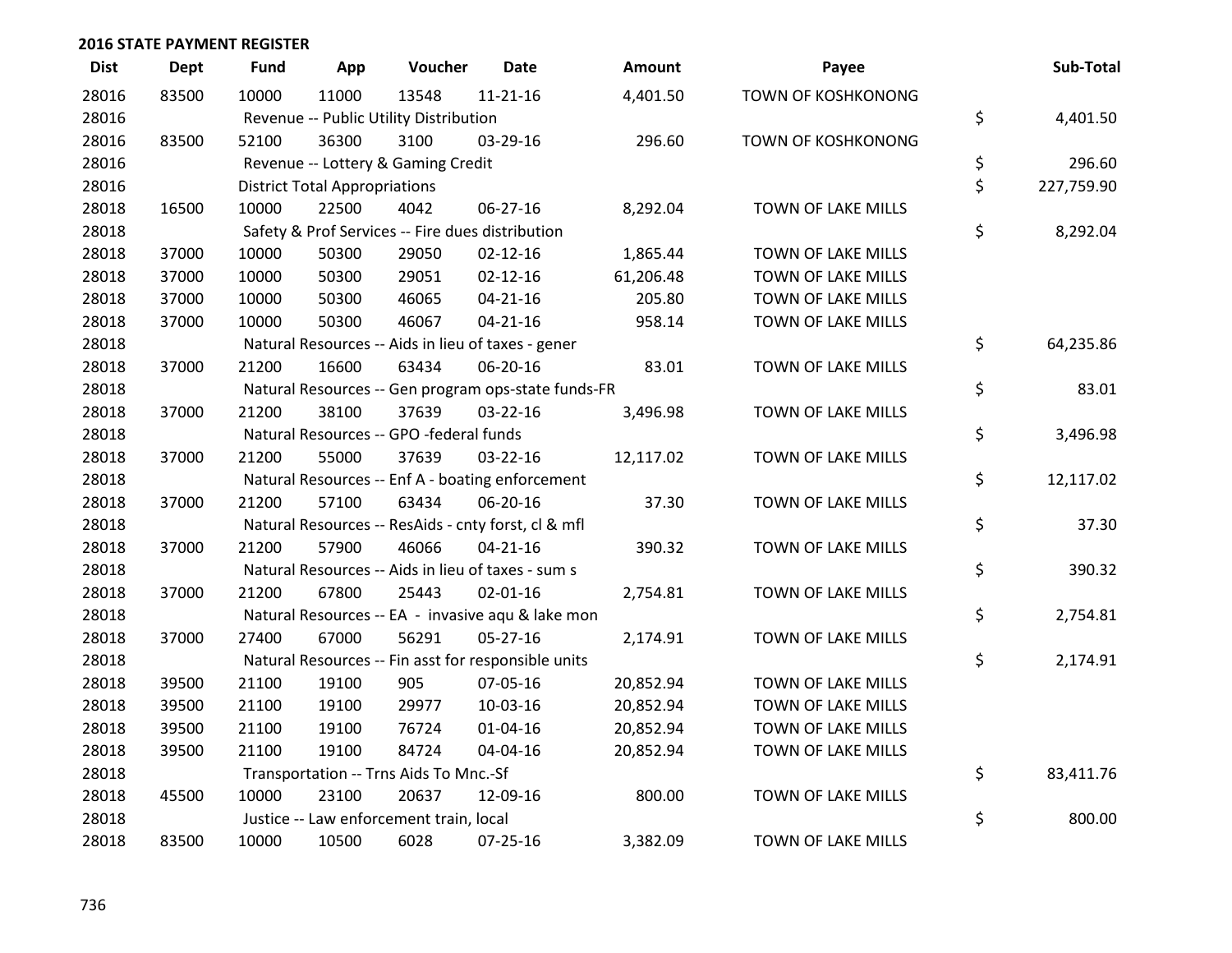| <b>Dist</b> | <b>Dept</b> | <b>Fund</b> | App                                  | Voucher                                  | <b>Date</b>                                         | Amount    | Payee                  | Sub-Total        |
|-------------|-------------|-------------|--------------------------------------|------------------------------------------|-----------------------------------------------------|-----------|------------------------|------------------|
| 28018       | 83500       | 10000       | 10500                                | 13549                                    | $11 - 21 - 16$                                      | 19,162.21 | TOWN OF LAKE MILLS     |                  |
| 28018       |             |             |                                      | Revenue -- County and Municipal Aid      |                                                     |           |                        | \$<br>22,544.30  |
| 28018       | 83500       | 10000       | 10900                                | 7943                                     | $07 - 25 - 16$                                      | 140.00    | TOWN OF LAKE MILLS     |                  |
| 28018       |             |             |                                      | Revenue -- State Aid, Tax Exempt Proprty |                                                     |           |                        | \$<br>140.00     |
| 28018       | 83500       | 10000       | 11000                                | 13549                                    | $11 - 21 - 16$                                      | 6.20      | TOWN OF LAKE MILLS     |                  |
| 28018       |             |             |                                      | Revenue -- Public Utility Distribution   |                                                     |           |                        | \$<br>6.20       |
| 28018       | 83500       | 52100       | 36300                                | 3101                                     | 03-29-16                                            | 5,359.20  | TOWN OF LAKE MILLS     |                  |
| 28018       |             |             |                                      | Revenue -- Lottery & Gaming Credit       |                                                     |           |                        | \$<br>5,359.20   |
| 28018       |             |             | <b>District Total Appropriations</b> |                                          |                                                     |           |                        | \$<br>205,843.71 |
| 28020       | 16500       | 10000       | 22500                                | 4043                                     | 06-27-16                                            | 3,866.29  | TOWN OF MILFORD        |                  |
| 28020       |             |             |                                      |                                          | Safety & Prof Services -- Fire dues distribution    |           |                        | \$<br>3,866.29   |
| 28020       | 37000       | 21200       | 16600                                | 63435                                    | 06-20-16                                            | 65.75     | TOWN OF MILFORD        |                  |
| 28020       |             |             |                                      |                                          | Natural Resources -- Gen program ops-state funds-FR |           |                        | \$<br>65.75      |
| 28020       | 37000       | 21200       | 57100                                | 63435                                    | 06-20-16                                            | 29.54     | <b>TOWN OF MILFORD</b> |                  |
| 28020       |             |             |                                      |                                          | Natural Resources -- ResAids - cnty forst, cl & mfl |           |                        | \$<br>29.54      |
| 28020       | 37000       | 21200       | 58900                                | 102319                                   | 11-18-16                                            | 167.97    | TOWN OF MILFORD        |                  |
| 28020       |             |             |                                      |                                          | Natural Resources -- Resource aids - distribution o |           |                        | \$<br>167.97     |
| 28020       | 37000       | 27400       | 67000                                | 56310                                    | 05-27-16                                            | 2,702.30  | TOWN OF MILFORD        |                  |
| 28020       |             |             |                                      |                                          | Natural Resources -- Fin asst for responsible units |           |                        | \$<br>2,702.30   |
| 28020       | 39500       | 21100       | 19100                                | 906                                      | 07-05-16                                            | 23,429.28 | TOWN OF MILFORD        |                  |
| 28020       | 39500       | 21100       | 19100                                | 29978                                    | 10-03-16                                            | 23,429.28 | TOWN OF MILFORD        |                  |
| 28020       | 39500       | 21100       | 19100                                | 76725                                    | $01 - 04 - 16$                                      | 23,429.28 | TOWN OF MILFORD        |                  |
| 28020       | 39500       | 21100       | 19100                                | 84725                                    | 04-04-16                                            | 23,429.28 | TOWN OF MILFORD        |                  |
| 28020       |             |             |                                      | Transportation -- Trns Aids To Mnc.-Sf   |                                                     |           |                        | \$<br>93,717.12  |
| 28020       | 83500       | 10000       | 10500                                | 6029                                     | $07 - 25 - 16$                                      | 2,061.52  | <b>TOWN OF MILFORD</b> |                  |
| 28020       | 83500       | 10000       | 10500                                | 13550                                    | $11 - 21 - 16$                                      | 11,681.94 | TOWN OF MILFORD        |                  |
| 28020       |             |             |                                      | Revenue -- County and Municipal Aid      |                                                     |           |                        | \$<br>13,743.46  |
| 28020       | 83500       | 10000       | 10900                                | 7944                                     | 07-25-16                                            | 157.00    | TOWN OF MILFORD        |                  |
| 28020       |             |             |                                      | Revenue -- State Aid, Tax Exempt Proprty |                                                     |           |                        | \$<br>157.00     |
| 28020       |             |             | <b>District Total Appropriations</b> |                                          |                                                     |           |                        | \$<br>114,449.43 |
| 28022       | 16500       | 10000       | 22500                                | 4044                                     | $06 - 27 - 16$                                      | 13,458.05 | OAKLAND, TOWN OF       |                  |
| 28022       |             |             |                                      |                                          | Safety & Prof Services -- Fire dues distribution    |           |                        | \$<br>13,458.05  |
| 28022       | 37000       | 10000       | 50300                                | 46994                                    | $04 - 21 - 16$                                      | 95.63     | OAKLAND, TOWN OF       |                  |
| 28022       | 37000       | 10000       | 50300                                | 46995                                    | $04 - 21 - 16$                                      | 79.93     | OAKLAND, TOWN OF       |                  |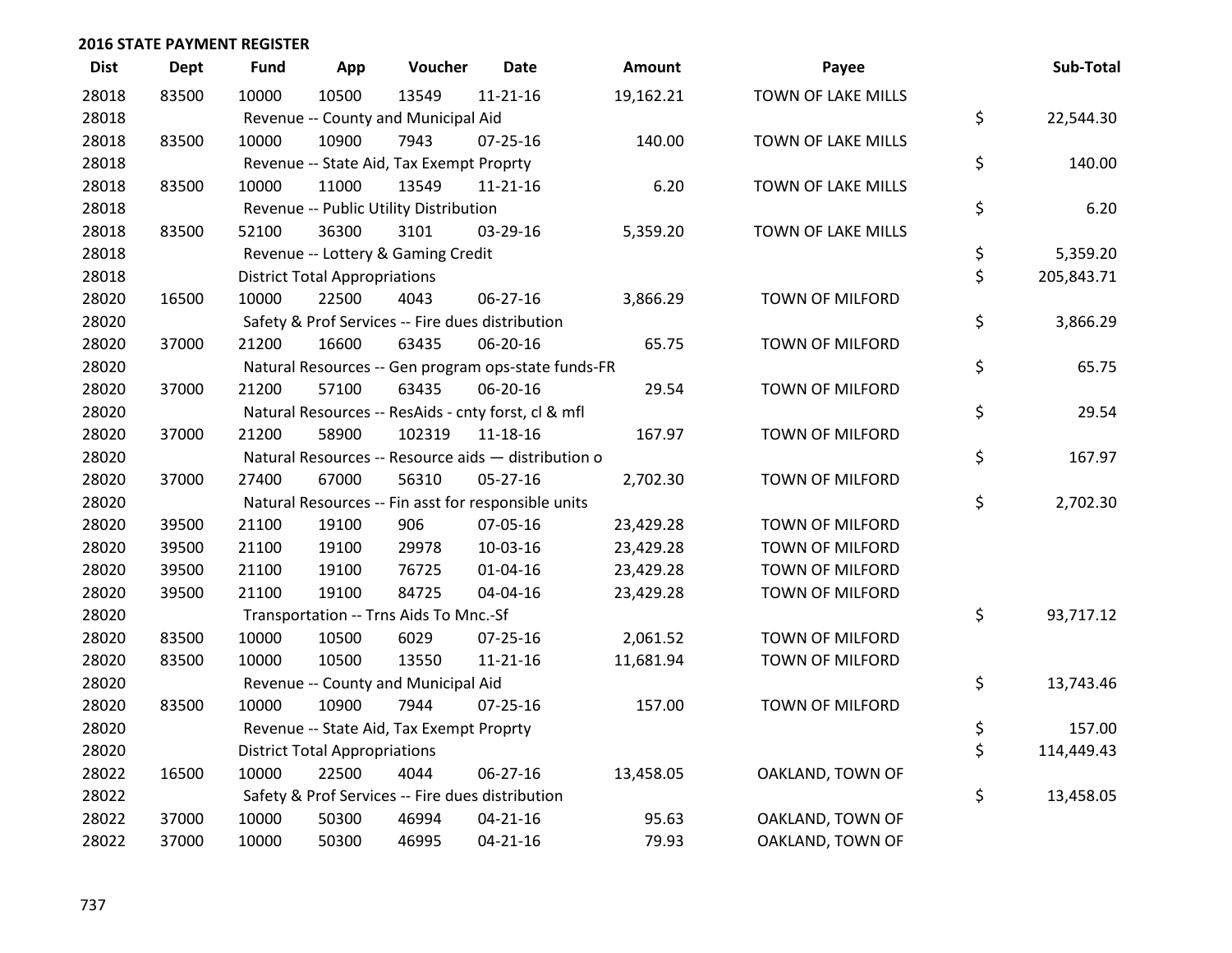| <b>Dist</b> | <b>Dept</b> | <b>Fund</b> | App                                  | Voucher                                             | <b>Date</b>    | Amount    | Payee                   | Sub-Total        |
|-------------|-------------|-------------|--------------------------------------|-----------------------------------------------------|----------------|-----------|-------------------------|------------------|
| 28022       |             |             |                                      | Natural Resources -- Aids in lieu of taxes - gener  |                |           |                         | \$<br>175.56     |
| 28022       | 37000       | 21200       | 16600                                | 63436                                               | 06-20-16       | 178.63    | OAKLAND, TOWN OF        |                  |
| 28022       |             |             |                                      | Natural Resources -- Gen program ops-state funds-FR |                |           |                         | \$<br>178.63     |
| 28022       | 37000       | 21200       | 38100                                | 37678                                               | $03 - 22 - 16$ | 2,597.87  | OAKLAND, TOWN OF        |                  |
| 28022       |             |             |                                      | Natural Resources -- GPO -federal funds             |                |           |                         | \$<br>2,597.87   |
| 28022       | 37000       | 21200       | 55000                                | 37678                                               | 03-22-16       | 9,001.63  | OAKLAND, TOWN OF        |                  |
| 28022       |             |             |                                      | Natural Resources -- Enf A - boating enforcement    |                |           |                         | \$<br>9,001.63   |
| 28022       | 37000       | 21200       | 57100                                | 63436                                               | 06-20-16       | 80.27     | OAKLAND, TOWN OF        |                  |
| 28022       |             |             |                                      | Natural Resources -- ResAids - cnty forst, cl & mfl |                |           |                         | \$<br>80.27      |
| 28022       | 37000       | 21200       | 57900                                | 46996                                               | $04 - 21 - 16$ | 3.50      | OAKLAND, TOWN OF        |                  |
| 28022       |             |             |                                      | Natural Resources -- Aids in lieu of taxes - sum s  |                |           |                         | \$<br>3.50       |
| 28022       | 37000       | 27400       | 67000                                | 55605                                               | 05-27-16       | 7,208.39  | OAKLAND, TOWN OF        |                  |
| 28022       |             |             |                                      | Natural Resources -- Fin asst for responsible units |                |           |                         | \$<br>7,208.39   |
| 28022       | 39500       | 21100       | 19100                                | 907                                                 | 07-05-16       | 27,662.62 | OAKLAND, TOWN OF        |                  |
| 28022       | 39500       | 21100       | 19100                                | 29979                                               | 10-03-16       | 27,662.64 | OAKLAND, TOWN OF        |                  |
| 28022       | 39500       | 21100       | 19100                                | 76726                                               | $01 - 04 - 16$ | 27,662.62 | <b>TOWN OF OAKLAND</b>  |                  |
| 28022       | 39500       | 21100       | 19100                                | 84726                                               | 04-04-16       | 27,662.62 | TOWN OF OAKLAND         |                  |
| 28022       |             |             |                                      | Transportation -- Trns Aids To Mnc.-Sf              |                |           |                         | \$<br>110,650.50 |
| 28022       | 39500       | 21100       | 27800                                | 83801                                               | 06-03-16       | 25,059.12 | <b>TREAS TN OAKLAND</b> |                  |
| 28022       |             |             |                                      | Transportation -- Loc Rd Imp Prg St Fd              |                |           |                         | \$<br>25,059.12  |
| 28022       | 83500       | 10000       | 10500                                | 6030                                                | $07 - 25 - 16$ | 5,770.25  | OAKLAND, TOWN OF        |                  |
| 28022       | 83500       | 10000       | 10500                                | 13551                                               | $11 - 21 - 16$ | 32,698.10 | OAKLAND, TOWN OF        |                  |
| 28022       |             |             |                                      | Revenue -- County and Municipal Aid                 |                |           |                         | \$<br>38,468.35  |
| 28022       | 83500       | 10000       | 10900                                | 7945                                                | $07 - 25 - 16$ | 133.00    | OAKLAND, TOWN OF        |                  |
| 28022       |             |             |                                      | Revenue -- State Aid, Tax Exempt Proprty            |                |           |                         | \$<br>133.00     |
| 28022       | 83500       | 52100       | 36300                                | 3102                                                | 03-29-16       | 22,509.87 | OAKLAND, TOWN OF        |                  |
| 28022       |             |             |                                      | Revenue -- Lottery & Gaming Credit                  |                |           |                         | \$<br>22,509.87  |
| 28022       |             |             | <b>District Total Appropriations</b> |                                                     |                |           |                         | \$<br>229,524.74 |
| 28024       | 16500       | 10000       | 22500                                | 4045                                                | 06-27-16       | 6,280.37  | TOWN OF PALMYRA         |                  |
| 28024       |             |             |                                      | Safety & Prof Services -- Fire dues distribution    |                |           |                         | \$<br>6,280.37   |
| 28024       | 37000       | 10000       | 50300                                | 30451                                               | $02 - 17 - 16$ | 16,436.45 | TOWN OF PALMYRA         |                  |
| 28024       | 37000       | 10000       | 50300                                | 30452                                               | $02 - 17 - 16$ | 4,874.85  | TOWN OF PALMYRA         |                  |
| 28024       | 37000       | 10000       | 50300                                | 45294                                               | $04 - 21 - 16$ | 30.06     | TOWN OF PALMYRA         |                  |
| 28024       |             |             |                                      | Natural Resources -- Aids in lieu of taxes - gener  |                |           |                         | \$<br>21,341.36  |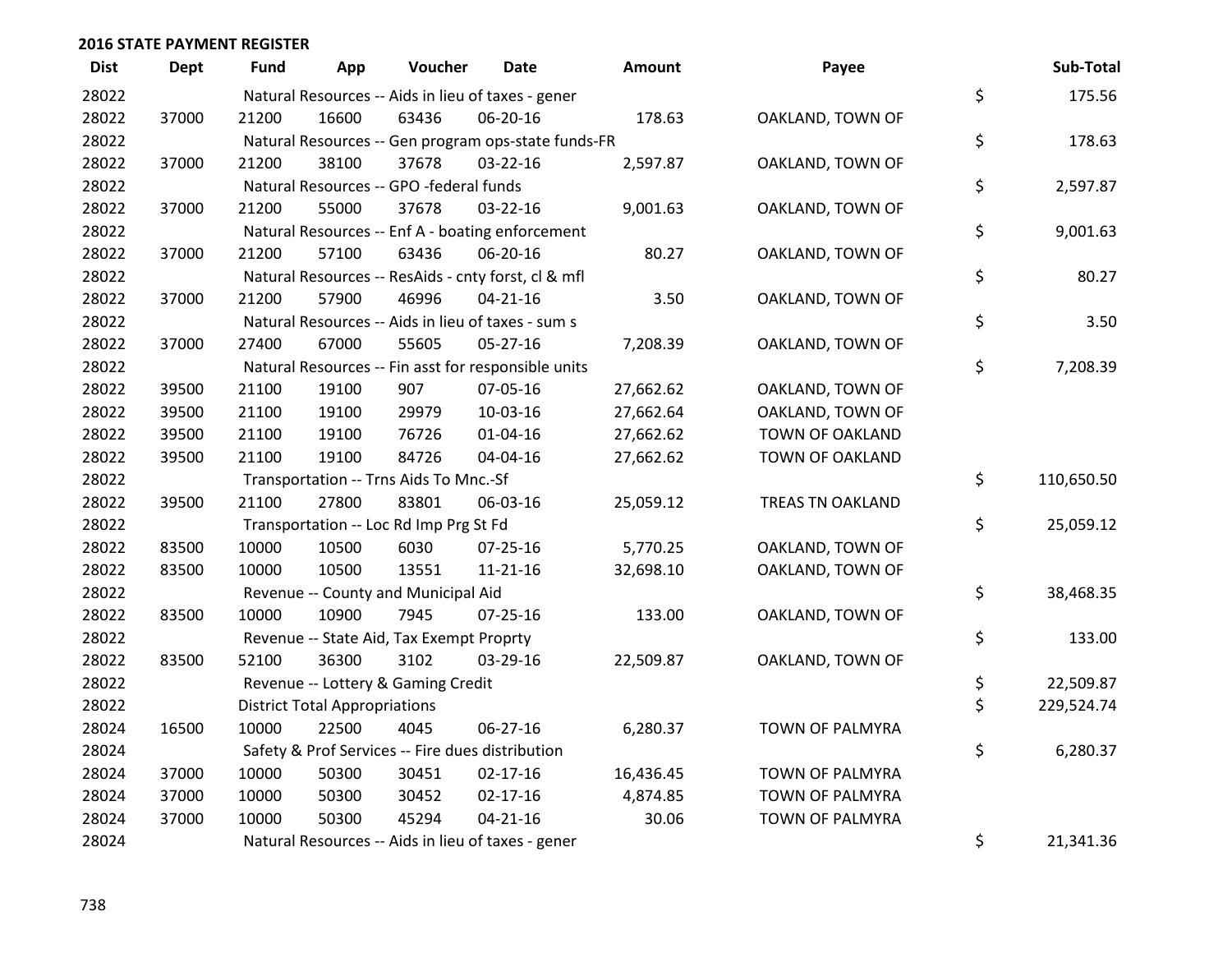| <b>Dist</b> | <b>Dept</b> | <b>Fund</b> | App                                  | Voucher                                  | <b>Date</b>                                         | Amount    | Payee            | Sub-Total        |
|-------------|-------------|-------------|--------------------------------------|------------------------------------------|-----------------------------------------------------|-----------|------------------|------------------|
| 28024       | 37000       | 21200       | 16600                                | 63437                                    | 06-20-16                                            | 78.33     | TOWN OF PALMYRA  |                  |
| 28024       |             |             |                                      |                                          | Natural Resources -- Gen program ops-state funds-FR |           |                  | \$<br>78.33      |
| 28024       | 37000       | 21200       | 57100                                | 63437                                    | 06-20-16                                            | 35.20     | TOWN OF PALMYRA  |                  |
| 28024       |             |             |                                      |                                          | Natural Resources -- ResAids - cnty forst, cl & mfl |           |                  | \$<br>35.20      |
| 28024       | 37000       | 21200       | 57900                                | 45293                                    | $04 - 21 - 16$                                      | 4,402.08  | TOWN OF PALMYRA  |                  |
| 28024       | 37000       | 21200       | 57900                                | 45295                                    | $04 - 21 - 16$                                      | 3.01      | TOWN OF PALMYRA  |                  |
| 28024       |             |             |                                      |                                          | Natural Resources -- Aids in lieu of taxes - sum s  |           |                  | \$<br>4,405.09   |
| 28024       | 37000       | 21200       | 58900                                | 102320                                   | 11-18-16                                            | 20.00     | TOWN OF PALMYRA  |                  |
| 28024       |             |             |                                      |                                          | Natural Resources -- Resource aids - distribution o |           |                  | \$<br>20.00      |
| 28024       | 37000       | 27400       | 67000                                | 55595                                    | $05 - 27 - 16$                                      | 4,248.40  | TOWN OF PALMYRA  |                  |
| 28024       |             |             |                                      |                                          | Natural Resources -- Fin asst for responsible units |           |                  | \$<br>4,248.40   |
| 28024       | 39500       | 21100       | 19100                                | 908                                      | 07-05-16                                            | 20,946.52 | TOWN OF PALMYRA  |                  |
| 28024       | 39500       | 21100       | 19100                                | 29980                                    | 10-03-16                                            | 20,946.54 | TOWN OF PALMYRA  |                  |
| 28024       | 39500       | 21100       | 19100                                | 76727                                    | $01 - 04 - 16$                                      | 20,946.52 | TOWN OF PALMYRA  |                  |
| 28024       | 39500       | 21100       | 19100                                | 84727                                    | 04-04-16                                            | 20,946.52 | TOWN OF PALMYRA  |                  |
| 28024       |             |             |                                      | Transportation -- Trns Aids To Mnc.-Sf   |                                                     |           |                  | \$<br>83,786.10  |
| 28024       | 83500       | 10000       | 10500                                | 6031                                     | 07-25-16                                            | 2,857.63  | TOWN OF PALMYRA  |                  |
| 28024       | 83500       | 10000       | 10500                                | 13552                                    | $11 - 21 - 16$                                      | 14,116.98 | TOWN OF PALMYRA  |                  |
| 28024       |             |             |                                      | Revenue -- County and Municipal Aid      |                                                     |           |                  | \$<br>16,974.61  |
| 28024       | 83500       | 10000       | 10900                                | 7946                                     | $07 - 25 - 16$                                      | 38.00     | TOWN OF PALMYRA  |                  |
| 28024       |             |             |                                      | Revenue -- State Aid, Tax Exempt Proprty |                                                     |           |                  | \$<br>38.00      |
| 28024       | 83500       | 10000       | 11000                                | 13552                                    | $11 - 21 - 16$                                      | 2,517.60  | TOWN OF PALMYRA  |                  |
| 28024       |             |             |                                      | Revenue -- Public Utility Distribution   |                                                     |           |                  | \$<br>2,517.60   |
| 28024       | 83500       | 10000       | 50100                                | 2546                                     | $01-29-16$                                          | 99.10     | TOWN OF PALMYRA  |                  |
| 28024       |             |             |                                      | Revenue -- Payments for municipal svcs   |                                                     |           |                  | \$<br>99.10      |
| 28024       |             |             | <b>District Total Appropriations</b> |                                          |                                                     |           |                  | \$<br>139,824.16 |
| 28026       | 16500       | 10000       | 22500                                | 4046                                     | 06-27-16                                            | 6,790.33  | TOWN OF SULLIVAN |                  |
| 28026       |             |             |                                      |                                          | Safety & Prof Services -- Fire dues distribution    |           |                  | \$<br>6,790.33   |
| 28026       | 37000       | 10000       | 50300                                | 45415                                    | $04 - 21 - 16$                                      | 1,065.28  | TOWN OF SULLIVAN |                  |
| 28026       | 37000       | 10000       | 50300                                | 45416                                    | $04 - 21 - 16$                                      | 135.53    | TOWN OF SULLIVAN |                  |
| 28026       | 37000       | 10000       | 50300                                | 53505                                    | 05-18-16                                            | 1,349.24  | TOWN OF SULLIVAN |                  |
| 28026       |             |             |                                      |                                          | Natural Resources -- Aids in lieu of taxes - gener  |           |                  | \$<br>2,550.05   |
| 28026       | 37000       | 21200       | 16600                                | 63438                                    | 06-20-16                                            | 270.55    | TOWN OF SULLIVAN |                  |
| 28026       |             |             |                                      |                                          | Natural Resources -- Gen program ops-state funds-FR |           |                  | \$<br>270.55     |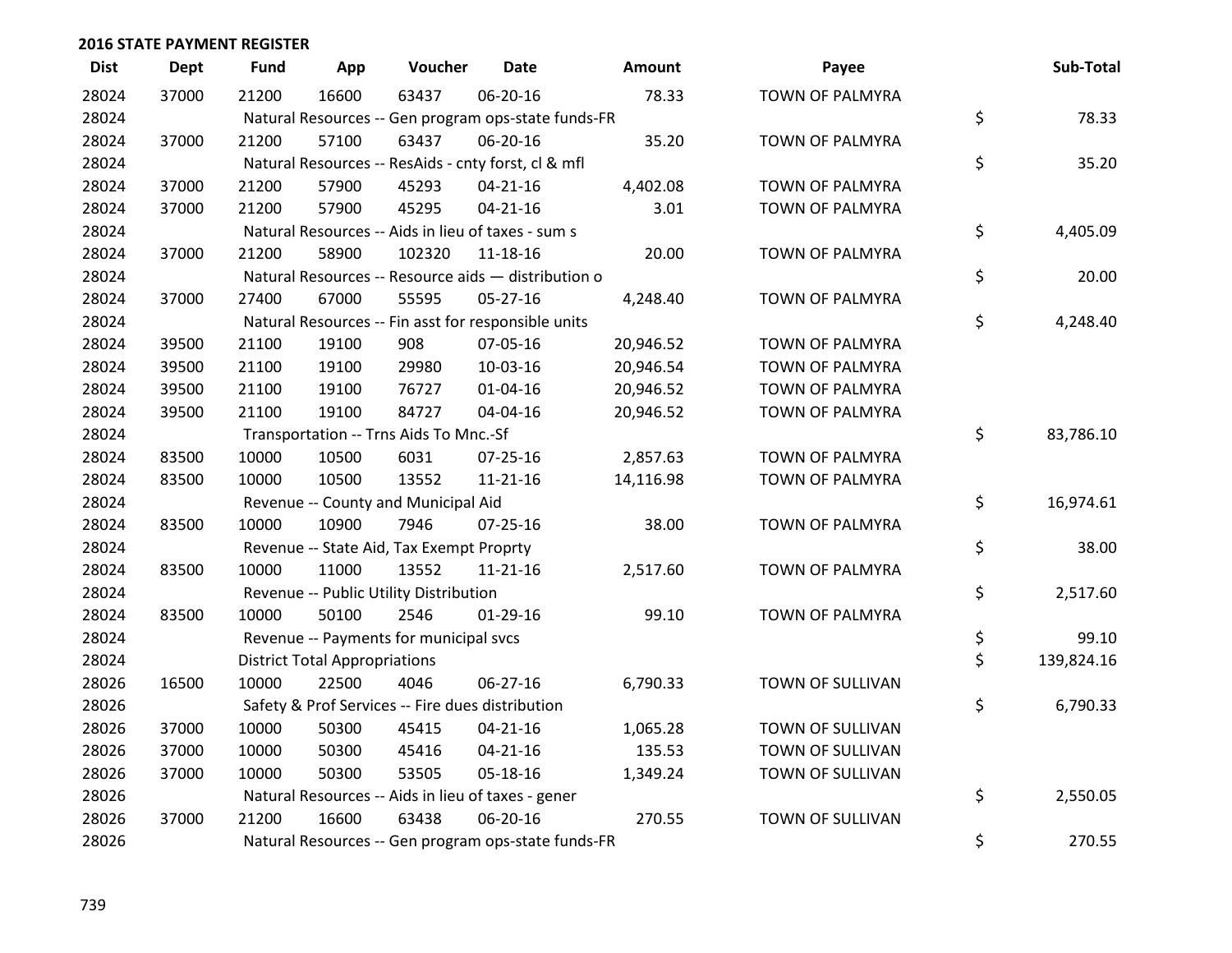| <b>Dist</b> | <b>Dept</b> | <b>Fund</b> | App                                  | Voucher                                             | Date           | <b>Amount</b> | Payee                 | Sub-Total        |
|-------------|-------------|-------------|--------------------------------------|-----------------------------------------------------|----------------|---------------|-----------------------|------------------|
| 28026       | 37000       | 21200       | 57100                                | 63438                                               | 06-20-16       | 123.57        | TOWN OF SULLIVAN      |                  |
| 28026       |             |             |                                      | Natural Resources -- ResAids - cnty forst, cl & mfl |                |               |                       | \$<br>123.57     |
| 28026       | 37000       | 21200       | 57900                                | 45414                                               | $04 - 21 - 16$ | 1,189.86      | TOWN OF SULLIVAN      |                  |
| 28026       |             |             |                                      | Natural Resources -- Aids in lieu of taxes - sum s  |                |               |                       | \$<br>1,189.86   |
| 28026       | 37000       | 21200       | 58900                                | 102321                                              | 11-18-16       | 414.47        | TOWN OF SULLIVAN      |                  |
| 28026       |             |             |                                      | Natural Resources -- Resource aids - distribution o |                |               |                       | \$<br>414.47     |
| 28026       | 37000       | 27400       | 67000                                | 56095                                               | $05 - 27 - 16$ | 7,007.05      | TOWN OF SULLIVAN      |                  |
| 28026       |             |             |                                      | Natural Resources -- Fin asst for responsible units |                |               |                       | \$<br>7,007.05   |
| 28026       | 39500       | 21100       | 19100                                | 909                                                 | 07-05-16       | 22,075.05     | TOWN OF SULLIVAN      |                  |
| 28026       | 39500       | 21100       | 19100                                | 29981                                               | 10-03-16       | 22,075.05     | TOWN OF SULLIVAN      |                  |
| 28026       | 39500       | 21100       | 19100                                | 76728                                               | $01 - 04 - 16$ | 22,075.05     | TOWN OF SULLIVAN      |                  |
| 28026       | 39500       | 21100       | 19100                                | 84728                                               | 04-04-16       | 22,075.05     | TOWN OF SULLIVAN      |                  |
| 28026       |             |             |                                      | Transportation -- Trns Aids To Mnc.-Sf              |                |               |                       | \$<br>88,300.20  |
| 28026       | 83500       | 10000       | 10500                                | 6032                                                | 07-25-16       | 6,934.41      | TOWN OF SULLIVAN      |                  |
| 28026       | 83500       | 10000       | 10500                                | 13553                                               | $11 - 21 - 16$ | 38,823.78     | TOWN OF SULLIVAN      |                  |
| 28026       |             |             |                                      | Revenue -- County and Municipal Aid                 |                |               |                       | \$<br>45,758.19  |
| 28026       | 83500       | 10000       | 10900                                | 7947                                                | $07 - 25 - 16$ | 88.00         | TOWN OF SULLIVAN      |                  |
| 28026       |             |             |                                      | Revenue -- State Aid, Tax Exempt Proprty            |                |               |                       | \$<br>88.00      |
| 28026       | 83500       | 10000       | 11000                                | 13553                                               | 11-21-16       | 291.51        | TOWN OF SULLIVAN      |                  |
| 28026       |             |             |                                      | Revenue -- Public Utility Distribution              |                |               |                       | \$<br>291.51     |
| 28026       | 83500       | 52100       | 36300                                | 3103                                                | 03-29-16       | 19,979.48     | TOWN OF SULLIVAN      |                  |
| 28026       |             |             |                                      | Revenue -- Lottery & Gaming Credit                  |                |               |                       | \$<br>19,979.48  |
| 28026       |             |             | <b>District Total Appropriations</b> |                                                     |                |               |                       | \$<br>172,763.26 |
| 28028       | 16500       | 10000       | 22500                                | 4047                                                | 06-27-16       | 3,128.87      | <b>TOWN OF SUMNER</b> |                  |
| 28028       |             |             |                                      | Safety & Prof Services -- Fire dues distribution    |                |               |                       | \$<br>3,128.87   |
| 28028       | 37000       | 21200       | 16600                                | 63439                                               | 06-20-16       | 334.96        | <b>TOWN OF SUMNER</b> |                  |
| 28028       |             |             |                                      | Natural Resources -- Gen program ops-state funds-FR |                |               |                       | \$<br>334.96     |
| 28028       | 37000       | 21200       | 57100                                | 63439                                               | 06-20-16       | 150.52        | <b>TOWN OF SUMNER</b> |                  |
| 28028       |             |             |                                      | Natural Resources -- ResAids - cnty forst, cl & mfl |                |               |                       | \$<br>150.52     |
| 28028       | 37000       | 21200       | 58900                                | 102322                                              | 11-18-16       | 605.04        | <b>TOWN OF SUMNER</b> |                  |
| 28028       |             |             |                                      | Natural Resources -- Resource aids - distribution o |                |               |                       | \$<br>605.04     |
| 28028       | 37000       | 27400       | 67000                                | 56147                                               | $05 - 27 - 16$ | 2,768.41      | <b>TOWN OF SUMNER</b> |                  |
| 28028       |             |             |                                      | Natural Resources -- Fin asst for responsible units |                |               |                       | \$<br>2,768.41   |
| 28028       | 37000       | 27400       | 67300                                | 56147                                               | 05-27-16       | 212.40        | <b>TOWN OF SUMNER</b> |                  |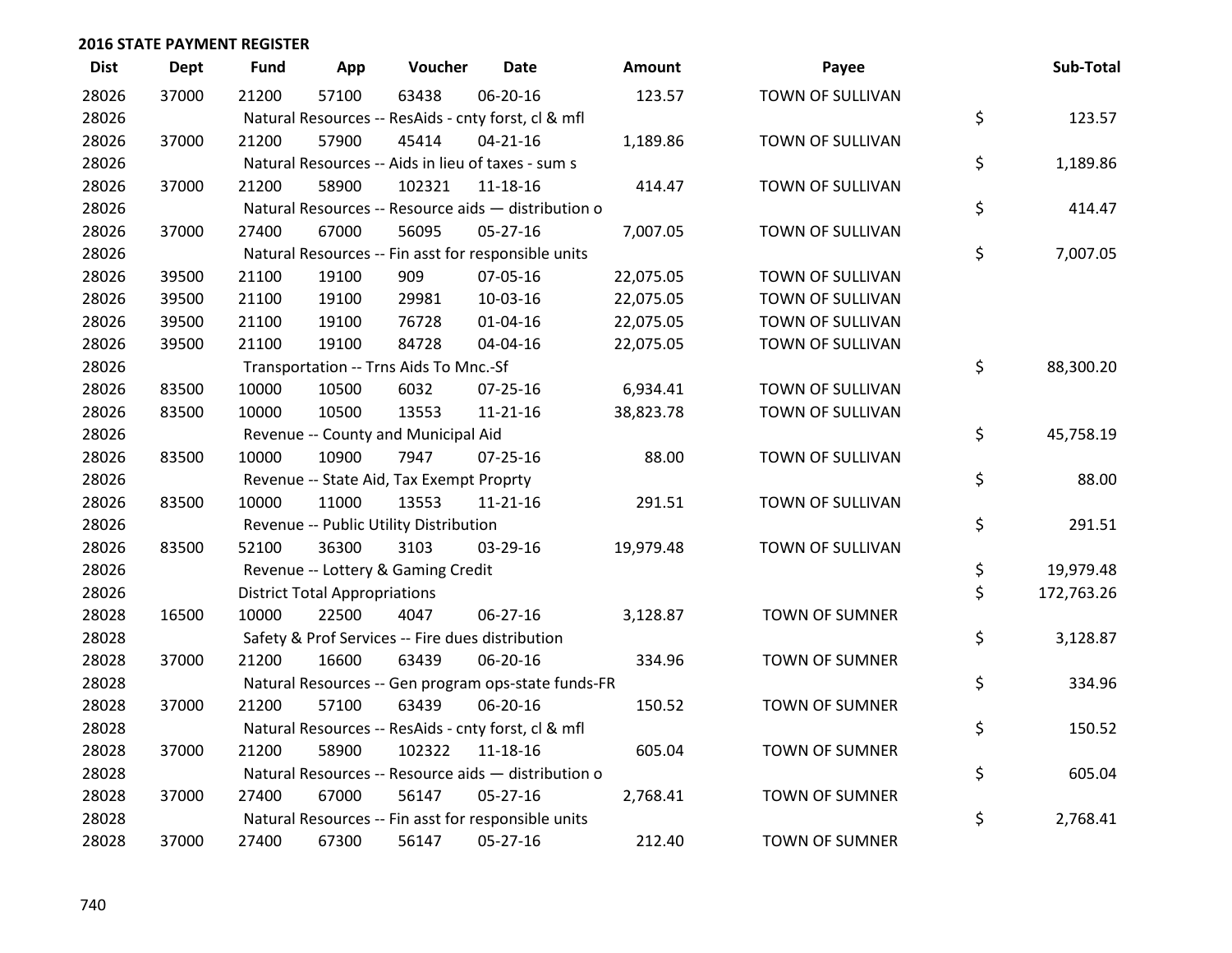| <b>Dist</b> | Dept  | <b>Fund</b> | App                                  | Voucher                                  | Date                                                | Amount    | Payee                 | Sub-Total       |
|-------------|-------|-------------|--------------------------------------|------------------------------------------|-----------------------------------------------------|-----------|-----------------------|-----------------|
| 28028       |       |             |                                      |                                          | Natural Resources -- Recycling consolidation grants |           |                       | \$<br>212.40    |
| 28028       | 39500 | 21100       | 19100                                | 910                                      | 07-05-16                                            | 13,927.65 | TOWN OF SUMNER        |                 |
| 28028       | 39500 | 21100       | 19100                                | 29982                                    | 10-03-16                                            | 13,927.65 | TOWN OF SUMNER        |                 |
| 28028       | 39500 | 21100       | 19100                                | 76729                                    | $01 - 04 - 16$                                      | 13,927.65 | <b>TOWN OF SUMNER</b> |                 |
| 28028       | 39500 | 21100       | 19100                                | 84729                                    | 04-04-16                                            | 13,927.65 | <b>TOWN OF SUMNER</b> |                 |
| 28028       |       |             |                                      | Transportation -- Trns Aids To Mnc.-Sf   |                                                     |           |                       | \$<br>55,710.60 |
| 28028       | 83500 | 10000       | 10500                                | 6033                                     | $07 - 25 - 16$                                      | 865.74    | <b>TOWN OF SUMNER</b> |                 |
| 28028       | 83500 | 10000       | 10500                                | 13554                                    | $11 - 21 - 16$                                      | 9,019.87  | <b>TOWN OF SUMNER</b> |                 |
| 28028       |       |             |                                      | Revenue -- County and Municipal Aid      |                                                     |           |                       | \$<br>9,885.61  |
| 28028       | 83500 | 10000       | 10900                                | 7948                                     | $07 - 25 - 16$                                      | 10.00     | TOWN OF SUMNER        |                 |
| 28028       |       |             |                                      | Revenue -- State Aid, Tax Exempt Proprty |                                                     |           |                       | \$<br>10.00     |
| 28028       |       |             | <b>District Total Appropriations</b> |                                          |                                                     |           |                       | \$<br>72,806.41 |
| 28030       | 16500 | 10000       | 22500                                | 4048                                     | 06-27-16                                            | 3,096.97  | TOWN OF WATERLOO      |                 |
| 28030       |       |             |                                      |                                          | Safety & Prof Services -- Fire dues distribution    |           |                       | \$<br>3,096.97  |
| 28030       | 37000 | 10000       | 50300                                | 30685                                    | $02 - 17 - 16$                                      | 8,713.10  | TOWN OF WATERLOO      |                 |
| 28030       | 37000 | 10000       | 50300                                | 30686                                    | $02 - 17 - 16$                                      | 26,901.92 | TOWN OF WATERLOO      |                 |
| 28030       | 37000 | 10000       | 50300                                | 46155                                    | $04 - 21 - 16$                                      | 1,067.60  | TOWN OF WATERLOO      |                 |
| 28030       |       |             |                                      |                                          | Natural Resources -- Aids in lieu of taxes - gener  |           |                       | \$<br>36,682.62 |
| 28030       | 37000 | 21200       | 16600                                | 63440                                    | 06-20-16                                            | 82.34     | TOWN OF WATERLOO      |                 |
| 28030       |       |             |                                      |                                          | Natural Resources -- Gen program ops-state funds-FR |           |                       | \$<br>82.34     |
| 28030       | 37000 | 21200       | 57100                                | 63440                                    | 06-20-16                                            | 58.20     | TOWN OF WATERLOO      |                 |
| 28030       |       |             |                                      |                                          | Natural Resources -- ResAids - cnty forst, cl & mfl |           |                       | \$<br>58.20     |
| 28030       | 37000 | 21200       | 57900                                | 46154                                    | $04 - 21 - 16$                                      | 508.35    | TOWN OF WATERLOO      |                 |
| 28030       |       |             |                                      |                                          | Natural Resources -- Aids in lieu of taxes - sum s  |           |                       | \$<br>508.35    |
| 28030       | 37000 | 27400       | 67000                                | 55958                                    | $05 - 27 - 16$                                      | 841.42    | TOWN OF WATERLOO      |                 |
| 28030       |       |             |                                      |                                          | Natural Resources -- Fin asst for responsible units |           |                       | \$<br>841.42    |
| 28030       | 39500 | 21100       | 19100                                | 911                                      | 07-05-16                                            | 21,596.11 | TOWN OF WATERLOO      |                 |
| 28030       | 39500 | 21100       | 19100                                | 29983                                    | 10-03-16                                            | 21,596.13 | TOWN OF WATERLOO      |                 |
| 28030       | 39500 | 21100       | 19100                                | 76730                                    | $01 - 04 - 16$                                      | 21,596.11 | TOWN OF WATERLOO      |                 |
| 28030       | 39500 | 21100       | 19100                                | 84730                                    | 04-04-16                                            | 21,596.11 | TOWN OF WATERLOO      |                 |
| 28030       |       |             |                                      | Transportation -- Trns Aids To Mnc.-Sf   |                                                     |           |                       | \$<br>86,384.46 |
| 28030       | 83500 | 10000       | 10500                                | 6034                                     | 07-25-16                                            | 2,571.70  | TOWN OF WATERLOO      |                 |
| 28030       | 83500 | 10000       | 10500                                | 13555                                    | $11 - 21 - 16$                                      | 9,176.55  | TOWN OF WATERLOO      |                 |
| 28030       |       |             |                                      | Revenue -- County and Municipal Aid      |                                                     |           |                       | \$<br>11,748.25 |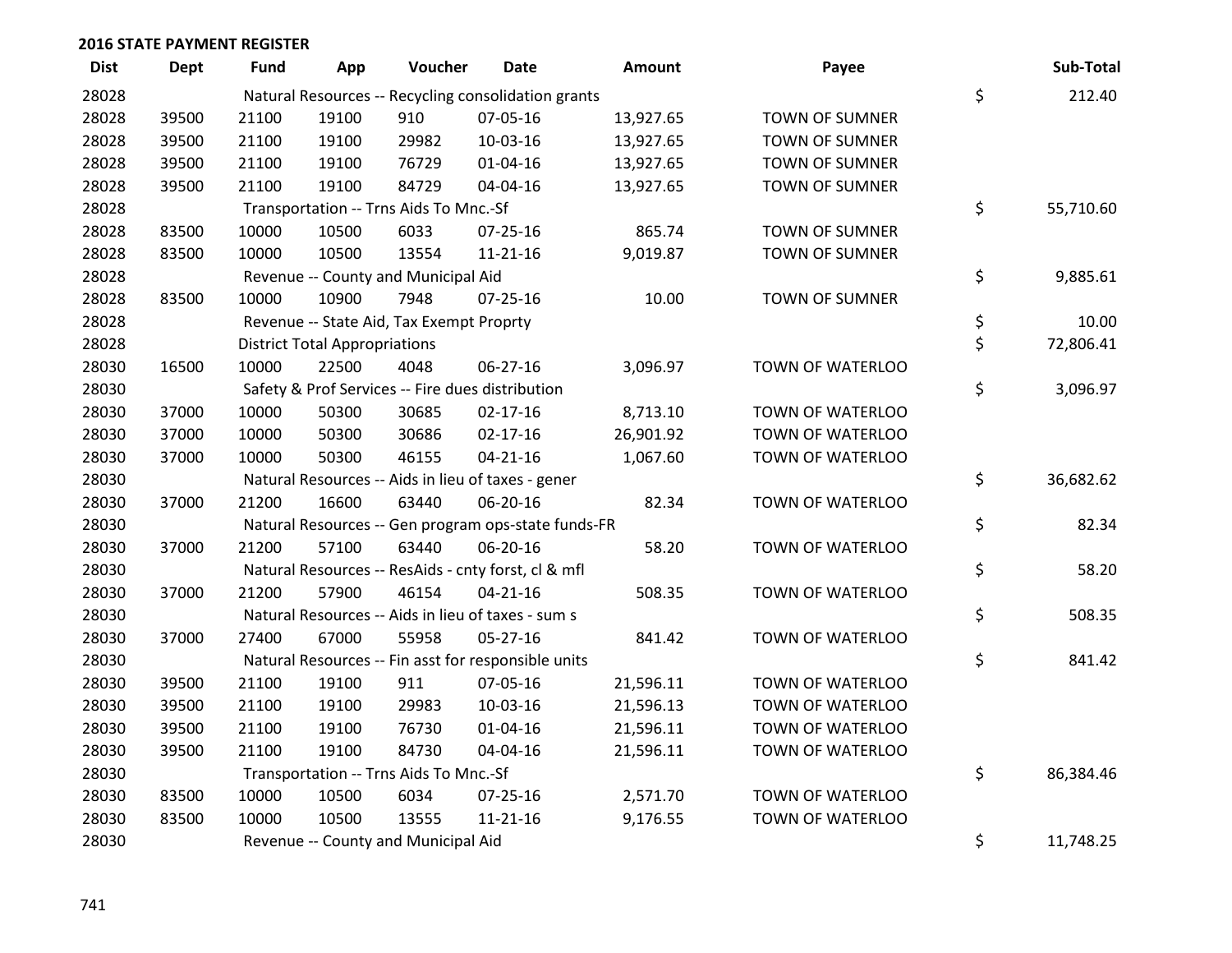| <b>Dist</b> | <b>Dept</b> | <b>Fund</b> | App                                  | Voucher                                  | <b>Date</b>                                         | <b>Amount</b> | Payee                       | Sub-Total        |
|-------------|-------------|-------------|--------------------------------------|------------------------------------------|-----------------------------------------------------|---------------|-----------------------------|------------------|
| 28030       | 83500       | 10000       | 10900                                | 7949                                     | $07 - 25 - 16$                                      | 10.00         | TOWN OF WATERLOO            |                  |
| 28030       |             |             |                                      | Revenue -- State Aid, Tax Exempt Proprty |                                                     |               |                             | \$<br>10.00      |
| 28030       | 83500       | 10000       | 11000                                | 13555                                    | $11 - 21 - 16$                                      | 2,006.05      | TOWN OF WATERLOO            |                  |
| 28030       |             |             |                                      | Revenue -- Public Utility Distribution   |                                                     |               |                             | \$<br>2,006.05   |
| 28030       |             |             | <b>District Total Appropriations</b> |                                          |                                                     |               |                             | \$<br>141,418.66 |
| 28032       | 16500       | 10000       | 22500                                | 4049                                     | 06-27-16                                            | 6,377.80      | TOWN OF WATERTOWN           |                  |
| 28032       |             |             |                                      |                                          | Safety & Prof Services -- Fire dues distribution    |               |                             | \$<br>6,377.80   |
| 28032       | 37000       | 10000       | 50300                                | 45880                                    | $04 - 21 - 16$                                      | 104.87        | TOWN OF WATERTOWN           |                  |
| 28032       | 37000       | 10000       | 50300                                | 53511                                    | 05-18-16                                            | 2,356.26      | TOWN OF WATERTOWN           |                  |
| 28032       |             |             |                                      |                                          | Natural Resources -- Aids in lieu of taxes - gener  |               |                             | \$<br>2,461.13   |
| 28032       | 37000       | 21200       | 16600                                | 63441                                    | 06-20-16                                            | 52.97         | TOWN OF WATERTOWN           |                  |
| 28032       |             |             |                                      |                                          | Natural Resources -- Gen program ops-state funds-FR |               |                             | \$<br>52.97      |
| 28032       | 37000       | 21200       | 57100                                | 63441                                    | 06-20-16                                            | 23.80         | TOWN OF WATERTOWN           |                  |
| 28032       |             |             |                                      |                                          | Natural Resources -- ResAids - cnty forst, cl & mfl |               |                             | \$<br>23.80      |
| 28032       | 37000       | 27400       | 67000                                | 56222                                    | $05 - 27 - 16$                                      | 5,255.85      | TOWN OF WATERTOWN           |                  |
| 28032       |             |             |                                      |                                          | Natural Resources -- Fin asst for responsible units |               |                             | \$<br>5,255.85   |
| 28032       | 39500       | 21100       | 19100                                | 912                                      | 07-05-16                                            | 32,870.35     | TOWN OF WATERTOWN           |                  |
| 28032       | 39500       | 21100       | 19100                                | 29984                                    | 10-03-16                                            | 32,870.37     | TOWN OF WATERTOWN           |                  |
| 28032       | 39500       | 21100       | 19100                                | 76731                                    | $01 - 04 - 16$                                      | 32,870.35     | TOWN OF WATERTOWN           |                  |
| 28032       | 39500       | 21100       | 19100                                | 84731                                    | 04-04-16                                            | 32,870.35     | TOWN OF WATERTOWN           |                  |
| 28032       |             |             |                                      | Transportation -- Trns Aids To Mnc.-Sf   |                                                     |               |                             | \$<br>131,481.42 |
| 28032       | 83500       | 10000       | 10500                                | 6035                                     | $07 - 25 - 16$                                      | 52,292.59     | TOWN OF WATERTOWN           |                  |
| 28032       | 83500       | 10000       | 10500                                | 13556                                    | 11-21-16                                            | 41,266.00     | TOWN OF WATERTOWN           |                  |
| 28032       |             |             |                                      | Revenue -- County and Municipal Aid      |                                                     |               |                             | \$<br>93,558.59  |
| 28032       | 83500       | 10000       | 10900                                | 7950                                     | $07 - 25 - 16$                                      | 5.00          | TOWN OF WATERTOWN           |                  |
| 28032       |             |             |                                      | Revenue -- State Aid, Tax Exempt Proprty |                                                     |               |                             | \$<br>5.00       |
| 28032       | 83500       | 10000       | 11000                                | 13556                                    | $11 - 21 - 16$                                      | 254,122.02    | TOWN OF WATERTOWN           |                  |
| 28032       |             |             |                                      | Revenue -- Public Utility Distribution   |                                                     |               |                             | \$<br>254,122.02 |
| 28032       | 83500       | 52100       | 36300                                | 3104                                     | 03-29-16                                            | 1,376.52      | TOWN OF WATERTOWN           |                  |
| 28032       |             |             |                                      | Revenue -- Lottery & Gaming Credit       |                                                     |               |                             | \$<br>1,376.52   |
| 28032       |             |             | <b>District Total Appropriations</b> |                                          |                                                     |               |                             | \$<br>494,715.10 |
| 28111       | 83500       | 10000       | 10900                                | 7951                                     | $07 - 25 - 16$                                      | 6.00          | <b>VILLAGE OF CAMBRIDGE</b> |                  |
| 28111       |             |             |                                      | Revenue -- State Aid, Tax Exempt Proprty |                                                     |               |                             | \$<br>6.00       |
| 28111       |             |             | <b>District Total Appropriations</b> |                                          |                                                     |               |                             | \$<br>6.00       |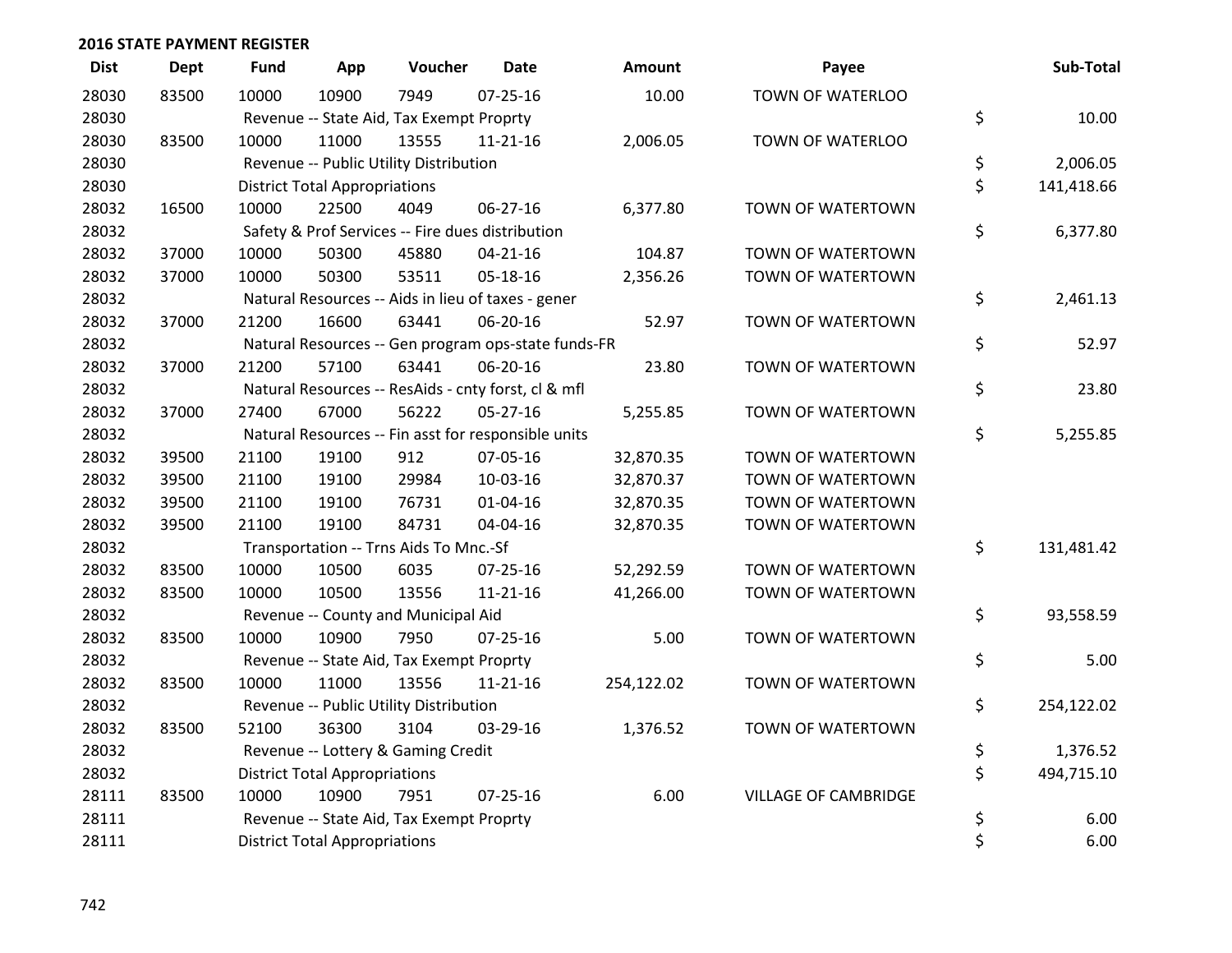| <b>Dist</b> | <b>Dept</b> | <b>Fund</b> | App                                  | Voucher                                  | <b>Date</b>                                         | <b>Amount</b> | Payee                    | Sub-Total        |
|-------------|-------------|-------------|--------------------------------------|------------------------------------------|-----------------------------------------------------|---------------|--------------------------|------------------|
| 28141       | 16500       | 10000       | 22500                                | 4050                                     | 06-27-16                                            | 10,437.38     | VILLAGE OF JOHNSON CREEK |                  |
| 28141       |             |             |                                      |                                          | Safety & Prof Services -- Fire dues distribution    |               |                          | \$<br>10,437.38  |
| 28141       | 37000       | 27400       | 67000                                | 55775                                    | 05-27-16                                            | 5,335.48      | VILLAGE OF JOHNSON CREEK |                  |
| 28141       |             |             |                                      |                                          | Natural Resources -- Fin asst for responsible units |               |                          | \$<br>5,335.48   |
| 28141       | 39500       | 21100       | 19100                                | 913                                      | 07-05-16                                            | 39,692.86     | VILLAGE OF JOHNSON CREEK |                  |
| 28141       | 39500       | 21100       | 19100                                | 29985                                    | 10-03-16                                            | 39,692.86     | VILLAGE OF JOHNSON CREEK |                  |
| 28141       | 39500       | 21100       | 19100                                | 76732                                    | $01 - 04 - 16$                                      | 39,692.86     | VILLAGE OF JOHNSON CREEK |                  |
| 28141       | 39500       | 21100       | 19100                                | 84732                                    | 04-04-16                                            | 39,692.86     | VILLAGE OF JOHNSON CREEK |                  |
| 28141       |             |             |                                      | Transportation -- Trns Aids To Mnc.-Sf   |                                                     |               |                          | \$<br>158,771.44 |
| 28141       | 39500       | 21100       | 27800                                | 79207                                    | $04 - 12 - 16$                                      | 12,677.26     | TREAS VIL JOHNSON CREEK  |                  |
| 28141       |             |             |                                      | Transportation -- Loc Rd Imp Prg St Fd   |                                                     |               |                          | \$<br>12,677.26  |
| 28141       | 45500       | 10000       | 23100                                | 16906                                    | 09-23-16                                            | 480.00        | VILLAGE OF JOHNSON CREEK |                  |
| 28141       |             |             |                                      | Justice -- Law enforcement train, local  |                                                     |               |                          | \$<br>480.00     |
| 28141       | 83500       | 10000       | 10500                                | 6036                                     | 07-25-16                                            | 70,384.83     | VILLAGE OF JOHNSON CREEK |                  |
| 28141       | 83500       | 10000       | 10500                                | 13557                                    | $11 - 21 - 16$                                      | 218,425.11    | VILLAGE OF JOHNSON CREEK |                  |
| 28141       |             |             |                                      | Revenue -- County and Municipal Aid      |                                                     |               |                          | \$<br>288,809.94 |
| 28141       | 83500       | 10000       | 10900                                | 7952                                     | 07-25-16                                            | 3,057.00      | VILLAGE OF JOHNSON CREEK |                  |
| 28141       | 83500       | 10000       | 10900                                | 9687                                     | 07-25-16                                            | 34,932.00     | VILLAGE OF JOHNSON CREEK |                  |
| 28141       |             |             |                                      | Revenue -- State Aid, Tax Exempt Proprty |                                                     |               |                          | \$<br>37,989.00  |
| 28141       | 83500       | 10000       | 11000                                | 13557                                    | $11 - 21 - 16$                                      | 1,386.01      | VILLAGE OF JOHNSON CREEK |                  |
| 28141       |             |             |                                      | Revenue -- Public Utility Distribution   |                                                     |               |                          | \$<br>1,386.01   |
| 28141       | 83500       | 52100       | 36300                                | 3105                                     | 03-29-16                                            | 17,056.65     | VILLAGE OF JOHNSON CREEK |                  |
| 28141       |             |             |                                      | Revenue -- Lottery & Gaming Credit       |                                                     |               |                          | \$<br>17,056.65  |
| 28141       |             |             | <b>District Total Appropriations</b> |                                          |                                                     |               |                          | \$<br>532,943.16 |
| 28146       | 16500       | 10000       | 22500                                | 5125                                     | 07-06-16                                            | 2,591.31      | VIL LAC LA BELLE         |                  |
| 28146       |             |             |                                      |                                          | Safety & Prof Services -- Fire dues distribution    |               |                          | \$<br>2,591.31   |
| 28146       |             |             | <b>District Total Appropriations</b> |                                          |                                                     |               |                          | \$<br>2,591.31   |
| 28171       | 16500       | 10000       | 22500                                | 4051                                     | 06-27-16                                            | 4,929.13      | PALMYRA, VILLAGE OF      |                  |
| 28171       |             |             |                                      |                                          | Safety & Prof Services -- Fire dues distribution    |               |                          | \$<br>4,929.13   |
| 28171       | 37000       | 27400       | 67000                                | 55965                                    | $05 - 27 - 16$                                      | 5,691.58      | PALMYRA, VILLAGE OF      |                  |
| 28171       |             |             |                                      |                                          | Natural Resources -- Fin asst for responsible units |               |                          | \$<br>5,691.58   |
| 28171       | 39500       | 21100       | 18500                                | 39628                                    | 10-19-16                                            | 4,000.00      | PALMYRA, VILLAGE OF      |                  |
| 28171       |             |             |                                      | Transportation -- Hwy Sfty Loc Aid Ffd   |                                                     |               |                          | \$<br>4,000.00   |
| 28171       | 39500       | 21100       | 19100                                | 914                                      | 07-05-16                                            | 13,669.24     | PALMYRA, VILLAGE OF      |                  |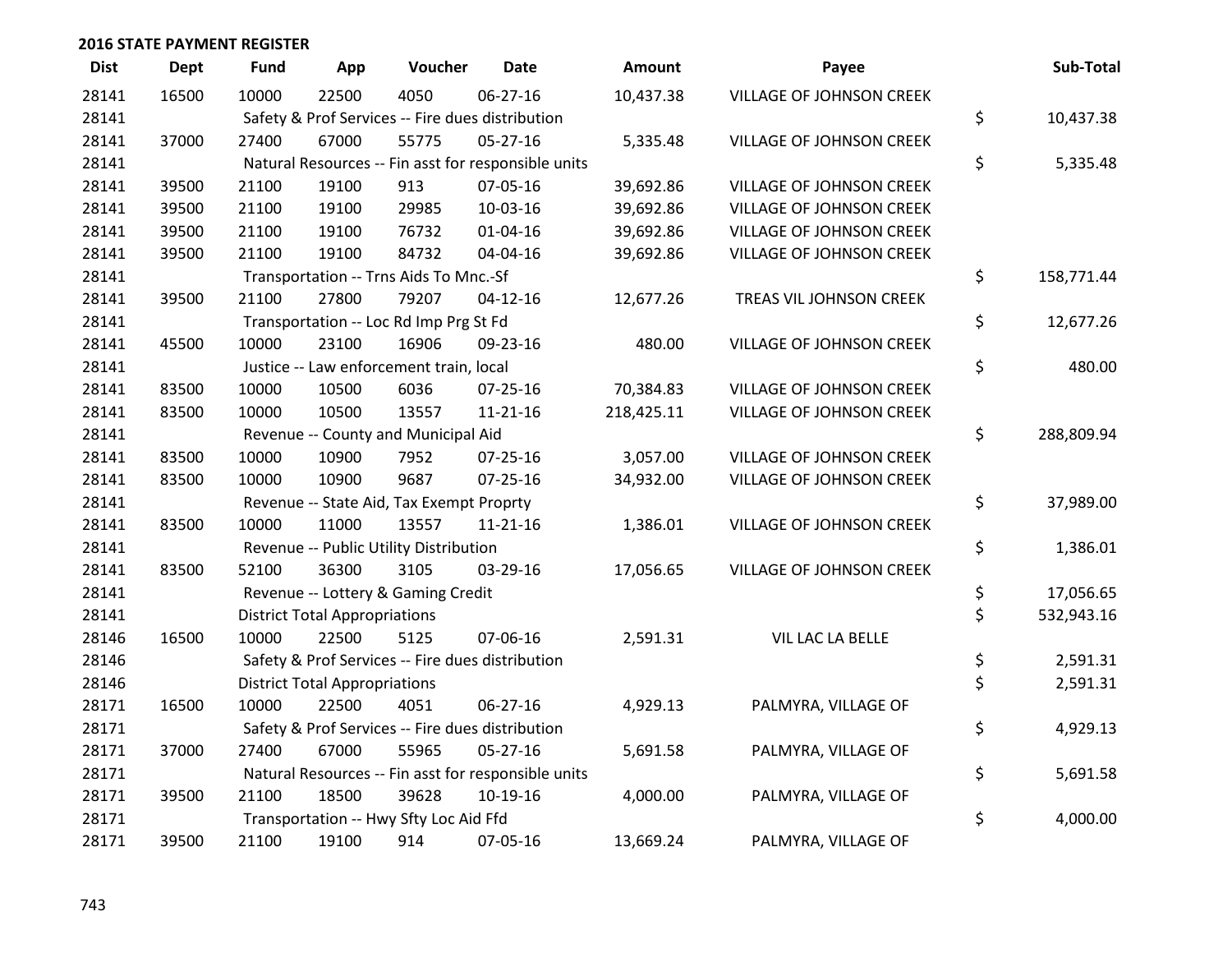| <b>Dist</b> | Dept  | <b>Fund</b> | App                                  | Voucher                                  | <b>Date</b>                                         | <b>Amount</b> | Payee                     | Sub-Total        |
|-------------|-------|-------------|--------------------------------------|------------------------------------------|-----------------------------------------------------|---------------|---------------------------|------------------|
| 28171       | 39500 | 21100       | 19100                                | 29986                                    | 10-03-16                                            | 13,669.27     | PALMYRA, VILLAGE OF       |                  |
| 28171       | 39500 | 21100       | 19100                                | 76733                                    | $01 - 04 - 16$                                      | 13,669.24     | <b>VILLAGE OF PALMYRA</b> |                  |
| 28171       | 39500 | 21100       | 19100                                | 84733                                    | 04-04-16                                            | 13,669.24     | VILLAGE OF PALMYRA        |                  |
| 28171       |       |             |                                      | Transportation -- Trns Aids To Mnc.-Sf   |                                                     |               |                           | \$<br>54,676.99  |
| 28171       | 43500 | 10000       | 11900                                | 72636                                    | 09-02-16                                            | 5,191.64      | PALMYRA, VILLAGE OF       |                  |
| 28171       |       |             |                                      |                                          | Health Services -- Emergency medical services, ai   |               |                           | \$<br>5,191.64   |
| 28171       | 45500 | 10000       | 23100                                | 18900                                    | 11-08-16                                            | 1,280.00      | PALMYRA, VILLAGE OF       |                  |
| 28171       |       |             |                                      | Justice -- Law enforcement train, local  |                                                     |               |                           | \$<br>1,280.00   |
| 28171       | 83500 | 10000       | 10500                                | 6037                                     | 07-25-16                                            | 63,335.81     | PALMYRA, VILLAGE OF       |                  |
| 28171       | 83500 | 10000       | 10500                                | 13558                                    | 11-21-16                                            | 178,367.21    | PALMYRA, VILLAGE OF       |                  |
| 28171       |       |             |                                      | Revenue -- County and Municipal Aid      |                                                     |               |                           | \$<br>241,703.02 |
| 28171       | 83500 | 10000       | 10900                                | 7953                                     | 07-25-16                                            | 11,703.00     | PALMYRA, VILLAGE OF       |                  |
| 28171       | 83500 | 10000       | 10900                                | 9688                                     | $07 - 25 - 16$                                      | 7,169.00      | PALMYRA, VILLAGE OF       |                  |
| 28171       |       |             |                                      | Revenue -- State Aid, Tax Exempt Proprty |                                                     |               |                           | \$<br>18,872.00  |
| 28171       | 83500 | 52100       | 36300                                | 3106                                     | 03-29-16                                            | 3,688.22      | PALMYRA, VILLAGE OF       |                  |
| 28171       |       |             |                                      | Revenue -- Lottery & Gaming Credit       |                                                     |               |                           | \$<br>3,688.22   |
| 28171       |       |             | <b>District Total Appropriations</b> |                                          |                                                     |               |                           | \$<br>340,032.58 |
| 28181       | 16500 | 10000       | 22500                                | 4052                                     | 06-27-16                                            | 1,657.39      | VILLAGE OF SULLIVAN       |                  |
| 28181       |       |             |                                      |                                          | Safety & Prof Services -- Fire dues distribution    |               |                           | \$<br>1,657.39   |
| 28181       | 37000 | 10000       | 50300                                | 46968                                    | $04 - 21 - 16$                                      | 80.07         | VILLAGE OF SULLIVAN       |                  |
| 28181       |       |             |                                      |                                          | Natural Resources -- Aids in lieu of taxes - gener  |               |                           | \$<br>80.07      |
| 28181       | 37000 | 27400       | 67000                                | 56105                                    | $05 - 27 - 16$                                      | 2,060.72      | VILLAGE OF SULLIVAN       |                  |
| 28181       |       |             |                                      |                                          | Natural Resources -- Fin asst for responsible units |               |                           | \$<br>2,060.72   |
| 28181       | 39500 | 21100       | 19100                                | 915                                      | 07-05-16                                            | 8,661.22      | VILLAGE OF SULLIVAN       |                  |
| 28181       | 39500 | 21100       | 19100                                | 29987                                    | 10-03-16                                            | 8,661.22      | VILLAGE OF SULLIVAN       |                  |
| 28181       | 39500 | 21100       | 19100                                | 76734                                    | $01 - 04 - 16$                                      | 8,661.22      | VILLAGE OF SULLIVAN       |                  |
| 28181       | 39500 | 21100       | 19100                                | 84734                                    | 04-04-16                                            | 8,661.22      | VILLAGE OF SULLIVAN       |                  |
| 28181       |       |             |                                      | Transportation -- Trns Aids To Mnc.-Sf   |                                                     |               |                           | \$<br>34,644.88  |
| 28181       | 83500 | 10000       | 10500                                | 6038                                     | $07 - 25 - 16$                                      | 7,130.11      | VILLAGE OF SULLIVAN       |                  |
| 28181       | 83500 | 10000       | 10500                                | 13559                                    | $11 - 21 - 16$                                      | 40,873.15     | VILLAGE OF SULLIVAN       |                  |
| 28181       |       |             |                                      | Revenue -- County and Municipal Aid      |                                                     |               |                           | \$<br>48,003.26  |
| 28181       | 83500 | 10000       | 10900                                | 7954                                     | 07-25-16                                            | 724.00        | VILLAGE OF SULLIVAN       |                  |
| 28181       |       |             |                                      | Revenue -- State Aid, Tax Exempt Proprty |                                                     |               |                           | \$<br>724.00     |
| 28181       |       |             | <b>District Total Appropriations</b> |                                          |                                                     |               |                           | \$<br>87,170.32  |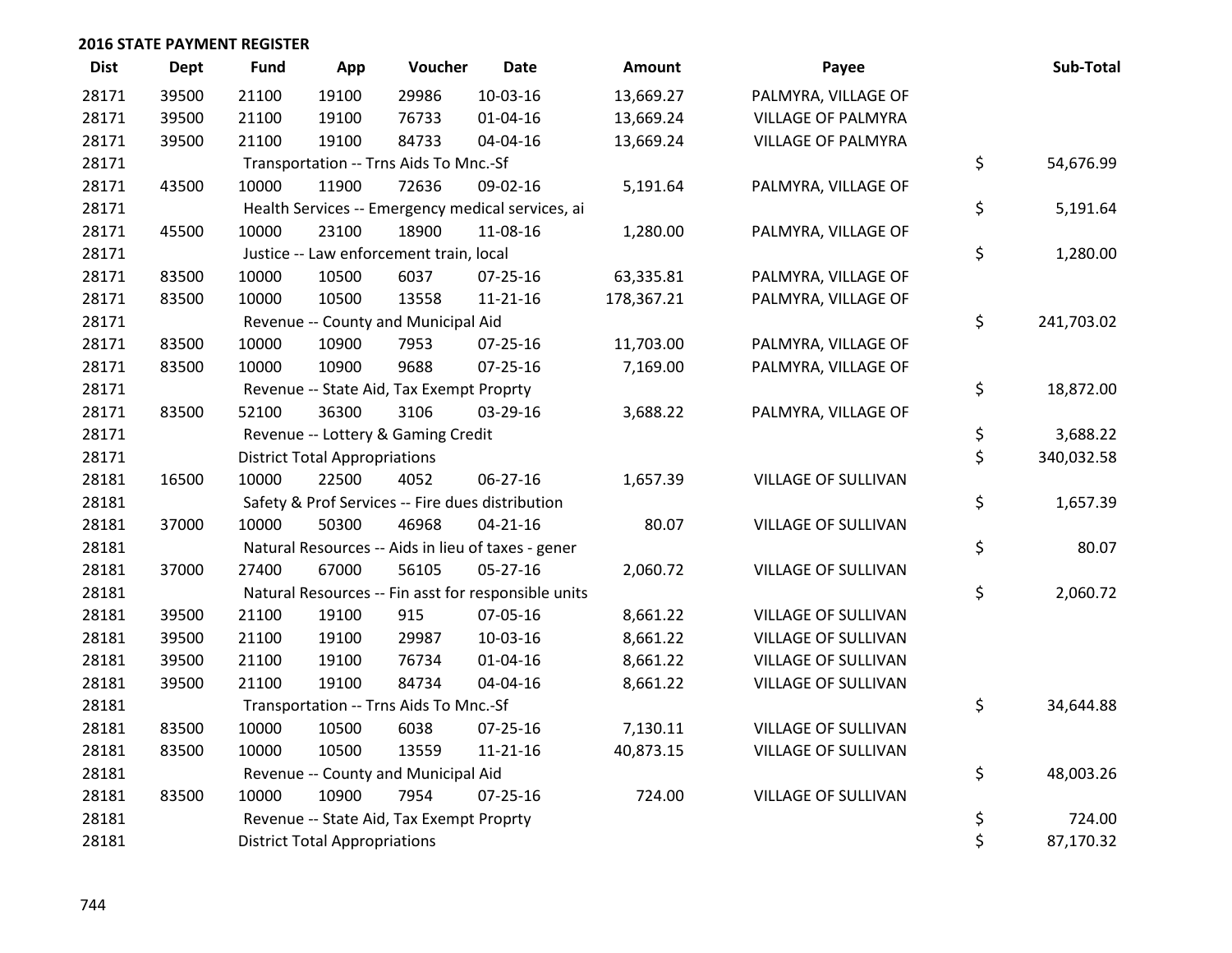| <b>Dist</b> | <b>Dept</b> | <b>Fund</b> | App   | Voucher                                | <b>Date</b>                                          | <b>Amount</b> | Payee                        | Sub-Total        |
|-------------|-------------|-------------|-------|----------------------------------------|------------------------------------------------------|---------------|------------------------------|------------------|
| 28226       | 16500       | 10000       | 22500 | 4053                                   | $06 - 27 - 16$                                       | 37,381.73     | <b>CITY OF FORT ATKINSON</b> |                  |
| 28226       |             |             |       |                                        | Safety & Prof Services -- Fire dues distribution     |               |                              | \$<br>37,381.73  |
| 28226       | 25500       | 10000       | 34300 | 51397                                  | $10-31-16$                                           | 9,280.00      | <b>CITY OF FORT ATKINSON</b> |                  |
| 28226       |             |             |       |                                        | Public Instruction -- Federal funds, local assistanc |               |                              | \$<br>9,280.00   |
| 28226       | 37000       | 27400       | 67000 | 55772                                  | $05 - 27 - 16$                                       | 33,278.77     | <b>CITY OF FORT ATKINSON</b> |                  |
| 28226       |             |             |       |                                        | Natural Resources -- Fin asst for responsible units  |               |                              | \$<br>33,278.77  |
| 28226       | 39500       | 21100       | 16200 | 2068                                   | 07-05-16                                             | 24,670.27     | <b>CITY OF FORT ATKINSON</b> |                  |
| 28226       | 39500       | 21100       | 16200 | 29170                                  | 10-03-16                                             | 24,670.27     | <b>CITY OF FORT ATKINSON</b> |                  |
| 28226       |             |             |       | Transportation -- Conn Hwy Aids St Fds |                                                      |               |                              | \$<br>49,340.54  |
| 28226       | 39500       | 21100       | 17700 | 6057                                   | 08-01-16                                             | 24,211.00     | <b>CITY OF FORT ATKINSON</b> |                  |
| 28226       | 39500       | 21100       | 17700 | 32888                                  | 10-06-16                                             | 24,211.00     | <b>CITY OF FORT ATKINSON</b> |                  |
| 28226       | 39500       | 21100       | 17700 | 63485                                  | 12-20-16                                             | 11,084.00     | <b>CITY OF FORT ATKINSON</b> |                  |
| 28226       | 39500       | 21100       | 17700 | 64189                                  | 12-22-16                                             | 8,048.00      | <b>CITY OF FORT ATKINSON</b> |                  |
| 28226       | 39500       | 21100       | 17700 | 64192                                  | 12-22-16                                             | 10,452.00     | <b>CITY OF FORT ATKINSON</b> |                  |
| 28226       | 39500       | 21100       | 17700 | 64194                                  | 12-22-16                                             | 335.00        | <b>CITY OF FORT ATKINSON</b> |                  |
| 28226       | 39500       | 21100       | 17700 | 69104                                  | 12-30-16                                             | 14,527.00     | <b>CITY OF FORT ATKINSON</b> |                  |
| 28226       |             |             |       | Transportation -- Tc, Trns Oper Aid Sf |                                                      |               |                              | \$<br>92,868.00  |
| 28226       | 39500       | 21100       | 18200 | 33754                                  | 10-04-16                                             | 58,945.00     | <b>CITY OF FORT ATKINSON</b> |                  |
| 28226       |             |             |       | Transportation -- Trnst/Trns-Rel Aid F |                                                      |               |                              | \$<br>58,945.00  |
| 28226       | 39500       | 21100       | 19100 | 916                                    | 07-05-16                                             | 106,295.86    | <b>CITY OF FORT ATKINSON</b> |                  |
| 28226       | 39500       | 21100       | 19100 | 29988                                  | 10-03-16                                             | 106,295.88    | <b>CITY OF FORT ATKINSON</b> |                  |
| 28226       |             |             |       | Transportation -- Trns Aids To Mnc.-Sf |                                                      |               |                              | \$<br>212,591.74 |
| 28226       | 39500       | 21100       | 16200 | 78035                                  | $01 - 04 - 16$                                       | 24,670.27     | <b>CITY OF FORT ATKINSON</b> |                  |
| 28226       | 39500       | 21100       | 16200 | 82035                                  | 04-04-16                                             | 24,670.27     | <b>CITY OF FORT ATKINSON</b> |                  |
| 28226       |             |             |       | Transportation -- Conn Hwy Aids St Fds |                                                      |               |                              | \$<br>49,340.54  |
| 28226       | 39500       | 21100       | 17700 | 72025                                  | $01 - 04 - 16$                                       | 13,644.00     | <b>CITY OF FORT ATKINSON</b> |                  |
| 28226       | 39500       | 21100       | 17700 | 90025                                  | 05-27-16                                             | 24,211.00     | <b>CITY OF FORT ATKINSON</b> |                  |
| 28226       |             |             |       | Transportation -- Tc, Trns Oper Aid Sf |                                                      |               |                              | \$<br>37,855.00  |
| 28226       | 39500       | 21100       | 18200 | 71229                                  | $01-19-16$                                           | 92,941.00     | TREAS CITY FORT ATKINSON     |                  |
| 28226       | 39500       | 21100       | 18200 | 74087                                  | $02 - 18 - 16$                                       | 29,666.00     | TREAS CITY FORT ATKINSON     |                  |
| 28226       |             |             |       | Transportation -- Trnst/Trns-Rel Aid F |                                                      |               |                              | \$<br>122,607.00 |
| 28226       | 39500       | 21100       | 18500 | 81586                                  | $05-11-16$                                           | 3,980.57      | TREAS CITY FORT ATKINSON     |                  |
| 28226       |             |             |       | Transportation -- Hwy Sfty Loc Aid Ffd |                                                      |               |                              | \$<br>3,980.57   |
| 28226       | 39500       | 21100       | 19100 | 76735                                  | $01 - 04 - 16$                                       | 106,295.86    | <b>CITY OF FORT ATKINSON</b> |                  |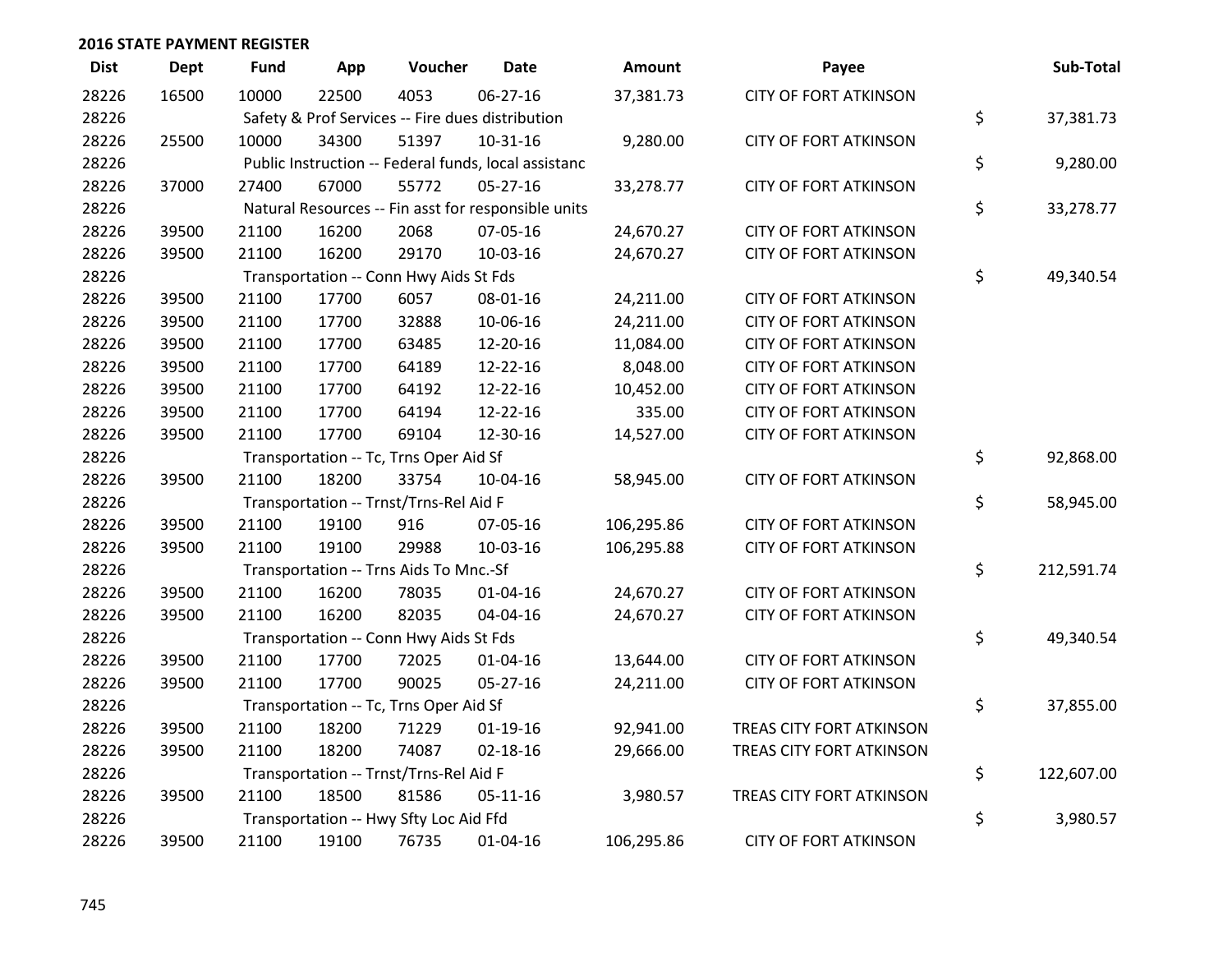| <b>Dist</b> | Dept  | <b>Fund</b> | App                                  | Voucher                                  | <b>Date</b>                                         | <b>Amount</b> | Payee                        | Sub-Total          |
|-------------|-------|-------------|--------------------------------------|------------------------------------------|-----------------------------------------------------|---------------|------------------------------|--------------------|
| 28226       | 39500 | 21100       | 19100                                | 84735                                    | 04-04-16                                            | 106,295.86    | <b>CITY OF FORT ATKINSON</b> |                    |
| 28226       |       |             |                                      | Transportation -- Trns Aids To Mnc.-Sf   |                                                     |               |                              | \$<br>212,591.72   |
| 28226       | 45500 | 10000       | 23100                                | 16210                                    | 09-09-16                                            | 2,880.00      | <b>CITY OF FORT ATKINSON</b> |                    |
| 28226       |       |             |                                      | Justice -- Law enforcement train, local  |                                                     |               |                              | \$<br>2,880.00     |
| 28226       | 83500 | 10000       | 10500                                | 6039                                     | 07-25-16                                            | 313,167.30    | <b>CITY OF FORT ATKINSON</b> |                    |
| 28226       | 83500 | 10000       | 10500                                | 13560                                    | $11 - 21 - 16$                                      | 811,239.20    | <b>CITY OF FORT ATKINSON</b> |                    |
| 28226       |       |             |                                      | Revenue -- County and Municipal Aid      |                                                     |               |                              | \$<br>1,124,406.50 |
| 28226       | 83500 | 10000       | 10900                                | 7955                                     | 07-25-16                                            | 52,360.00     | <b>CITY OF FORT ATKINSON</b> |                    |
| 28226       | 83500 | 10000       | 10900                                | 9689                                     | $07 - 25 - 16$                                      | 6,102.00      | <b>CITY OF FORT ATKINSON</b> |                    |
| 28226       |       |             |                                      | Revenue -- State Aid, Tax Exempt Proprty |                                                     |               |                              | \$<br>58,462.00    |
| 28226       | 83500 | 10000       | 11000                                | 13560                                    | 11-21-16                                            | 1,826.02      | <b>CITY OF FORT ATKINSON</b> |                    |
| 28226       |       |             |                                      | Revenue -- Public Utility Distribution   |                                                     |               |                              | \$<br>1,826.02     |
| 28226       | 83500 | 10000       | 50100                                | 2547                                     | $01-29-16$                                          | 2,272.01      | <b>CITY OF FORT ATKINSON</b> |                    |
| 28226       |       |             |                                      | Revenue -- Payments for municipal svcs   |                                                     |               |                              | \$<br>2,272.01     |
| 28226       |       |             | <b>District Total Appropriations</b> |                                          |                                                     |               |                              | \$<br>2,109,907.14 |
| 28241       | 16500 | 10000       | 22500                                | 4054                                     | 06-27-16                                            | 21,959.77     | <b>CITY OF JEFFERSON</b>     |                    |
| 28241       |       |             |                                      |                                          | Safety & Prof Services -- Fire dues distribution    |               |                              | \$<br>21,959.77    |
| 28241       | 37000 | 27400       | 67000                                | 55907                                    | 05-27-16                                            | 22,605.56     | <b>CITY OF JEFFERSON</b>     |                    |
| 28241       |       |             |                                      |                                          | Natural Resources -- Fin asst for responsible units |               |                              | \$<br>22,605.56    |
| 28241       | 37000 | 36300       | <b>TA100</b>                         | 33167                                    | 02-26-16                                            | 27,625.00     | <b>CITY OF JEFFERSON</b>     |                    |
| 28241       |       |             |                                      | Natural Resources -- LAND ACQUISITION    |                                                     |               |                              | \$<br>27,625.00    |
| 28241       | 39500 | 21100       | 16200                                | 2069                                     | 07-05-16                                            | 6,133.15      | <b>CITY OF JEFFERSON</b>     |                    |
| 28241       | 39500 | 21100       | 16200                                | 29171                                    | 10-03-16                                            | 6,133.15      | <b>CITY OF JEFFERSON</b>     |                    |
| 28241       |       |             |                                      | Transportation -- Conn Hwy Aids St Fds   |                                                     |               |                              | \$<br>12,266.30    |
| 28241       | 39500 | 21100       | 17700                                | 6063                                     | 07-29-16                                            | 8,440.00      | <b>CITY OF JEFFERSON</b>     |                    |
| 28241       | 39500 | 21100       | 17700                                | 32892                                    | 10-05-16                                            | 8,440.00      | <b>CITY OF JEFFERSON</b>     |                    |
| 28241       | 39500 | 21100       | 17700                                | 56730                                    | 12-01-16                                            | 4,451.00      | <b>CITY OF JEFFERSON</b>     |                    |
| 28241       | 39500 | 21100       | 17700                                | 57110                                    | 12-01-16                                            | 3,509.00      | <b>CITY OF JEFFERSON</b>     |                    |
| 28241       | 39500 | 21100       | 17700                                | 57111                                    | 12-01-16                                            | 3,580.00      | <b>CITY OF JEFFERSON</b>     |                    |
| 28241       | 39500 | 21100       | 17700                                | 57112                                    | 12-01-16                                            | 3,247.00      | <b>CITY OF JEFFERSON</b>     |                    |
| 28241       | 39500 | 21100       | 17700                                | 69105                                    | 12-29-16                                            | 5,064.00      | <b>CITY OF JEFFERSON</b>     |                    |
| 28241       |       |             |                                      | Transportation -- Tc, Trns Oper Aid Sf   |                                                     |               |                              | \$<br>36,731.00    |
| 28241       | 39500 | 21100       | 18200                                | 33753                                    | 10-04-16                                            | 38,639.00     | <b>CITY OF JEFFERSON</b>     |                    |
| 28241       | 39500 | 21100       | 18200                                | 57973                                    | 12-05-16                                            | 19,122.00     | <b>CITY OF JEFFERSON</b>     |                    |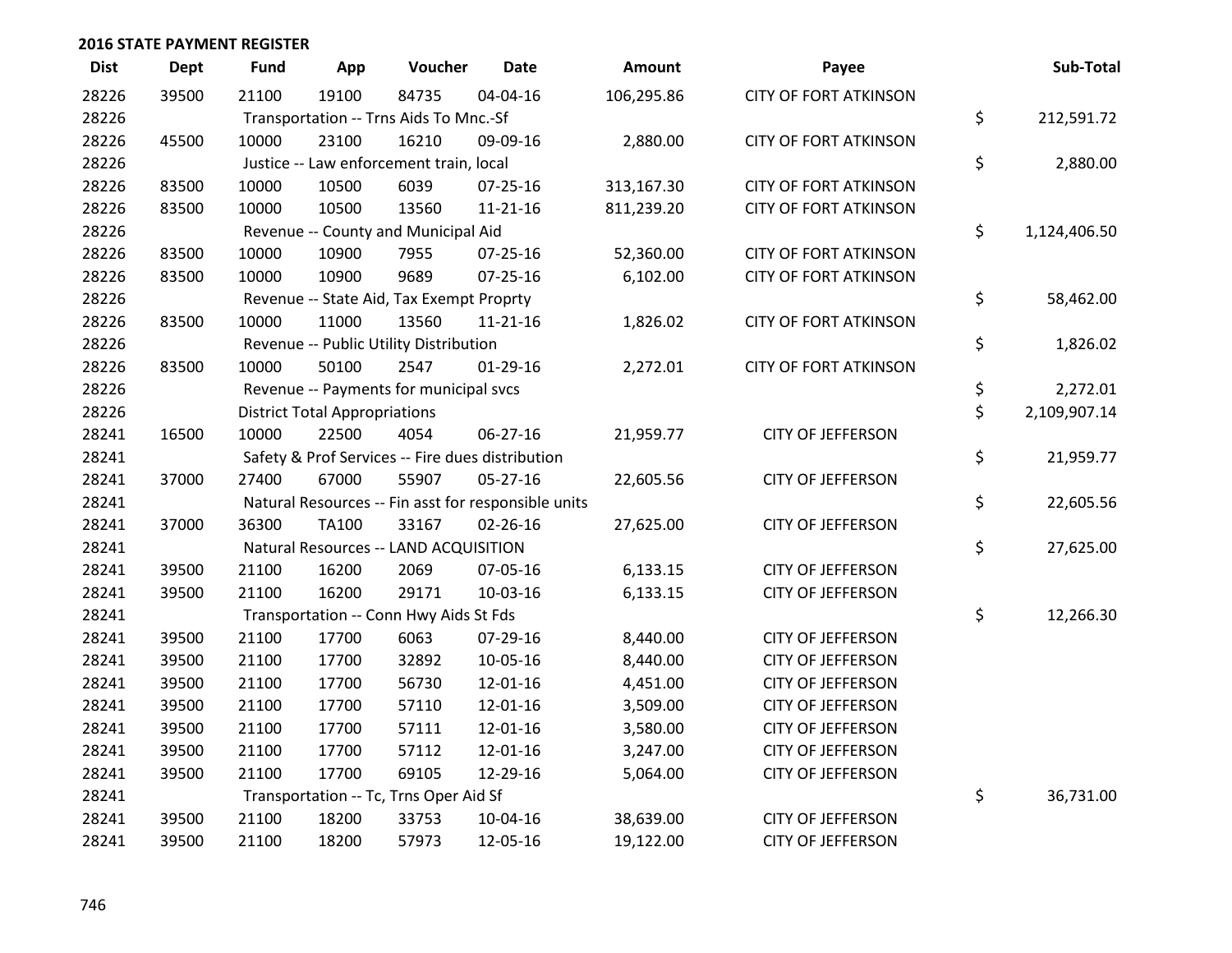| <b>Dist</b> | <b>Dept</b> | Fund  | App   | Voucher                                 | <b>Date</b>                                       | Amount     | Payee                    | Sub-Total        |
|-------------|-------------|-------|-------|-----------------------------------------|---------------------------------------------------|------------|--------------------------|------------------|
| 28241       |             |       |       | Transportation -- Trnst/Trns-Rel Aid F  |                                                   |            |                          | \$<br>57,761.00  |
| 28241       | 39500       | 21100 | 18500 | 33628                                   | 09-30-16                                          | 1,044.00   | <b>CITY OF JEFFERSON</b> |                  |
| 28241       | 39500       | 21100 | 18500 | 58867                                   | 12-05-16                                          | 3,132.00   | <b>CITY OF JEFFERSON</b> |                  |
| 28241       | 39500       | 21100 | 18500 | 60619                                   | 12-13-16                                          | 8,489.62   | <b>CITY OF JEFFERSON</b> |                  |
| 28241       |             |       |       | Transportation -- Hwy Sfty Loc Aid Ffd  |                                                   |            |                          | \$<br>12,665.62  |
| 28241       | 39500       | 21100 | 19100 | 917                                     | 07-05-16                                          | 81,639.69  | <b>CITY OF JEFFERSON</b> |                  |
| 28241       | 39500       | 21100 | 19100 | 29989                                   | 10-03-16                                          | 81,639.71  | <b>CITY OF JEFFERSON</b> |                  |
| 28241       |             |       |       | Transportation -- Trns Aids To Mnc.-Sf  |                                                   |            |                          | \$<br>163,279.40 |
| 28241       | 39500       | 21100 | 16200 | 78036                                   | $01 - 04 - 16$                                    | 6,133.15   | <b>CITY OF JEFFERSON</b> |                  |
| 28241       | 39500       | 21100 | 16200 | 82036                                   | 04-04-16                                          | 6,133.15   | <b>CITY OF JEFFERSON</b> |                  |
| 28241       |             |       |       | Transportation -- Conn Hwy Aids St Fds  |                                                   |            |                          | \$<br>12,266.30  |
| 28241       | 39500       | 21100 | 17700 | 72026                                   | $01 - 04 - 16$                                    | 5,194.00   | <b>CITY OF JEFFERSON</b> |                  |
| 28241       | 39500       | 21100 | 17700 | 90026                                   | 05-27-16                                          | 8,440.00   | <b>CITY OF JEFFERSON</b> |                  |
| 28241       |             |       |       | Transportation -- Tc, Trns Oper Aid Sf  |                                                   |            |                          | \$<br>13,634.00  |
| 28241       | 39500       | 21100 | 18200 | 74088                                   | $02 - 18 - 16$                                    | 19,929.00  | TREAS CITY JEFFERSON     |                  |
| 28241       |             |       |       | Transportation -- Trnst/Trns-Rel Aid F  |                                                   |            |                          | \$<br>19,929.00  |
| 28241       | 39500       | 21100 | 18500 | 70445                                   | $01-07-16$                                        | 2,016.00   | TREAS CITY JEFFERSON     |                  |
| 28241       | 39500       | 21100 | 18500 | 87241                                   | 07-14-16                                          | 1,044.00   | TREAS CITY JEFFERSON     |                  |
| 28241       | 39500       | 21100 | 18500 | 87241                                   | $07 - 14 - 16$                                    | 1,044.00   | TREAS CITY JEFFERSON     |                  |
| 28241       |             |       |       | Transportation -- Hwy Sfty Loc Aid Ffd  |                                                   |            |                          | \$<br>4,104.00   |
| 28241       | 39500       | 21100 | 19100 | 76736                                   | 01-04-16                                          | 81,639.69  | <b>CITY OF JEFFERSON</b> |                  |
| 28241       | 39500       | 21100 | 19100 | 84736                                   | 04-04-16                                          | 81,639.69  | <b>CITY OF JEFFERSON</b> |                  |
| 28241       |             |       |       | Transportation -- Trns Aids To Mnc.-Sf  |                                                   |            |                          | \$<br>163,279.38 |
| 28241       | 39500       | 21100 | 27800 | 77523                                   | $03 - 22 - 16$                                    | 38,575.33  | TREAS CITY JEFFERSON     |                  |
| 28241       | 39500       | 21100 | 27800 | 77523                                   | 03-22-16                                          | 273,000.00 | TREAS CITY JEFFERSON     |                  |
| 28241       |             |       |       | Transportation -- Loc Rd Imp Prg St Fd  |                                                   |            |                          | \$<br>311,575.33 |
| 28241       | 43500       | 10000 | 11900 | 72517                                   | 09-02-16                                          | 6,131.58   | <b>CITY OF JEFFERSON</b> |                  |
| 28241       |             |       |       |                                         | Health Services -- Emergency medical services, ai |            |                          | \$<br>6,131.58   |
| 28241       | 45500       | 10000 | 23100 | 14780                                   | 08-03-16                                          | 2,240.00   | <b>CITY OF JEFFERSON</b> |                  |
| 28241       |             |       |       | Justice -- Law enforcement train, local |                                                   |            |                          | \$<br>2,240.00   |
| 28241       | 50500       | 10000 | 74300 | 29306                                   | $10-25-16$                                        | 475,000.00 | <b>CITY OF JEFFERSON</b> |                  |
| 28241       | 50500       | 10000 | 74300 | 34683                                   | 11-16-16                                          | 25,000.00  | <b>CITY OF JEFFERSON</b> |                  |
| 28241       |             |       |       |                                         | Administration -- Federal aid, local assistance   |            |                          | \$<br>500,000.00 |
| 28241       | 83500       | 10000 | 10500 | 6040                                    | 07-25-16                                          | 228,060.77 | <b>CITY OF JEFFERSON</b> |                  |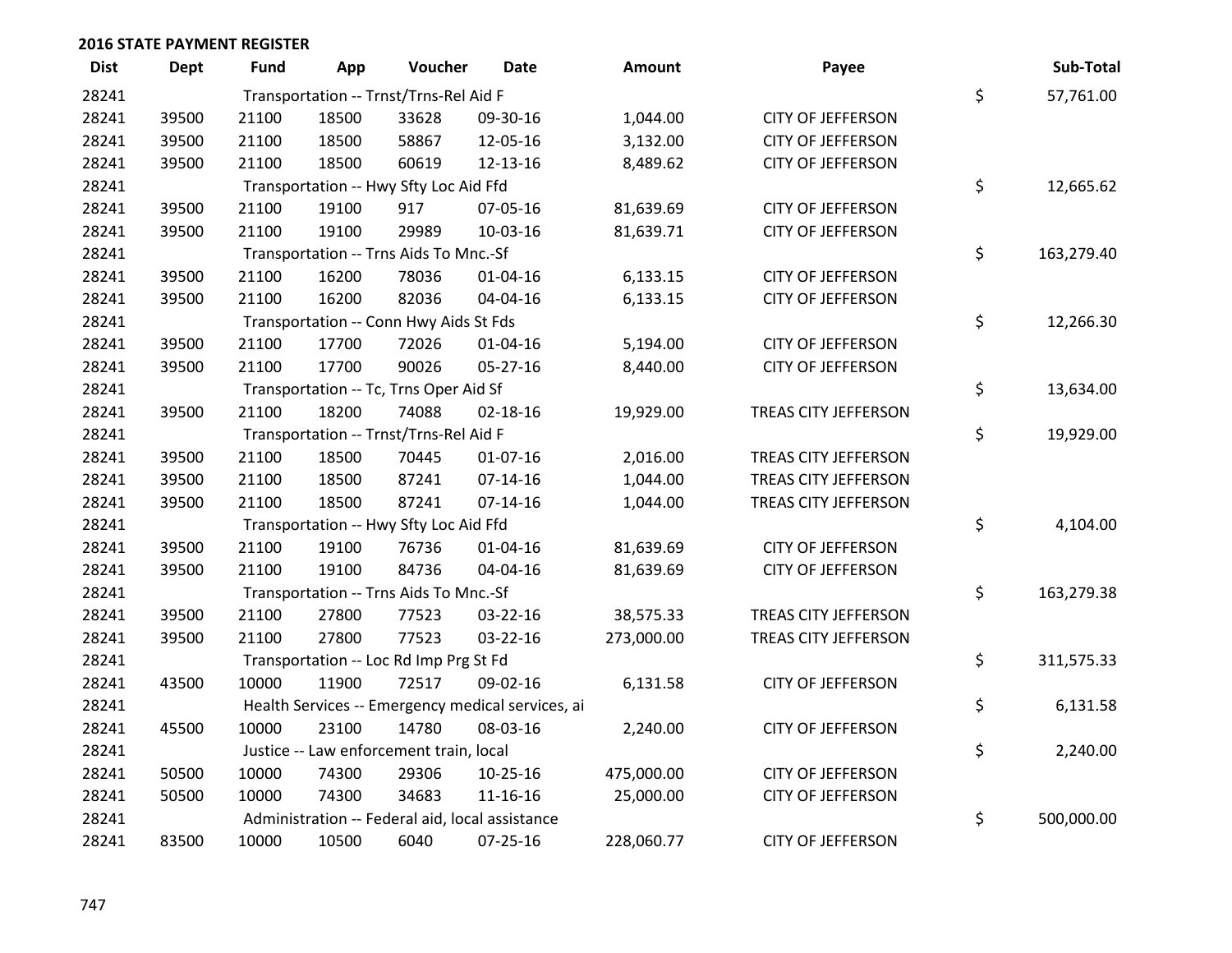| <b>Dist</b> | <b>Dept</b> | <b>Fund</b>                         | App                                  | Voucher                                             | <b>Date</b>    | Amount     | Payee                     | Sub-Total          |
|-------------|-------------|-------------------------------------|--------------------------------------|-----------------------------------------------------|----------------|------------|---------------------------|--------------------|
| 28241       | 83500       | 10000                               | 10500                                | 13561                                               | $11 - 21 - 16$ | 524,697.52 | <b>CITY OF JEFFERSON</b>  |                    |
| 28241       |             | Revenue -- County and Municipal Aid | \$<br>752,758.29                     |                                                     |                |            |                           |                    |
| 28241       | 83500       | 10000                               | 10900                                | 7956                                                | $07 - 25 - 16$ | 14,630.00  | <b>CITY OF JEFFERSON</b>  |                    |
| 28241       | 83500       | 10000                               | 10900                                | 9690                                                | $07 - 25 - 16$ | 3,697.00   | <b>CITY OF JEFFERSON</b>  |                    |
| 28241       |             |                                     |                                      | Revenue -- State Aid, Tax Exempt Proprty            |                |            |                           | \$<br>18,327.00    |
| 28241       | 83500       | 10000                               | 11000                                | 13561                                               | 11-21-16       | 4,646.68   | <b>CITY OF JEFFERSON</b>  |                    |
| 28241       |             |                                     |                                      | Revenue -- Public Utility Distribution              |                |            |                           | \$<br>4,646.68     |
| 28241       | 83500       | 52100                               | 36300                                | 3107                                                | 03-28-16       | 15,549.38  | <b>CITY OF JEFFERSON</b>  |                    |
| 28241       |             |                                     |                                      | Revenue -- Lottery & Gaming Credit                  |                |            |                           | \$<br>15,549.38    |
| 28241       |             |                                     | <b>District Total Appropriations</b> |                                                     |                |            |                           | \$<br>2,179,334.59 |
| 28246       | 16500       | 10000                               | 22500                                | 4055                                                | 06-27-16       | 18,167.24  | <b>CITY OF LAKE MILLS</b> |                    |
| 28246       |             |                                     |                                      | Safety & Prof Services -- Fire dues distribution    |                |            |                           | \$<br>18,167.24    |
| 28246       | 37000       | 10000                               | 50300                                | 29103                                               | $02 - 12 - 16$ | 10,704.82  | <b>CITY OF LAKE MILLS</b> |                    |
| 28246       | 37000       | 10000                               | 50300                                | 46229                                               | $04 - 21 - 16$ | 59.76      | <b>CITY OF LAKE MILLS</b> |                    |
| 28246       | 37000       | 10000                               | 50300                                | 46230                                               | $04 - 21 - 16$ | 237.75     | <b>CITY OF LAKE MILLS</b> |                    |
| 28246       |             |                                     |                                      | Natural Resources -- Aids in lieu of taxes - gener  |                |            |                           | \$<br>11,002.33    |
| 28246       | 37000       | 21200                               | 58300                                | 41644                                               | 04-07-16       | 714.67     | <b>CITY OF LAKE MILLS</b> |                    |
| 28246       |             |                                     |                                      | Natural Resources -- Rec & resource aids, fed       |                |            |                           | \$<br>714.67       |
| 28246       | 37000       | 27400                               | 67000                                | 55497                                               | $05 - 27 - 16$ | 18,684.71  | <b>CITY OF LAKE MILLS</b> |                    |
| 28246       |             |                                     |                                      | Natural Resources -- Fin asst for responsible units |                |            |                           | \$<br>18,684.71    |
| 28246       | 39500       | 21100                               | 16200                                | 2070                                                | 07-05-16       | 5,370.48   | <b>CITY OF LAKE MILLS</b> |                    |
| 28246       | 39500       | 21100                               | 16200                                | 29172                                               | 10-03-16       | 5,370.48   | <b>CITY OF LAKE MILLS</b> |                    |
| 28246       |             |                                     |                                      | Transportation -- Conn Hwy Aids St Fds              |                |            |                           | \$<br>10,740.96    |
| 28246       | 39500       | 21100                               | 17700                                | 6068                                                | 08-01-16       | 5,209.00   | <b>CITY OF LAKE MILLS</b> |                    |
| 28246       | 39500       | 21100                               | 17700                                | 32900                                               | 10-06-16       | 5,209.00   | <b>CITY OF LAKE MILLS</b> |                    |
| 28246       | 39500       | 21100                               | 17700                                | 63476                                               | 12-20-16       | 1,825.00   | <b>CITY OF LAKE MILLS</b> |                    |
| 28246       | 39500       | 21100                               | 17700                                | 64200                                               | 12-22-16       | 1,534.00   | <b>CITY OF LAKE MILLS</b> |                    |
| 28246       | 39500       | 21100                               | 17700                                | 64203                                               | 12-22-16       | 1,668.00   | <b>CITY OF LAKE MILLS</b> |                    |
| 28246       | 39500       | 21100                               | 17700                                | 64207                                               | 12-22-16       | 1,537.00   | <b>CITY OF LAKE MILLS</b> |                    |
| 28246       | 39500       | 21100                               | 17700                                | 69106                                               | 12-30-16       | 3,126.00   | <b>CITY OF LAKE MILLS</b> |                    |
| 28246       |             |                                     |                                      | Transportation -- Tc, Trns Oper Aid Sf              |                |            |                           | \$<br>20,108.00    |
| 28246       | 39500       | 21100                               | 18200                                | 27992                                               | 09-27-16       | 7,227.00   | <b>CITY OF LAKE MILLS</b> |                    |
| 28246       | 39500       | 21100                               | 18200                                | 31964                                               | 09-30-16       | 8,089.00   | <b>CITY OF LAKE MILLS</b> |                    |
| 28246       | 39500       | 21100                               | 18200                                | 57943                                               | 12-05-16       | 8,176.00   | <b>CITY OF LAKE MILLS</b> |                    |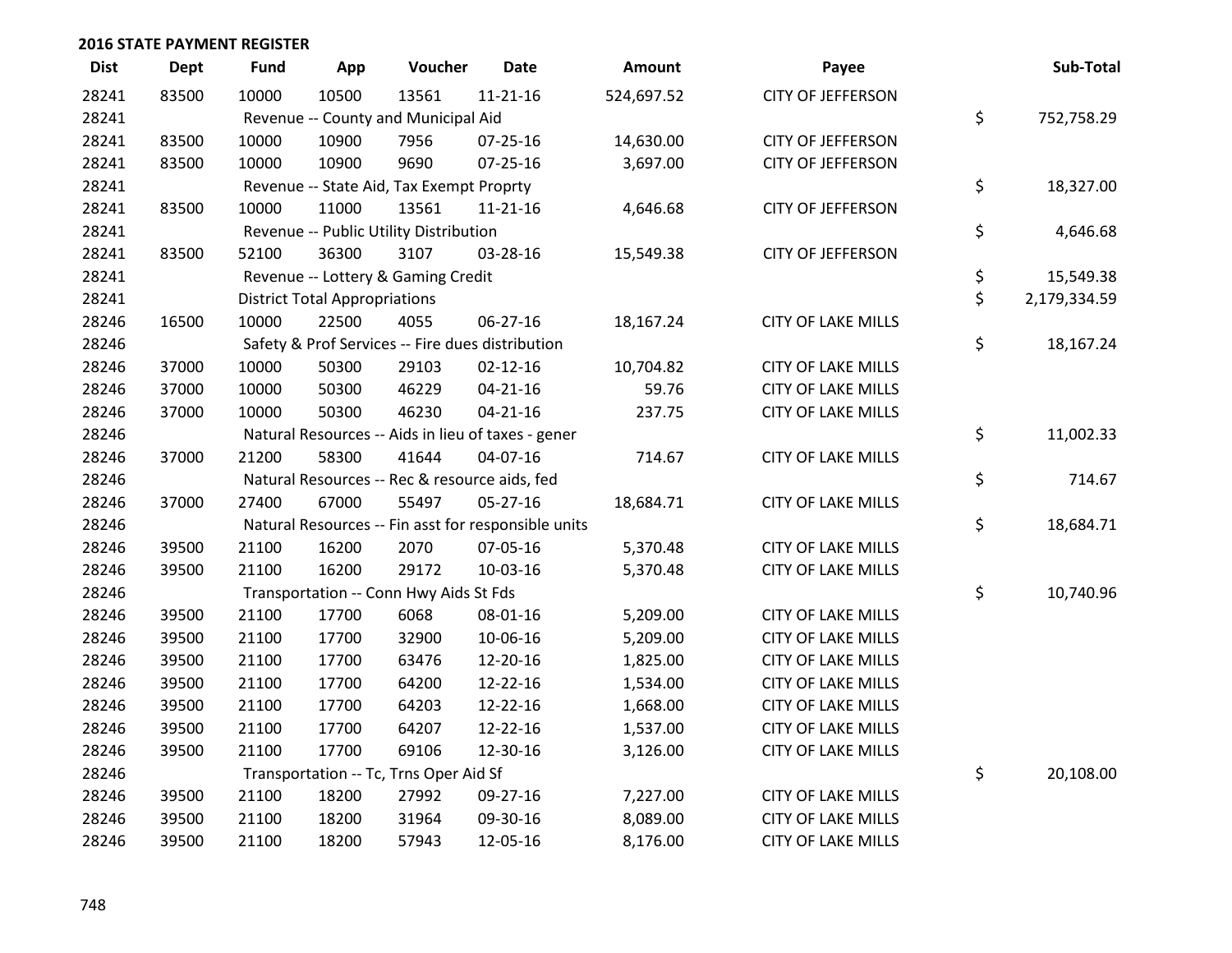| <b>Dist</b> | <b>Dept</b> | <b>Fund</b> | App                                    | Voucher                                  | <b>Date</b>                                      | Amount     | Payee                     |    | Sub-Total  |  |  |
|-------------|-------------|-------------|----------------------------------------|------------------------------------------|--------------------------------------------------|------------|---------------------------|----|------------|--|--|
| 28246       | 39500       | 21100       | 18200                                  | 63478                                    | 12-20-16                                         | 97.00      | <b>CITY OF LAKE MILLS</b> |    |            |  |  |
| 28246       | 39500       | 21100       | 18200                                  | 64206                                    | 12-22-16                                         | 10.00      | <b>CITY OF LAKE MILLS</b> |    |            |  |  |
| 28246       |             |             | Transportation -- Trnst/Trns-Rel Aid F |                                          |                                                  |            |                           |    |            |  |  |
| 28246       | 39500       | 21100       | 19100                                  | 918                                      | 07-05-16                                         | 66,978.66  | <b>CITY OF LAKE MILLS</b> |    |            |  |  |
| 28246       | 39500       | 21100       | 19100                                  | 29990                                    | 10-03-16                                         | 66,978.69  | <b>CITY OF LAKE MILLS</b> |    |            |  |  |
| 28246       |             |             |                                        | Transportation -- Trns Aids To Mnc.-Sf   |                                                  |            |                           | \$ | 133,957.35 |  |  |
| 28246       | 39500       | 21100       | 16200                                  | 78037                                    | $01 - 04 - 16$                                   | 5,370.48   | <b>CITY OF LAKE MILLS</b> |    |            |  |  |
| 28246       | 39500       | 21100       | 16200                                  | 82037                                    | 04-04-16                                         | 5,370.48   | <b>CITY OF LAKE MILLS</b> |    |            |  |  |
| 28246       |             |             |                                        | Transportation -- Conn Hwy Aids St Fds   |                                                  |            |                           | \$ | 10,740.96  |  |  |
| 28246       | 39500       | 21100       | 17700                                  | 72027                                    | $01 - 04 - 16$                                   | 2,578.00   | <b>CITY OF LAKE MILLS</b> |    |            |  |  |
| 28246       | 39500       | 21100       | 17700                                  | 90027                                    | 05-27-16                                         | 5,209.00   | <b>CITY OF LAKE MILLS</b> |    |            |  |  |
| 28246       |             |             |                                        | Transportation -- Tc, Trns Oper Aid Sf   |                                                  |            |                           | \$ | 7,787.00   |  |  |
| 28246       | 39500       | 21100       | 18200                                  | 74715                                    | $02 - 25 - 16$                                   | 6,940.00   | TREAS CITY LAKE MILLS     |    |            |  |  |
| 28246       |             |             |                                        | Transportation -- Trnst/Trns-Rel Aid F   |                                                  |            |                           | \$ | 6,940.00   |  |  |
| 28246       | 39500       | 21100       | 19100                                  | 76737                                    | $01 - 04 - 16$                                   | 66,978.66  | <b>CITY OF LAKE MILLS</b> |    |            |  |  |
| 28246       | 39500       | 21100       | 19100                                  | 84737                                    | 04-04-16                                         | 66,978.66  | <b>CITY OF LAKE MILLS</b> |    |            |  |  |
| 28246       |             |             |                                        | Transportation -- Trns Aids To Mnc.-Sf   |                                                  |            |                           | \$ | 133,957.32 |  |  |
| 28246       | 45500       | 10000       | 23100                                  | 16852                                    | 09-22-16                                         | 1,600.00   | <b>CITY OF LAKE MILLS</b> |    |            |  |  |
| 28246       |             |             |                                        | Justice -- Law enforcement train, local  |                                                  |            |                           | \$ | 1,600.00   |  |  |
| 28246       | 83500       | 10000       | 10500                                  | 6041                                     | 07-25-16                                         | 139,886.38 | <b>CITY OF LAKE MILLS</b> |    |            |  |  |
| 28246       | 83500       | 10000       | 10500                                  | 13562                                    | $11 - 21 - 16$                                   | 293,297.50 | <b>CITY OF LAKE MILLS</b> |    |            |  |  |
| 28246       |             |             |                                        | Revenue -- County and Municipal Aid      |                                                  |            |                           | \$ | 433,183.88 |  |  |
| 28246       | 83500       | 10000       | 10900                                  | 7957                                     | 07-25-16                                         | 5,827.00   | <b>CITY OF LAKE MILLS</b> |    |            |  |  |
| 28246       | 83500       | 10000       | 10900                                  | 9691                                     | $07 - 25 - 16$                                   | 24,544.00  | <b>CITY OF LAKE MILLS</b> |    |            |  |  |
| 28246       |             |             |                                        | Revenue -- State Aid, Tax Exempt Proprty |                                                  |            |                           | \$ | 30,371.00  |  |  |
| 28246       | 83500       | 10000       | 11000                                  | 13562                                    | $11 - 21 - 16$                                   | 2,801.42   | <b>CITY OF LAKE MILLS</b> |    |            |  |  |
| 28246       |             |             |                                        | Revenue -- Public Utility Distribution   |                                                  |            |                           | \$ | 2,801.42   |  |  |
| 28246       | 83500       | 10000       | 50100                                  | 2548                                     | $01-29-16$                                       | 2,912.10   | <b>CITY OF LAKE MILLS</b> |    |            |  |  |
| 28246       |             |             |                                        | Revenue -- Payments for municipal svcs   |                                                  |            |                           | \$ | 2,912.10   |  |  |
| 28246       | 83500       | 52100       | 36300                                  | 3108                                     | 03-29-16                                         | 10,461.86  | <b>CITY OF LAKE MILLS</b> |    |            |  |  |
| 28246       |             |             | Revenue -- Lottery & Gaming Credit     |                                          |                                                  |            |                           |    |            |  |  |
| 28246       |             |             | <b>District Total Appropriations</b>   |                                          |                                                  |            |                           | \$ | 877,729.80 |  |  |
| 28290       | 16500       | 10000       | 22500                                  | 4056                                     | $06 - 27 - 16$                                   | 8,351.03   | <b>CITY OF WATERLOO</b>   |    |            |  |  |
| 28290       |             |             |                                        |                                          | Safety & Prof Services -- Fire dues distribution |            |                           | \$ | 8,351.03   |  |  |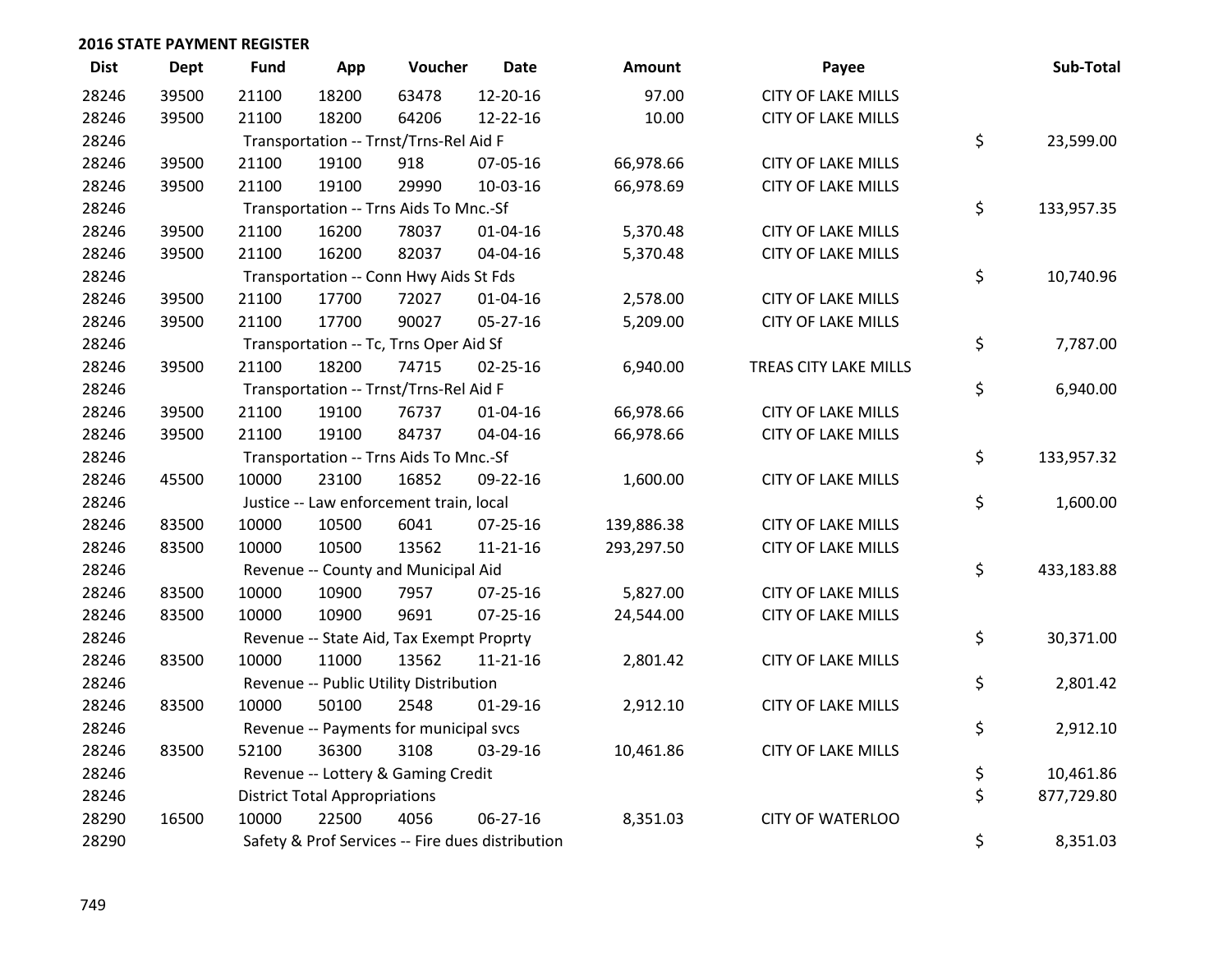| <b>Dist</b> | <b>Dept</b> | <b>Fund</b>                              | App                                  | Voucher                                  | <b>Date</b>                                         | Amount     | Payee                    | Sub-Total          |
|-------------|-------------|------------------------------------------|--------------------------------------|------------------------------------------|-----------------------------------------------------|------------|--------------------------|--------------------|
| 28290       | 37000       | 10000                                    | 94100                                | 21949                                    | $01 - 15 - 16$                                      | 4,115.00   | <b>CITY OF WATERLOO</b>  |                    |
| 28290       |             | Natural Resources -- GPO - federal funds | \$<br>4,115.00                       |                                          |                                                     |            |                          |                    |
| 28290       | 37000       | 27400                                    | 67000                                | 56273                                    | 05-27-16                                            | 11,737.01  | <b>CITY OF WATERLOO</b>  |                    |
| 28290       |             |                                          |                                      |                                          | Natural Resources -- Fin asst for responsible units |            |                          | \$<br>11,737.01    |
| 28290       | 39500       | 21100                                    | 19100                                | 919                                      | 07-05-16                                            | 57,197.47  | <b>CITY OF WATERLOO</b>  |                    |
| 28290       | 39500       | 21100                                    | 19100                                | 29991                                    | 10-03-16                                            | 57,197.49  | <b>CITY OF WATERLOO</b>  |                    |
| 28290       | 39500       | 21100                                    | 19100                                | 76738                                    | $01 - 04 - 16$                                      | 57,197.47  | <b>CITY OF WATERLOO</b>  |                    |
| 28290       | 39500       | 21100                                    | 19100                                | 84738                                    | 04-04-16                                            | 57,197.47  | <b>CITY OF WATERLOO</b>  |                    |
| 28290       |             |                                          |                                      | Transportation -- Trns Aids To Mnc.-Sf   |                                                     |            |                          | \$<br>228,789.90   |
| 28290       | 45500       | 10000                                    | 23100                                | 16145                                    | 09-07-16                                            | 1,280.00   | <b>CITY OF WATERLOO</b>  |                    |
| 28290       |             |                                          |                                      | Justice -- Law enforcement train, local  |                                                     |            |                          | \$<br>1,280.00     |
| 28290       | 50500       | 10000                                    | 74500                                | 38751                                    | 12-29-16                                            | 101,354.12 | <b>CITY OF WATERLOO</b>  |                    |
| 28290       |             |                                          |                                      |                                          | Administration -- Federal aid; individ and orgs     |            |                          | \$<br>101,354.12   |
| 28290       | 83500       | 10000                                    | 10500                                | 6042                                     | $07 - 25 - 16$                                      | 133,880.98 | <b>CITY OF WATERLOO</b>  |                    |
| 28290       | 83500       | 10000                                    | 10500                                | 13563                                    | $11 - 21 - 16$                                      | 332,640.11 | <b>CITY OF WATERLOO</b>  |                    |
| 28290       |             |                                          |                                      | Revenue -- County and Municipal Aid      |                                                     |            |                          | \$<br>466,521.09   |
| 28290       | 83500       | 10000                                    | 10900                                | 7958                                     | $07 - 25 - 16$                                      | 3,369.00   | <b>CITY OF WATERLOO</b>  |                    |
| 28290       | 83500       | 10000                                    | 10900                                | 9692                                     | $07 - 25 - 16$                                      | 308,189.00 | <b>CITY OF WATERLOO</b>  |                    |
| 28290       |             |                                          |                                      | Revenue -- State Aid, Tax Exempt Proprty |                                                     |            |                          | \$<br>311,558.00   |
| 28290       | 83500       | 52100                                    | 36300                                | 3109                                     | 03-29-16                                            | 7,446.95   | <b>CITY OF WATERLOO</b>  |                    |
| 28290       |             |                                          |                                      | Revenue -- Lottery & Gaming Credit       |                                                     |            |                          | \$<br>7,446.95     |
| 28290       |             |                                          | <b>District Total Appropriations</b> |                                          |                                                     |            |                          | \$<br>1,141,153.10 |
| 28291       | 39500       | 21100                                    | 16200                                | 2071                                     | 07-05-16                                            | 12,245.23  | <b>CITY OF WATERTOWN</b> |                    |
| 28291       | 39500       | 21100                                    | 16200                                | 29173                                    | 10-03-16                                            | 12,245.24  | <b>CITY OF WATERTOWN</b> |                    |
| 28291       |             |                                          |                                      | Transportation -- Conn Hwy Aids St Fds   |                                                     |            |                          | \$<br>24,490.47    |
| 28291       | 39500       | 21100                                    | 17700                                | 6431                                     | 07-29-16                                            | 48,992.00  | <b>CITY OF WATERTOWN</b> |                    |
| 28291       | 39500       | 21100                                    | 17700                                | 32973                                    | 10-05-16                                            | 48,992.00  | <b>CITY OF WATERTOWN</b> |                    |
| 28291       | 39500       | 21100                                    | 17700                                | 69132                                    | 12-29-16                                            | 29,395.00  | <b>CITY OF WATERTOWN</b> |                    |
| 28291       |             |                                          |                                      | Transportation -- Tc, Trns Oper Aid Sf   |                                                     |            |                          | \$<br>127,379.00   |
| 28291       | 39500       | 21100                                    | 18200                                | 32901                                    | 09-30-16                                            | 123,254.00 | <b>CITY OF WATERTOWN</b> |                    |
| 28291       | 39500       | 21100                                    | 18200                                | 57937                                    | 12-05-16                                            | 55,579.00  | <b>CITY OF WATERTOWN</b> |                    |
| 28291       |             |                                          |                                      | Transportation -- Trnst/Trns-Rel Aid F   |                                                     |            |                          | \$<br>178,833.00   |
| 28291       | 39500       | 21100                                    | 19100                                | 920                                      | 07-05-16                                            | 245,785.31 | <b>CITY OF WATERTOWN</b> |                    |
| 28291       | 39500       | 21100                                    | 19100                                | 29992                                    | 10-03-16                                            | 245,785.32 | <b>CITY OF WATERTOWN</b> |                    |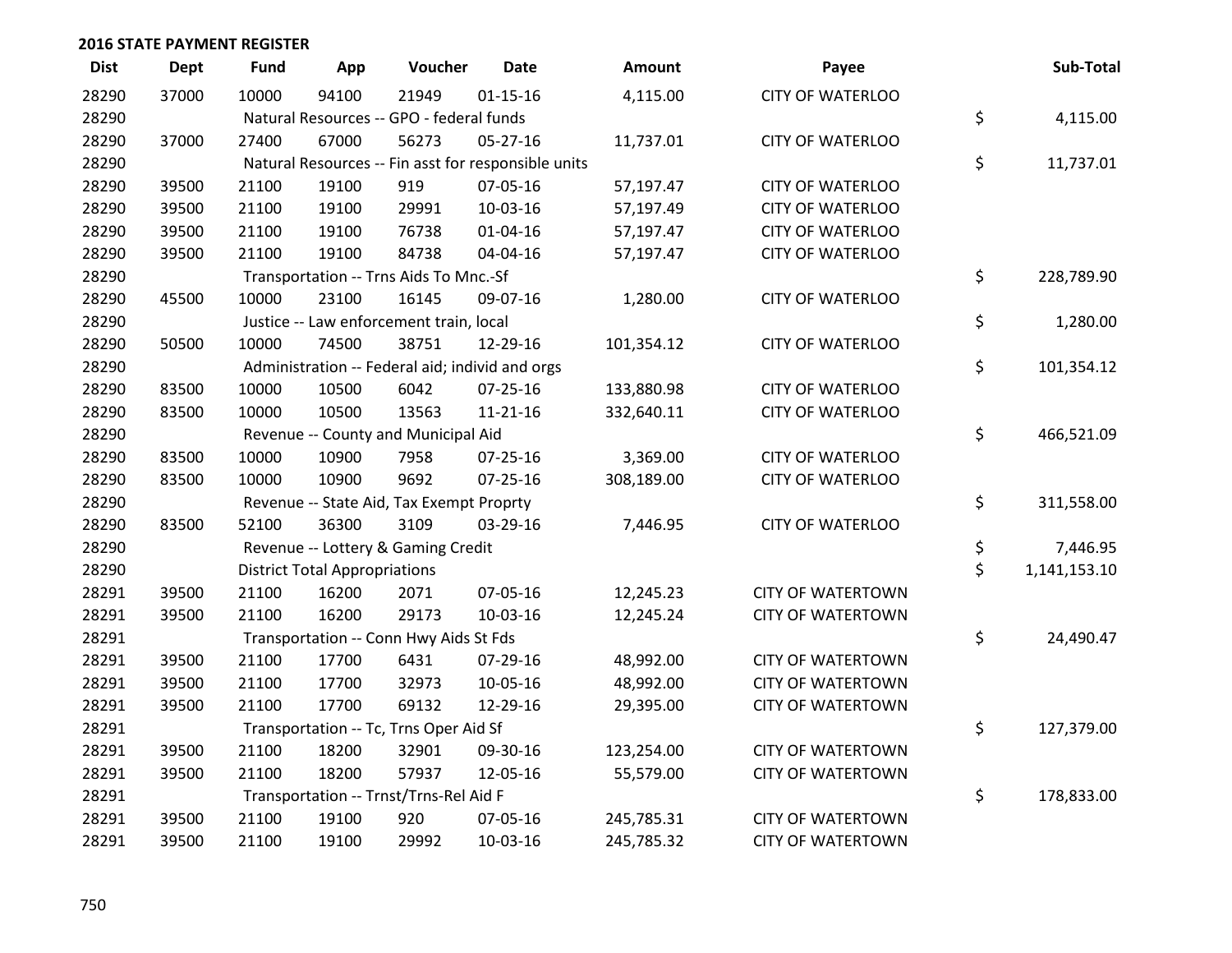| <b>Dist</b> | <b>Dept</b> | <b>Fund</b> | App                                  | Voucher                                  | <b>Date</b>                                      | Amount       | Payee                    | Sub-Total          |
|-------------|-------------|-------------|--------------------------------------|------------------------------------------|--------------------------------------------------|--------------|--------------------------|--------------------|
| 28291       |             |             |                                      | Transportation -- Trns Aids To Mnc.-Sf   |                                                  |              |                          | \$<br>491,570.63   |
| 28291       | 39500       | 21100       | 16200                                | 78038                                    | $01 - 04 - 16$                                   | 12,245.23    | <b>CITY OF WATERTOWN</b> |                    |
| 28291       | 39500       | 21100       | 16200                                | 82038                                    | 04-04-16                                         | 12,245.23    | <b>CITY OF WATERTOWN</b> |                    |
| 28291       |             |             |                                      | Transportation -- Conn Hwy Aids St Fds   |                                                  |              |                          | \$<br>24,490.46    |
| 28291       | 39500       | 21100       | 17700                                | 72028                                    | 01-04-16                                         | 29,819.00    | <b>CITY OF WATERTOWN</b> |                    |
| 28291       | 39500       | 21100       | 17700                                | 90028                                    | 05-27-16                                         | 48,992.00    | <b>CITY OF WATERTOWN</b> |                    |
| 28291       |             |             |                                      | Transportation -- Tc, Trns Oper Aid Sf   |                                                  |              |                          | \$<br>78,811.00    |
| 28291       | 39500       | 21100       | 19100                                | 76739                                    | $01 - 04 - 16$                                   | 245,785.31   | <b>CITY OF WATERTOWN</b> |                    |
| 28291       | 39500       | 21100       | 19100                                | 84739                                    | 04-04-16                                         | 245,785.31   | <b>CITY OF WATERTOWN</b> |                    |
| 28291       |             |             |                                      | Transportation -- Trns Aids To Mnc.-Sf   |                                                  |              |                          | \$<br>491,570.62   |
| 28291       | 83500       | 10000       | 10500                                | 6043                                     | $07 - 25 - 16$                                   | 800,712.20   | <b>CITY OF WATERTOWN</b> |                    |
| 28291       | 83500       | 10000       | 10500                                | 13564                                    | $11 - 21 - 16$                                   | 2,190,385.57 | <b>CITY OF WATERTOWN</b> |                    |
| 28291       |             |             |                                      | Revenue -- County and Municipal Aid      |                                                  |              |                          | \$<br>2,991,097.77 |
| 28291       | 83500       | 10000       | 10900                                | 7959                                     | 07-25-16                                         | 32,403.00    | <b>CITY OF WATERTOWN</b> |                    |
| 28291       | 83500       | 10000       | 10900                                | 9693                                     | 07-25-16                                         | 16,532.00    | <b>CITY OF WATERTOWN</b> |                    |
| 28291       |             |             |                                      | Revenue -- State Aid, Tax Exempt Proprty |                                                  |              |                          | \$<br>48,935.00    |
| 28291       | 83500       | 10000       | 11000                                | 13564                                    | 11-21-16                                         | 13,991.18    | <b>CITY OF WATERTOWN</b> |                    |
| 28291       |             |             |                                      | Revenue -- Public Utility Distribution   |                                                  |              |                          | \$<br>13,991.18    |
| 28291       | 83500       | 10000       | 30200                                | 5030                                     | $07 - 25 - 16$                                   | 269,883.11   | <b>CITY OF WATERTOWN</b> |                    |
| 28291       | 83500       | 10000       | 30200                                | 5174                                     | $07 - 25 - 16$                                   | 1,353,052.18 | <b>CITY OF WATERTOWN</b> |                    |
| 28291       |             |             |                                      | Revenue -- School Lvy Tx/First Dollar Cr |                                                  |              |                          | \$<br>1,622,935.29 |
| 28291       | 83500       | 10000       | 50100                                | 2549                                     | $01-29-16$                                       | 2,766.41     | <b>CITY OF WATERTOWN</b> |                    |
| 28291       |             |             |                                      | Revenue -- Payments for municipal svcs   |                                                  |              |                          | \$<br>2,766.41     |
| 28291       | 83500       | 52100       | 36300                                | 3433                                     | 03-28-16                                         | 291,263.40   | <b>CITY OF WATERTOWN</b> |                    |
| 28291       |             |             |                                      | Revenue -- Lottery & Gaming Credit       |                                                  |              |                          | \$<br>291,263.40   |
| 28291       |             |             | <b>District Total Appropriations</b> |                                          |                                                  |              |                          | \$<br>6,388,134.23 |
| 28292       | 16500       | 10000       | 22500                                | 5304                                     | $07-11-16$                                       | 25,460.23    | <b>CITY WHITEWATER</b>   |                    |
| 28292       |             |             |                                      |                                          | Safety & Prof Services -- Fire dues distribution |              |                          | \$<br>25,460.23    |
| 28292       | 37000       | 21200       | 58300                                | 70727                                    | 06-30-16                                         | 994.50       | <b>CITY WHITEWATER</b>   |                    |
| 28292       |             |             |                                      |                                          | Natural Resources -- Rec & resource aids, fed    |              |                          | \$<br>994.50       |
| 28292       | 37000       | 27400       | 65800                                | 22403                                    | $01-19-16$                                       | 7,111.65     | <b>CITY WHITEWATER</b>   |                    |
| 28292       | 37000       | 27400       | 65800                                | 27339                                    | 02-05-16                                         | 2,788.56     | <b>CITY WHITEWATER</b>   |                    |
| 28292       | 37000       | 27400       | 65800                                | 91445                                    | 09-15-16                                         | 1,350.49     | <b>CITY WHITEWATER</b>   |                    |
| 28292       | 37000       | 27400       | 65800                                | 102869                                   | 11-01-16                                         | 6,288.37     | <b>CITY WHITEWATER</b>   |                    |